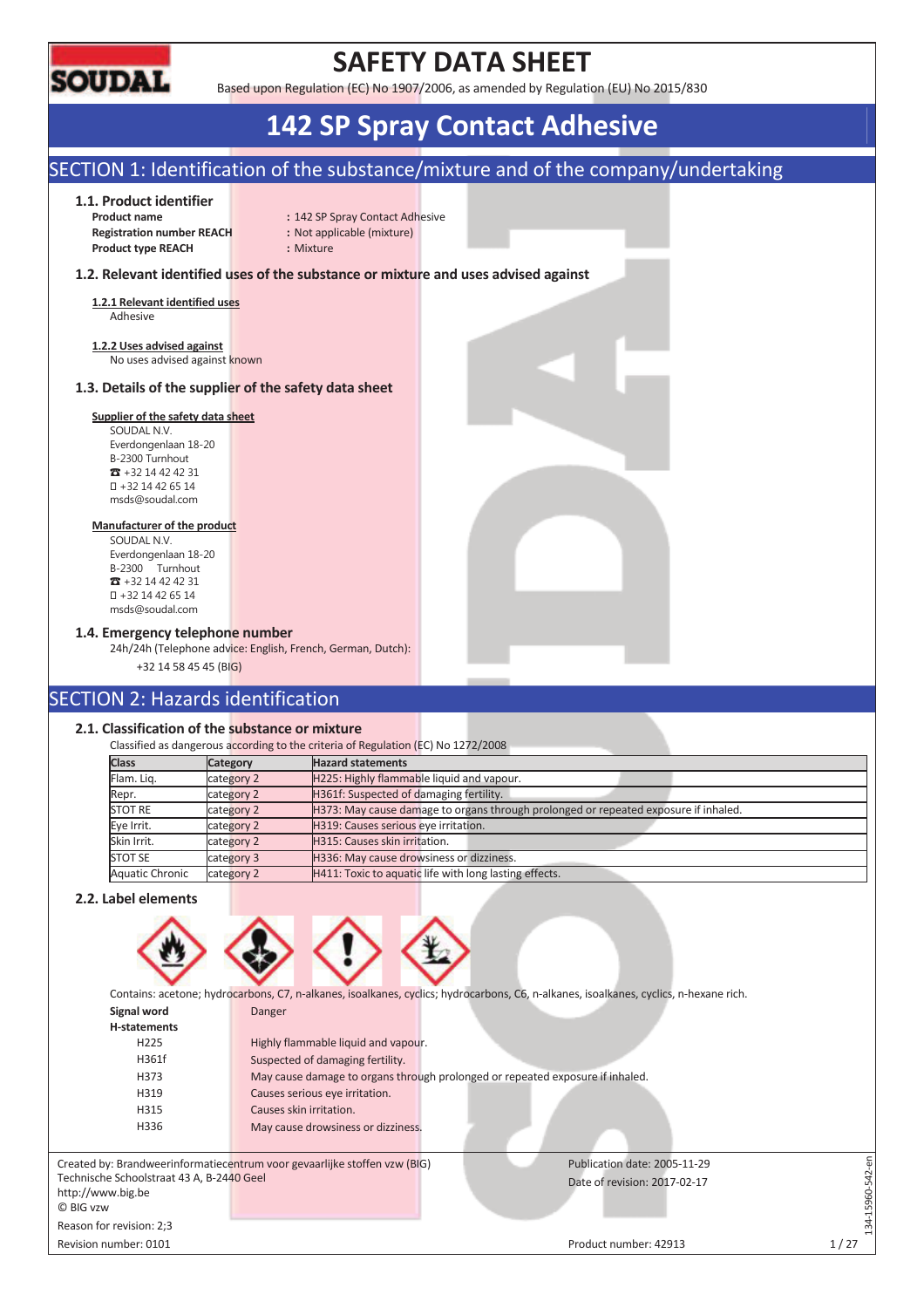| H411             |  |
|------------------|--|
| P-statements     |  |
| P <sub>210</sub> |  |

H411 Toxic to aquatic life with long lasting effects.

| P210                 | Keep away from heat, hot surfaces, sparks, open flames and other ignition sources. No smoking.     |
|----------------------|----------------------------------------------------------------------------------------------------|
| P280                 | Wear protective gloves, protective clothing and eye protection/face protection.                    |
| P <sub>260</sub>     | Do not breathe vapours.                                                                            |
| $P304 + P340$        | IF INHALED: Remove person to fresh air and keep comfortable for breathing.                         |
| $P303 + P361 + P353$ | IF ON SKIN (or hair): Take off immediately all contaminated clothing. Rinse skin with water/shower |
|                      |                                                                                                    |

P362 + P364 Take off contaminated clothing and wash it before reuse.

#### **2.3. Other hazards**

Gas/vapour spreads at floor level: ignition hazard

### SECTION 3: Composition/information on ingredients

### **3.1. Substances**

Not applicable

#### **3.2. Mixtures**

| <b>Name</b><br><b>REACH Registration No</b>                                             | <b>CAS No</b><br><b>EC No</b> | Conc. (C)         | <b>Classification according to CLP Note</b>                                                                                                                                                         |            | <b>Remark</b> |
|-----------------------------------------------------------------------------------------|-------------------------------|-------------------|-----------------------------------------------------------------------------------------------------------------------------------------------------------------------------------------------------|------------|---------------|
| acetone<br>01-2119471330-49                                                             | 67-64-1<br>200-662-2          | C > 25%           | Flam. Lig. 2; H225<br>Eye Irrit. 2; H319<br><b>STOT SE 3; H336</b>                                                                                                                                  | (1)(2)(10) | Constituent   |
| ethyl acetate<br>01-2119475103-46                                                       | 141-78-6<br>205-500-4         |                   | 10% <c<25% 2;="" flam.="" h225<br="" liq.="">Eye Irrit. 2; H319<br/>STOT SE 3; H336</c<25%>                                                                                                         | (1)(2)(10) | Constituent   |
| hydrocarbons, C7, n-alkanes, isoalkanes, cyclics<br>01-2119475515-33                    |                               |                   | 10% <c<20% 2;="" flam.="" h225<br="" lig.="">Asp. Tox. 1; H304<br/>Skin Irrit. 2; H315<br/><b>STOT SE 3; H336</b><br/>Aquatic Chronic 2; H411</c<20%>                                               | (1)(10)    | <b>UVCB</b>   |
| butanone<br>01-2119457290-43                                                            | 78-93-3<br>201-159-0          |                   | 10% <c<20% 2;="" flam.="" h225<br="" lig.="">Eye Irrit. 2; H319<br/><b>STOT SE 3; H336</b></c<20%>                                                                                                  | (1)(2)(10) | Constituent   |
| hydrocarbons, C6, n-alkanes, isoalkanes, cyclics, n-<br>hexane rich<br>01-2119474209-33 |                               |                   | 10% <c<20% 2;="" flam.="" h225<br="" lig.="">Repr. 2; H361f<br/>Asp. Tox. 1; H304<br/><b>STOT RE 2; H373</b><br/>Skin Irrit. 2; H315<br/><b>STOT SE 3; H336</b><br/>Aquatic Chronic 2; H411</c<20%> | (1)(2)(10) | <b>UVCB</b>   |
| zinc oxide<br>01-2119463881-32                                                          | 1314-13-2<br>215-222-5        | $0.1\% < C < 1\%$ | Aquatic Acute 1; H400<br>Aquatic Chronic 1; H410                                                                                                                                                    | (1)(2)     | Constituent   |
| 2,6-di-tert-butyl-p-cresol<br>01-2119480433-40                                          | $128 - 37 - 0$<br>204-881-4   |                   | 0.1% <c<1% 1;="" acute="" aquatic="" h400<br="">Aquatic Chronic 1; H410</c<1%>                                                                                                                      | (1)(2)     | Constituent   |
| 4-tert-butylphenol<br>01-2119489419-21                                                  | 98-54-4<br>202-679-0          | $0.1\% < C < 1\%$ | Repr. 2; H361f<br>Skin Irrit. 2; H315<br>Eye Dam. 1; H318<br>Aquatic Chronic 1; H410                                                                                                                | (1)(2)     | Constituent   |
| (benzene, conc<0.1%)                                                                    |                               |                   |                                                                                                                                                                                                     |            |               |

(1) For H-statements in full: see heading 16

(2) Substance with a Community workplace exposure limit

(10) Subject to restrictions of Annex XVII of Regulation (EC) No. 1907/2006

### SECTION 4: First aid measures

#### **4.1. Description of first aid measures**

#### **General:**

Check the vital functions. Unconscious: maintain adequate airway and respiration. Respiratory arrest: artificial respiration or oxygen. Cardiac arrest: perform resuscitation. Victim conscious with laboured breathing: half-seated. Victim in shock: on his back with legs slightly raised. Vomiting: prevent asphyxia/aspiration pneumonia. Prevent cooling by covering the victim (no warming up). Keep watching the victim. Give psychological aid. Keep the victim calm, avoid physical strain. Depending on the victim's condition: doctor/hospital.

**After inhalation:** 

Remove the victim into fresh air. Respiratory problems: consult a doctor/medical service.

#### **After skin contact:**

Wash immediately with lots of water. Take victim to a doctor if irritation persists.

#### **After eye contact:**

Reason for revision: 2;3 Publication date: 2005-11-29 Date of revision: 2017-02-17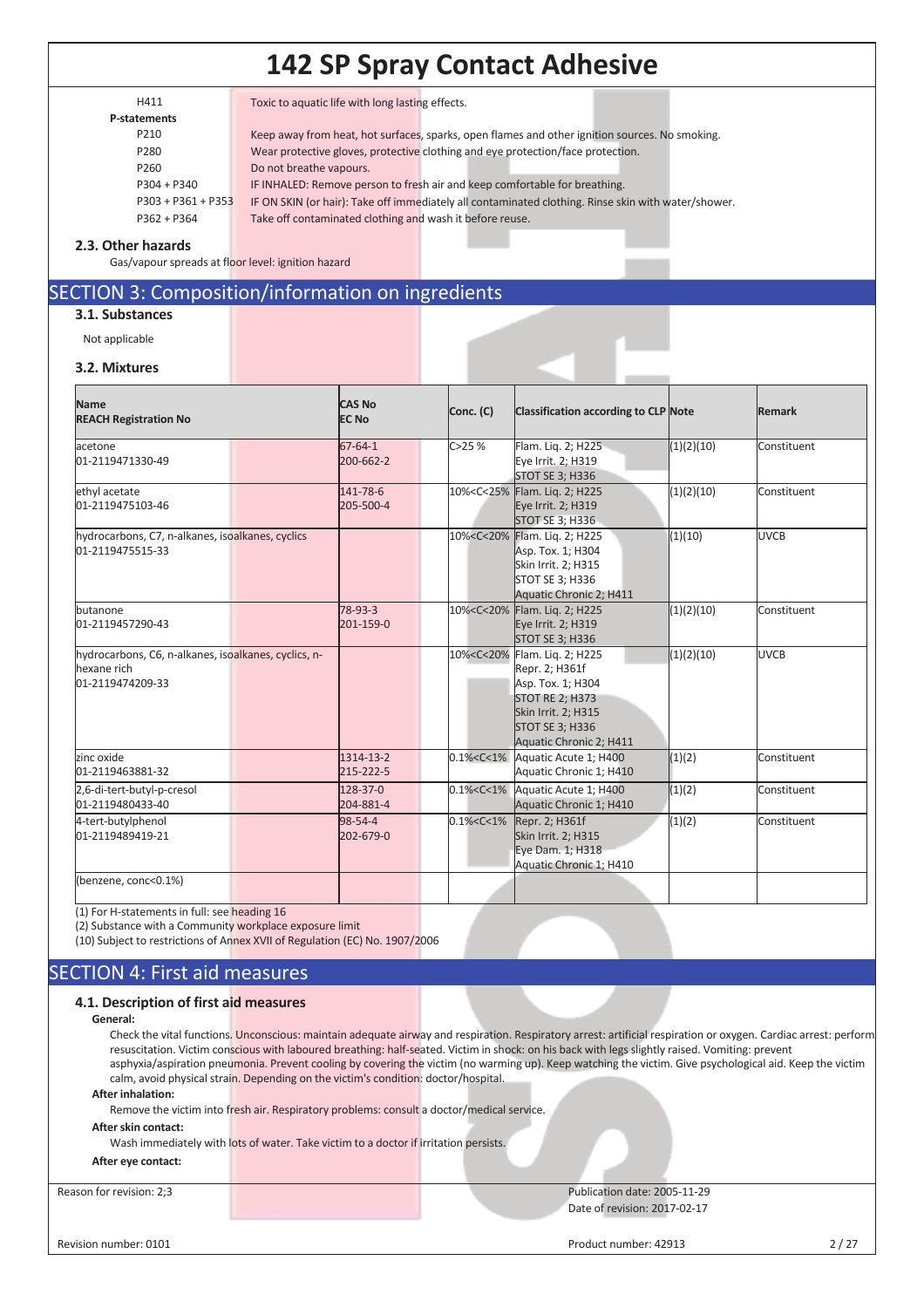Rinse immediately with plenty of water. Do not apply neutralizing agents. Take victim to an ophthalmologist if irritation persists.

#### **After ingestion:**

Rinse mouth with water. Immediately after ingestion: give lots of water to drink. Do not induce vomiting. Consult a doctor/medical service if you feel

#### $\ddot{\phantom{1}}$ **4.2. Most important symptoms and effects, both acute and delayed**

#### **4.2.1 Acute symptoms After inhalation:**

EXPOSURE TO HIGH CONCENTRATIONS: Central nervous system depression. Headache. Nausea. Dizziness. Narcosis. Coordination disorders. Disturbances of consciousness. Respiratory difficulties.

**After skin contact:** 

Tingling/irritation of the skin. ON CONTINUOUS EXPOSURE/CONTACT: Dry skin. Cracking of the skin.

**After eye contact:** 

Irritation of the eye tissue.

**After ingestion:** 

Nausea. Gastrointestinal complaints. Symptoms similar to those listed under inhalation.

**4.2.2 Delayed symptoms** 

No effects known.

### **4.3. Indication of any immediate medical attention and special treatment needed**

If applicable and available it will be listed below.

### SECTION 5: Firefighting measures

#### **5.1. Extinguishing media**

#### **5.1.1 Suitable extinguishing media:**

- Water spray. Polyvalent foam. BC powder. Carbon dioxide. **5.1.2 Unsuitable extinguishing media:**
	- No unsuitable extinguishing media known.

#### **5.2. Special hazards arising from the substance or mixture**

On burning: release of toxic and corrosive gases/vapours (hydrogen chloride, carbon monoxide - carbon dioxide).

#### **5.3. Advice for firefighters**

#### **5.3.1 Instructions:**

If exposed to fire cool the closed containers by spraying with water. Do not move the load if exposed to heat. Dilute toxic gases with water spray. Take account of environmentally hazardous firefighting water. Use water moderately and if possible collect or contain it

**5.3.2 Special protective equipment for fire-fighters:** 

Gloves. Protective goggles. Protective clothing. Heat/fire exposure: compressed air/oxygen apparatus.

### SECTION 6: Accidental release measures

#### **6.1. Personal precautions, protective equipment and emergency procedures**

Stop engines and no smoking. No naked flames or sparks. Spark- and explosionproof appliances and lighting equipment. **6.1.1 Protective equipment for non-emergency personnel** 

See heading 8.2

#### **6.1.2 Protective equipment for emergency responders**

Gloves. Protective goggles. Protective clothing. Suitable protective clothing

See heading 8.2

#### **6.2. Environmental precautions**

Contain released product. Dam up the liquid spill. Try to reduce evaporation. Prevent soil and water pollution. Prevent spreading in sewers. Use appropriate containment to avoid environmental contamination.

#### **6.3. Methods and material for containment and cleaning up**

Take up liquid spill into a non combustible material e.g.: sand/earth. Scoop absorbed substance into closing containers. Carefully collect the spill/leftovers. Clean contaminated surfaces with an excess of water. Take collected spill to manufacturer/competent authority. Wash clothing and equipment after handling.

#### **6.4. Reference to other sections**

See heading 13.

### SECTION 7: Handling and storage

The information in this section is a general description. If applicable and available, exposure scenarios are attached in annex. Always use the relevant exposure scenarios that correspond to your identified use.

#### **7.1. Precautions for safe handling**

Keep away from naked flames/heat. Insufficient ventilation: keep naked flames/sparks away. Gas/vapour heavier than air at 20°C. Observe strict hygiene. Keep container tightly closed. Remove contaminated clothing immediately. Do not discharge the waste into the drain. Insufficient ventilation: use spark-/explosionproof appliances and lighting system.

#### **7.2. Conditions for safe storage, including any incompatibilities**

Reason for revision: 2;3 Publication date: 2005-11-29 Date of revision: 2017-02-17

Revision number: 0101 3 / 27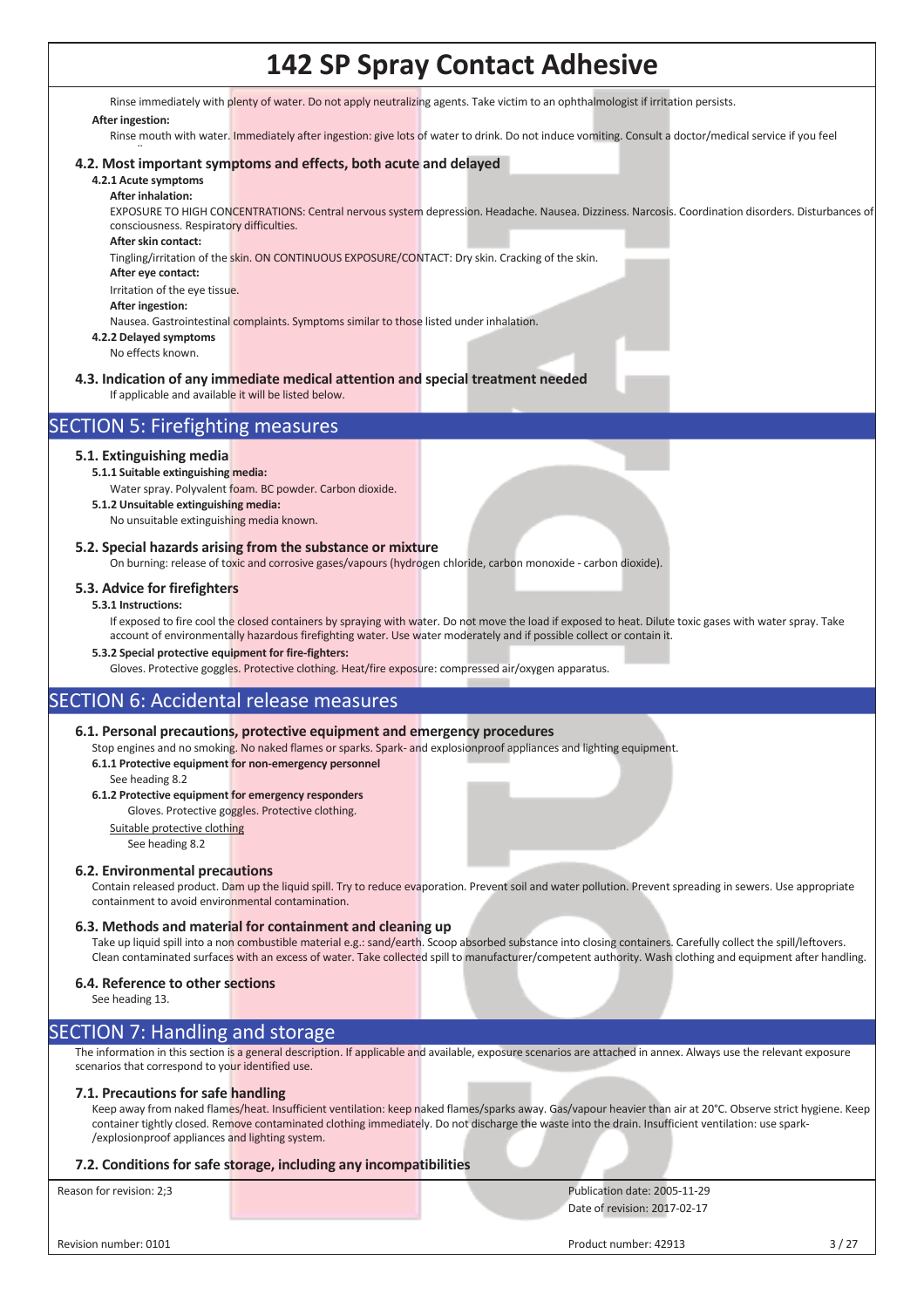#### **7.2.1 Safe storage requirements:**

Store in a cool area. Store in a dry area. Ventilation at floor level. Fireproof storeroom. Meet the legal requirements. Max. storage time: 1 year(s).

**7.2.2 Keep away from:** 

- Heat sources, ignition sources. **7.2.3 Suitable packaging material:** 
	- Tin.
- **7.2.4 Non suitable packaging material:**
	- No data available

#### **7.3. Specific end use(s)**

If applicable and available, exposure scenarios are attached in annex. See information supplied by the manufacturer.

### SECTION 8: Exposure controls/personal protection

#### **8.1. Control parameters**

**8.1.1 Occupational exposure** 

**a) Occupational exposure limit values** 

If limit values are applicable and available these will be listed below.

| <b>EU</b>                                      |                                                                                            |                          |
|------------------------------------------------|--------------------------------------------------------------------------------------------|--------------------------|
| Acetone                                        | Time-weighted average exposure limit 8 h (Indicative occupational<br>exposure limit value) | 500 ppm                  |
|                                                | Time-weighted average exposure limit 8 h (Indicative occupational<br>exposure limit value) | 1210 mg/m <sup>3</sup>   |
| <b>Butanone</b>                                | Time-weighted average exposure limit 8 h (Indicative occupational<br>exposure limit value) | 200 ppm                  |
|                                                | Time-weighted average exposure limit 8 h (Indicative occupational<br>exposure limit value) | $600 \text{ mg/m}^3$     |
|                                                | Short time value (Indicative occupational exposure limit value)                            | 300 ppm                  |
|                                                | Short time value (Indicative occupational exposure limit value)                            | 900 mg/m $3$             |
| <b>Belgium</b>                                 |                                                                                            |                          |
| 2,6-Di-tert-butyl-p-crésol (vapeur et aérosol) | Time-weighted average exposure limit 8 h                                                   | $2 \text{ mg/m}^3$       |
| 2-Butanone                                     | Time-weighted average exposure limit 8 h                                                   | 200 ppm                  |
|                                                | Time-weighted average exposure limit 8 h                                                   | 600 mg/m <sup>3</sup>    |
|                                                | Short time value                                                                           | 300 ppm                  |
|                                                | Short time value                                                                           | 900 mg/m $3$             |
| Acétate d'éthyle                               | Time-weighted average exposure limit 8 h                                                   | 400 ppm                  |
|                                                | Time-weighted average exposure limit 8 h                                                   | 1461 mg/m <sup>3</sup>   |
| Acétone                                        | Time-weighted average exposure limit 8 h                                                   | 500 ppm                  |
|                                                | Time-weighted average exposure limit 8 h                                                   | 1210 mg/m <sup>3</sup>   |
|                                                | Short time value                                                                           | 1000 ppm                 |
|                                                | Short time value                                                                           | 2420 mg/m <sup>3</sup>   |
| Zinc (oxyde de) (fumées)                       | Time-weighted average exposure limit 8 h                                                   | $2 \text{ mg/m}^3$       |
|                                                | Short time value                                                                           | $10 \text{ mg/m}^3$      |
|                                                |                                                                                            |                          |
| <b>The Netherlands</b>                         |                                                                                            |                          |
| 2,6-Di-tert-butyl-p-cresol (inhaleerbaar)      | Time-weighted average exposure limit 8 h (Private occupational<br>exposure limit value)    | 5 mg/m $3$               |
| 2-Butanon                                      | Time-weighted average exposure limit 8 h (Public occupational<br>exposure limit value)     | 197 ppm                  |
|                                                | Time-weighted average exposure limit 8 h (Public occupational<br>exposure limit value)     | 590 mg/m <sup>3</sup>    |
|                                                | Short time value (Public occupational exposure limit value)                                | 300 ppm                  |
|                                                | Short time value (Public occupational exposure limit value)                                | 900 mg/m $3$             |
| Aceton                                         | Time-weighted average exposure limit 8 h (Public occupational<br>exposure limit value)     | 501 ppm                  |
|                                                | Time-weighted average exposure limit 8 h (Public occupational<br>exposure limit value)     | 1210 mg/m <sup>3</sup>   |
|                                                | Short time value (Public occupational exposure limit value)                                | 1002 ppm                 |
|                                                | Short time value (Public occupational exposure limit value)                                | $2420$ mg/m <sup>3</sup> |
| Ethylacetaat                                   | Time-weighted average exposure limit 8 h (Private occupational<br>exposure limit value)    | 150 ppm                  |
|                                                | Time-weighted average exposure limit 8 h (Private occupational<br>exposure limit value)    | 550 mg/m $3$             |
|                                                | Short time value (Private occupational exposure limit value)                               | 300 ppm                  |
|                                                | Short time value (Private occupational exposure limit value)                               | $1100$ mg/m <sup>3</sup> |
| p-tert.Butylfenol                              | Time-weighted average exposure limit 8 h (Private occupational<br>exposure limit value)    | $0.08$ ppm               |
|                                                |                                                                                            |                          |
| Reason for revision: 2;3                       | Publication date: 2005-11-29                                                               |                          |
|                                                | Date of revision: 2017-02-17                                                               |                          |
| Revision number: 0101                          | Product number: 42913                                                                      | 4/27                     |
|                                                |                                                                                            |                          |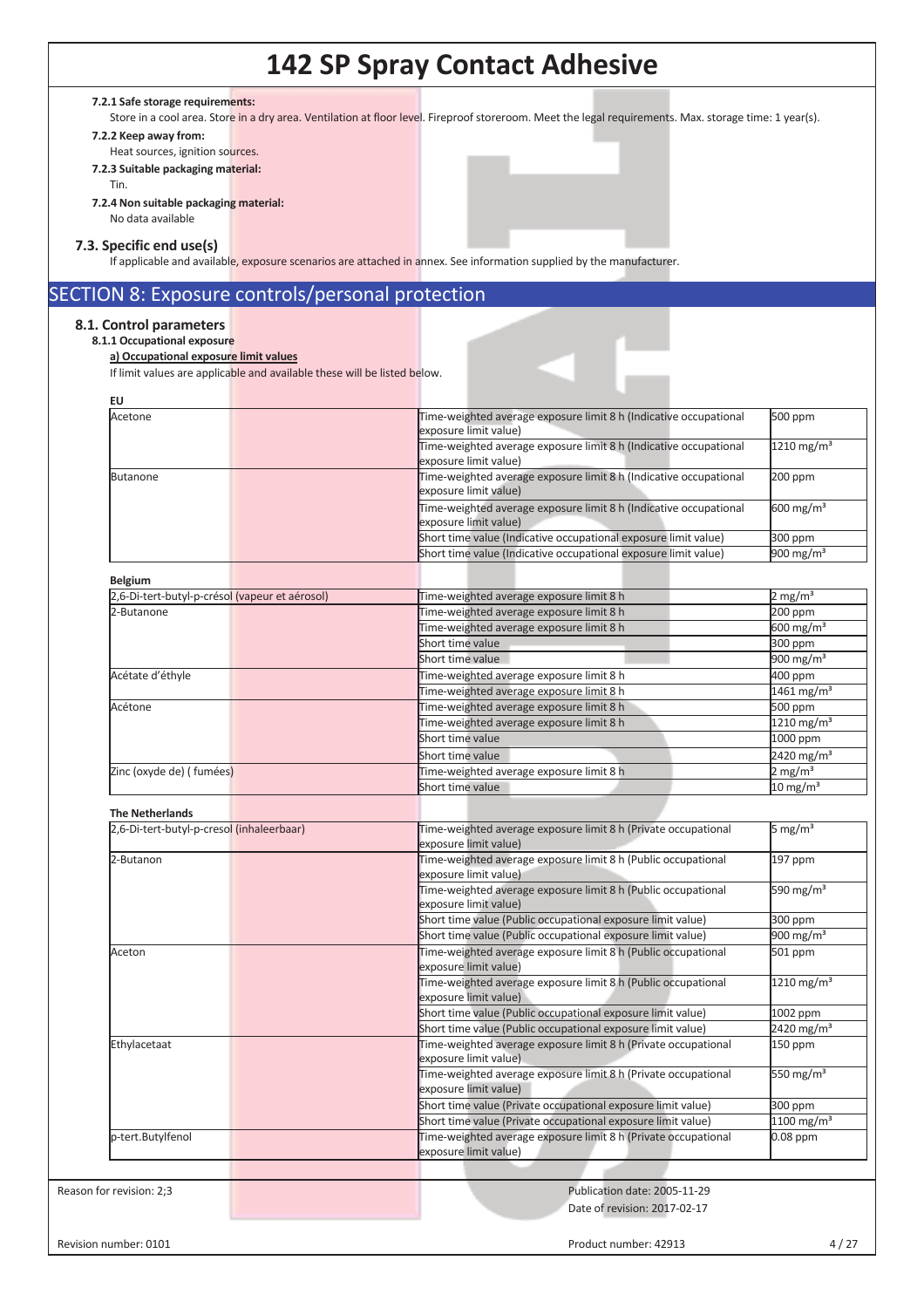| p-tert.Butylfenol                                               | Time-weighted average exposure limit 8 h (Private occupational<br>exposure limit value)                                       | $0.5 \text{ mg/m}^3$                                  |
|-----------------------------------------------------------------|-------------------------------------------------------------------------------------------------------------------------------|-------------------------------------------------------|
| Zinkoxide (rook)                                                | Time-weighted average exposure limit 8 h (Private occupational<br>exposure limit value)                                       | 5 mg/m <sup>3</sup>                                   |
|                                                                 |                                                                                                                               |                                                       |
| France<br>2,6-Di-tert-butyl-p-crésol                            | Time-weighted average exposure limit 8 h (VL: Valeur non                                                                      | $10 \text{ mg/m}^3$                                   |
|                                                                 | réglementaire indicative)                                                                                                     |                                                       |
| Acétate d'éthyle                                                | Time-weighted average exposure limit 8 h (VL: Valeur non<br>réglementaire indicative)                                         | 400 ppm                                               |
|                                                                 | Time-weighted average exposure limit 8 h (VL: Valeur non                                                                      | 1400 mg/m <sup>3</sup>                                |
| Acétone                                                         | réglementaire indicative)<br>Time-weighted average exposure limit 8 h (VRC: Valeur réglementaire                              | 500 ppm                                               |
|                                                                 | contraignante)                                                                                                                |                                                       |
|                                                                 | Time-weighted average exposure limit 8 h (VRC: Valeur réglementaire<br>contraignante)                                         | $1210$ mg/m <sup>3</sup>                              |
|                                                                 | Short time value (VRC: Valeur réglementaire contraignante)                                                                    | 1000 ppm                                              |
|                                                                 | Short time value (VRC: Valeur réglementaire contraignante)                                                                    | 2420 mg/m <sup>3</sup>                                |
| Méthyléthylcétone                                               | Time-weighted average exposure limit 8 h (VRC: Valeur réglementaire<br>contraignante)                                         | 200 ppm                                               |
|                                                                 | Time-weighted average exposure limit 8 h (VRC: Valeur réglementaire                                                           | 600 mg/m <sup>3</sup>                                 |
|                                                                 | contraignante)                                                                                                                |                                                       |
|                                                                 | Short time value (VRC: Valeur réglementaire contraignante)<br>Short time value (VRC: Valeur réglementaire contraignante)      | 300 ppm<br>900 mg/m $3$                               |
| Zinc (oxyde de, fumées)                                         | Time-weighted average exposure limit 8 h (VL: Valeur non                                                                      | 5 mg/m <sup>3</sup>                                   |
|                                                                 | réglementaire indicative)                                                                                                     |                                                       |
| Zinc (oxyde de, poussières)                                     | Time-weighted average exposure limit 8 h (VL: Valeur non<br>réglementaire indicative)                                         | $10 \text{ mg/m}^3$                                   |
|                                                                 |                                                                                                                               |                                                       |
| Germany<br>2,6-Di-tert-butyl-p-kresol                           | Time-weighted average exposure limit 8 h (TRGS 900)                                                                           | $10 \text{ mg/m}^3$                                   |
| 4-tert-Butylphenol                                              | Time-weighted average exposure limit 8 h (TRGS 900)                                                                           | $0.08$ ppm                                            |
|                                                                 | Time-weighted average exposure limit 8 h (TRGS 900)                                                                           | $0.5 \text{ mg/m}^3$                                  |
| Aceton                                                          | Time-weighted average exposure limit 8 h (TRGS 900)                                                                           | 500 ppm                                               |
|                                                                 | Time-weighted average exposure limit 8 h (TRGS 900)                                                                           | 1200 mg/m <sup>3</sup>                                |
| <b>Butanon</b>                                                  | Time-weighted average exposure limit 8 h (TRGS 900)                                                                           | $200$ ppm                                             |
|                                                                 | Time-weighted average exposure limit 8 h (TRGS 900)                                                                           | $600 \text{ mg/m}^3$                                  |
| Ethylacetat                                                     | Time-weighted average exposure limit 8 h (TRGS 900)                                                                           | 400 ppm                                               |
|                                                                 | Time-weighted average exposure limit 8 h (TRGS 900)                                                                           | 1500 mg/m <sup>3</sup>                                |
| UK                                                              |                                                                                                                               |                                                       |
| 2,6-Di-tert-butyl-p-cresol                                      | Time-weighted average exposure limit 8 h (Workplace exposure limit<br>(EH40/2005))                                            | $10 \text{ mg/m}^3$                                   |
| Acetone                                                         | Time-weighted average exposure limit 8 h (Workplace exposure limit                                                            | 500 ppm                                               |
|                                                                 | (EH40/2005))                                                                                                                  |                                                       |
|                                                                 | Time-weighted average exposure limit 8 h (Workplace exposure limit<br>(EH40/2005))                                            | $1210 \,\mathrm{mg/m^3}$                              |
|                                                                 | Short time value (Workplace exposure limit (EH40/2005))                                                                       | 1500 ppm                                              |
|                                                                 | Short time value (Workplace exposure limit (EH40/2005))                                                                       | 3620 mg/m <sup>3</sup>                                |
| Butan-2-one (methyl ethyl ketone)                               | Time-weighted average exposure limit 8 h (Workplace exposure limit<br>(EH40/2005))                                            | 200 ppm                                               |
|                                                                 | Time-weighted average exposure limit 8 h (Workplace exposure limit                                                            | $600 \text{ mg/m}^3$                                  |
|                                                                 | (EH40/2005))                                                                                                                  |                                                       |
|                                                                 | Short time value (Workplace exposure limit (EH40/2005))                                                                       | 300 ppm                                               |
| Ethyl acetate                                                   | Short time value (Workplace exposure limit (EH40/2005))<br>Time-weighted average exposure limit 8 h (Workplace exposure limit | 899 mg/m <sup>3</sup><br>200 ppm                      |
|                                                                 | (EH40/2005))<br>Short time value (Workplace exposure limit (EH40/2005))                                                       |                                                       |
|                                                                 |                                                                                                                               | 400 ppm                                               |
| USA (TLV-ACGIH)                                                 |                                                                                                                               |                                                       |
| Acetone                                                         | Time-weighted average exposure limit 8 h (TLV - Adopted Value)                                                                | 250 ppm                                               |
|                                                                 | Short time value (TLV - Adopted Value)                                                                                        | 500 ppm                                               |
| Butylated hydroxytoluene (BHT)                                  | Time-weighted average exposure limit 8 h (TLV - Adopted Value)                                                                | $2$ mg/m <sup>3</sup> (IFV)                           |
| Ethyl acetate                                                   | Time-weighted average exposure limit 8 h (TLV - Adopted Value)                                                                | $400$ ppm                                             |
| Methyl ethyl ketone (MEK)                                       | Time-weighted average exposure limit 8 h (TLV - Adopted Value)                                                                | 200 ppm                                               |
|                                                                 | Short time value (TLV - Adopted Value)                                                                                        | 300 ppm                                               |
| Zinc oxide                                                      | Time-weighted average exposure limit 8 h (TLV - Adopted Value)<br>Short time value (TLV - Adopted Value)                      | $2$ mg/m <sup>3</sup> (R)<br>10 mg/m <sup>3</sup> (R) |
| (IFV): Inhalable fraction and vapor<br>(R): Respirable fraction |                                                                                                                               |                                                       |
|                                                                 |                                                                                                                               |                                                       |
| Reason for revision: 2;3                                        | Publication date: 2005-11-29                                                                                                  |                                                       |
|                                                                 | Date of revision: 2017-02-17                                                                                                  |                                                       |
|                                                                 |                                                                                                                               |                                                       |
| Revision number: 0101                                           | Product number: 42913                                                                                                         |                                                       |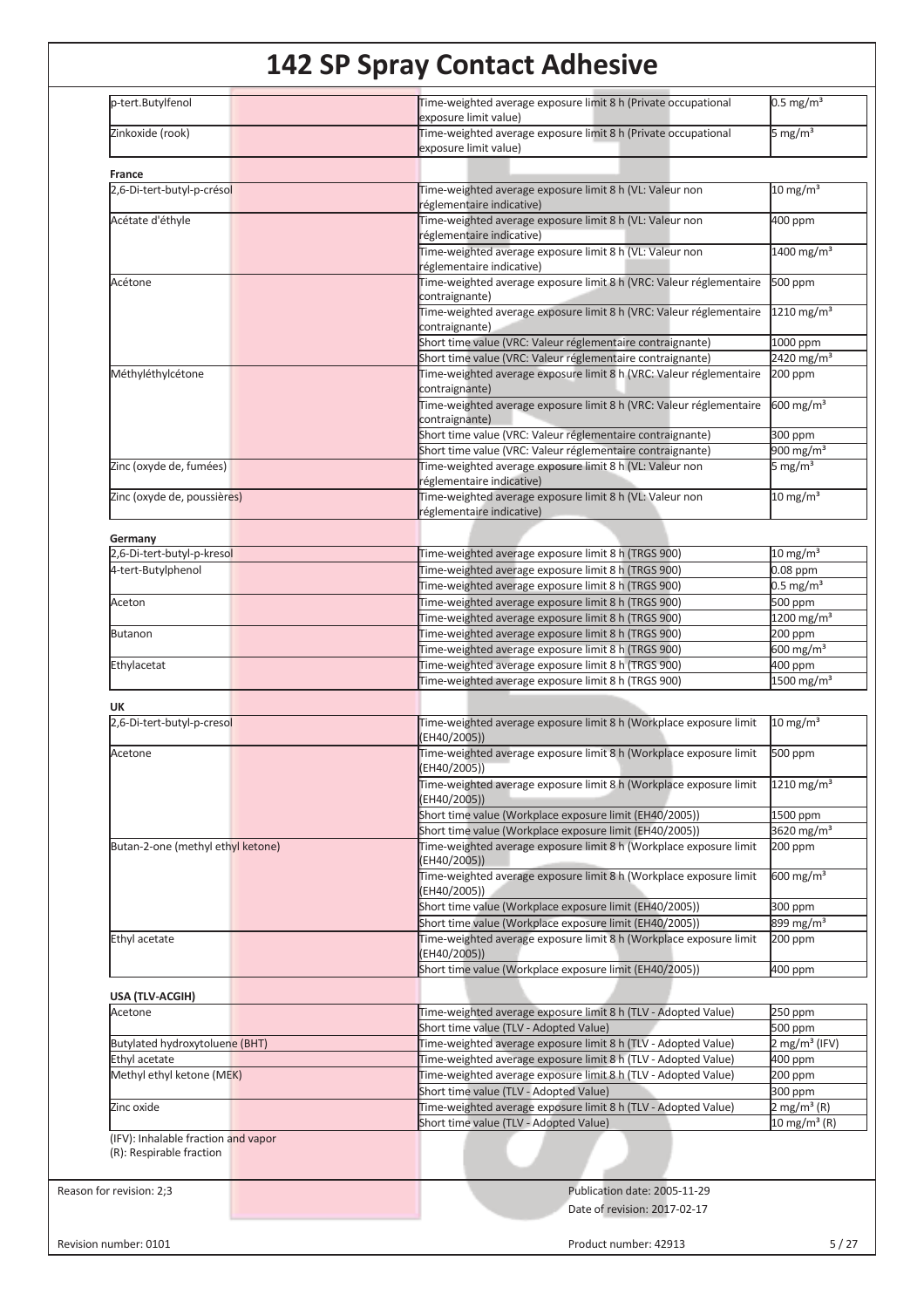| b) National biological limit values                                                                              |                                                                      |                              |                                                 |                                                                                                  |
|------------------------------------------------------------------------------------------------------------------|----------------------------------------------------------------------|------------------------------|-------------------------------------------------|--------------------------------------------------------------------------------------------------|
| If limit values are applicable and available these will be listed below.                                         |                                                                      |                              |                                                 |                                                                                                  |
| Germany                                                                                                          |                                                                      |                              |                                                 |                                                                                                  |
| 4-tert-Butylphenol (p-tert-Butylphenol)<br>(ptBP) (4-tert-Butylphenol (p-tert-<br>Butylphenol) (nach Hydrolyse)) | Urin: expositionsende, bzw. schichtende                              |                              | $2$ mg/l                                        | 5/2013 Ständige Senatskommission zur<br>Prüfung gesundheitsschädlicher<br>Arbeitsstoffe der DFG  |
| Aceton (Aceton)                                                                                                  | Urin: expositionsende, bzw. schichtende                              |                              | 80 mg/l                                         | 11/2012 Ständige Senatskommission zur<br>Prüfung gesundheitsschädlicher<br>Arbeitsstoffe der DFG |
| Butanon (2-Butanon; Ethylmethylketon) Urin: expositionsende, bzw. schichtende<br>Butanon (2-Butanon))            |                                                                      |                              | $2$ mg/l                                        | 05/2015 DFG                                                                                      |
| <b>UK</b>                                                                                                        |                                                                      |                              |                                                 |                                                                                                  |
| Butan-2-one (butan-2-one)                                                                                        | Urine: post shift                                                    |                              | 70 µmol/L                                       |                                                                                                  |
| USA (BEI-ACGIH)                                                                                                  |                                                                      |                              |                                                 |                                                                                                  |
| Acetone (Acetone)                                                                                                | Urine: end of shift                                                  |                              | $20$ mg/L                                       | Nonspecific - Intended changes                                                                   |
| Acetone (Acetone)                                                                                                | Urine: end of shift                                                  |                              | 25 mg/L                                         |                                                                                                  |
| Methyl ethyl ketone (MEK)                                                                                        | urine: end of shift                                                  |                              | $2$ mg/L                                        |                                                                                                  |
| 8.1.2 Sampling methods                                                                                           |                                                                      |                              |                                                 |                                                                                                  |
| If applicable and available it will be listed below.                                                             |                                                                      |                              |                                                 |                                                                                                  |
| 2,6-Di-tert-Butyl-p-Cresol (DBPC)                                                                                |                                                                      | <b>NIOSH</b>                 | 1(226)                                          |                                                                                                  |
| 2-Butanone (MEK) (Methyl ethyl ketone)<br>2-Butanone (Methyl ethyl ketone)                                       |                                                                      | <b>NIOSH</b><br><b>OSHA</b>  | 2500<br>84                                      |                                                                                                  |
| 2-Butanone (organic and inorganic gases by Extractive FTIR)                                                      |                                                                      | <b>NIOSH</b>                 | 3800                                            |                                                                                                  |
| 2-Butanone (Volatile Organic compounds)                                                                          |                                                                      | <b>NIOSH</b>                 | 2549                                            |                                                                                                  |
| 2-Butanone                                                                                                       |                                                                      | <b>OSHA</b>                  | 1004                                            |                                                                                                  |
| 2-Butanone                                                                                                       |                                                                      | <b>OSHA</b>                  | 13                                              |                                                                                                  |
| Acetone (ketones 1)                                                                                              |                                                                      | <b>NIOSH</b>                 | 1300                                            |                                                                                                  |
| Acetone (ketones I)                                                                                              |                                                                      | <b>NIOSH</b>                 | 2555                                            |                                                                                                  |
| Acetone (organic and inorganic gases by Extractive FTIR)                                                         |                                                                      | <b>NIOSH</b>                 | 3800                                            |                                                                                                  |
| Acetone (Volatile Organic compounds)                                                                             |                                                                      | <b>NIOSH</b>                 | 2549                                            |                                                                                                  |
| <b>ACETONE and METHYL ETHYL KETONE in urine</b><br>Acetone                                                       |                                                                      | <b>NIOSH</b><br><b>OSHA</b>  | 8319<br>69                                      |                                                                                                  |
| Di-tert-butyl-p-cresol                                                                                           |                                                                      | <b>OSHA</b>                  | 2108                                            |                                                                                                  |
| Ethyl acetate (Volatile Organic compounds)                                                                       |                                                                      | <b>NIOSH</b>                 | 2549                                            |                                                                                                  |
| <b>Ethyl Acetate</b>                                                                                             |                                                                      | <b>NIOSH</b>                 | 1457                                            |                                                                                                  |
| <b>Ethyl Acetate</b>                                                                                             |                                                                      | <b>OSHA</b>                  | $\overline{7}$                                  |                                                                                                  |
| MEK                                                                                                              |                                                                      | <b>NIOSH</b>                 | 8002                                            |                                                                                                  |
| Methyl Ethyl Ketone (ketones I)                                                                                  |                                                                      | <b>NIOSH</b>                 | 2555                                            |                                                                                                  |
| Methyl Ethyl Ketone                                                                                              |                                                                      | <b>OSHA</b>                  | 16                                              |                                                                                                  |
| p-tert-Butylphenol                                                                                               |                                                                      | <b>OSHA</b>                  | 2085                                            |                                                                                                  |
| Zinc (Elements)<br>Zinc Oxide                                                                                    |                                                                      | <b>NIOSH</b><br><b>NIOSH</b> | 7300<br>7030                                    |                                                                                                  |
| Zinc Oxide                                                                                                       |                                                                      | <b>NIOSH</b>                 | 7502                                            |                                                                                                  |
| Zinc Oxide                                                                                                       |                                                                      | <b>OSHA</b>                  | ID 121                                          |                                                                                                  |
| 8.1.3 Applicable limit values when using the substance or mixture as intended                                    |                                                                      |                              |                                                 |                                                                                                  |
| If limit values are applicable and available these will be listed below.<br>8.1.4 DNEL/PNEC values               |                                                                      |                              |                                                 |                                                                                                  |
| <b>DNEL/DMEL - Workers</b>                                                                                       |                                                                      |                              |                                                 |                                                                                                  |
| acetone                                                                                                          |                                                                      |                              |                                                 |                                                                                                  |
| Effect level (DNEL/DMEL)                                                                                         | Type                                                                 |                              | Value                                           | <b>Remark</b>                                                                                    |
| <b>DNEL</b>                                                                                                      | Long-term systemic effects inhalation                                |                              | $1210$ mg/m <sup>3</sup>                        |                                                                                                  |
|                                                                                                                  | Acute local effects inhalation                                       |                              | 2420 mg/m <sup>3</sup>                          |                                                                                                  |
|                                                                                                                  | Long-term systemic effects dermal                                    |                              | 186 mg/kg bw/day                                |                                                                                                  |
| ethyl acetate                                                                                                    |                                                                      |                              |                                                 |                                                                                                  |
| <b>Effect level (DNEL/DMEL)</b>                                                                                  | Type                                                                 |                              | Value                                           | <b>Remark</b>                                                                                    |
| <b>DNEL</b>                                                                                                      | Long-term systemic effects inhalation                                |                              | 734 mg/m <sup>3</sup>                           |                                                                                                  |
|                                                                                                                  | Acute systemic effects inhalation                                    |                              | $1468$ mg/m <sup>3</sup>                        |                                                                                                  |
|                                                                                                                  | Long-term local effects inhalation<br>Acute local effects inhalation |                              | 734 mg/m <sup>3</sup><br>1468 mg/m <sup>3</sup> |                                                                                                  |
|                                                                                                                  | Long-term systemic effects dermal                                    |                              | 63 mg/kg bw/day                                 |                                                                                                  |
| hydrocarbons, C7, n-alkanes, isoalkanes, cyclics                                                                 |                                                                      |                              |                                                 |                                                                                                  |
| <b>Effect level (DNEL/DMEL)</b>                                                                                  | Type                                                                 |                              | Value                                           | <b>Remark</b>                                                                                    |
| <b>DNEL</b>                                                                                                      | Long-term systemic effects inhalation                                |                              | 2085 mg/m <sup>3</sup>                          |                                                                                                  |
|                                                                                                                  | Long-term systemic effects dermal                                    |                              | 300 mg/kg bw/day                                |                                                                                                  |
|                                                                                                                  |                                                                      |                              |                                                 |                                                                                                  |
|                                                                                                                  |                                                                      |                              |                                                 |                                                                                                  |
|                                                                                                                  |                                                                      |                              |                                                 |                                                                                                  |
| Reason for revision: 2;3                                                                                         |                                                                      |                              | Publication date: 2005-11-29                    |                                                                                                  |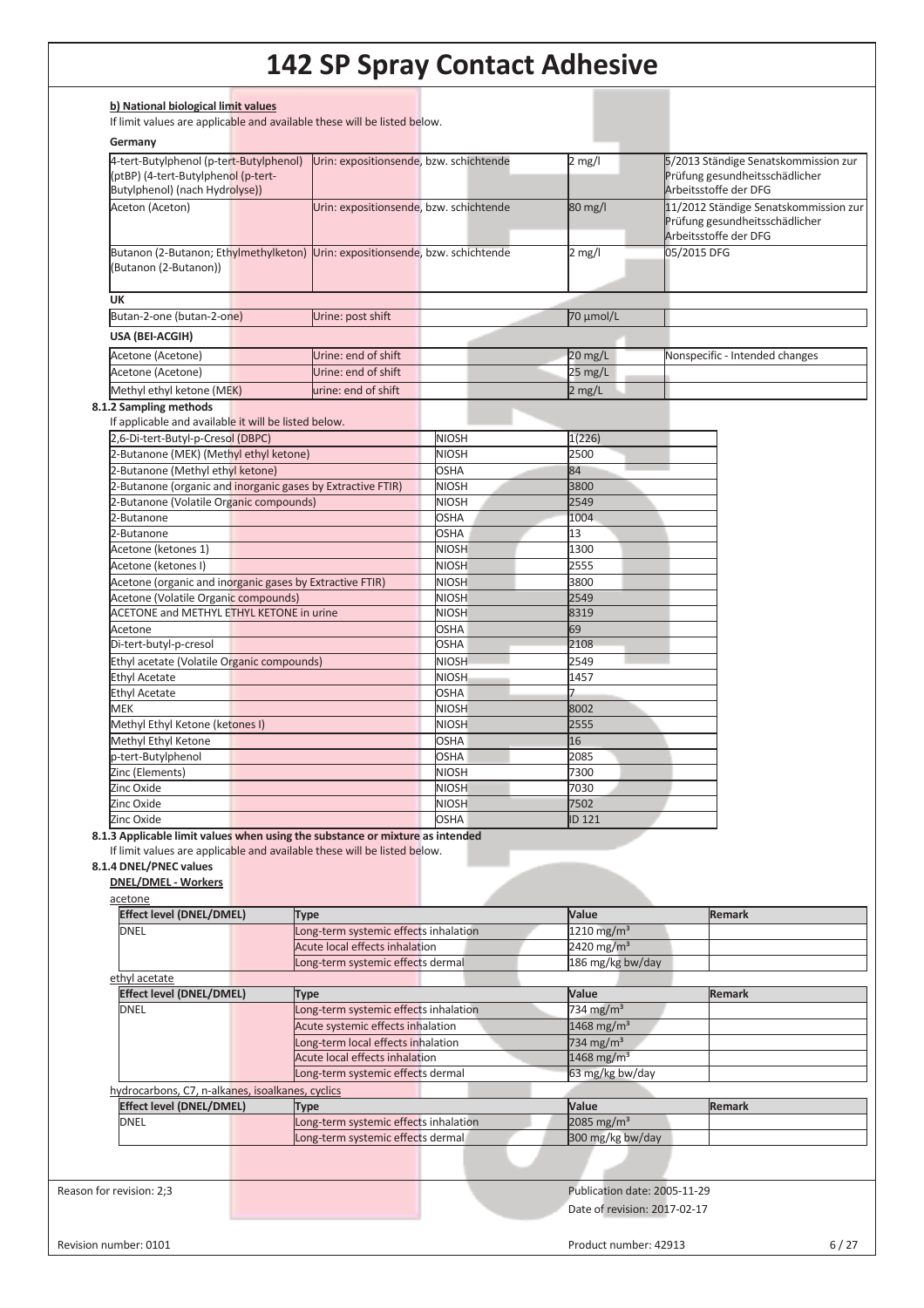| butanone<br>Effect level (DNEL/DMEL)                            |                                                                      |                                |               |
|-----------------------------------------------------------------|----------------------------------------------------------------------|--------------------------------|---------------|
| <b>DNEL</b>                                                     | <b>Type</b><br>Long-term systemic effects inhalation                 | Value<br>600 mg/m <sup>3</sup> | <b>Remark</b> |
|                                                                 | Long-term systemic effects dermal                                    | 1161 mg/kg bw/day              |               |
| hydrocarbons, C6, n-alkanes, isoalkanes, cyclics, n-hexane rich |                                                                      |                                |               |
| <b>Effect level (DNEL/DMEL)</b>                                 | Type                                                                 | Value                          | <b>Remark</b> |
| <b>DNEL</b>                                                     | Long-term systemic effects dermal                                    | 13 mg/kg bw/day                |               |
|                                                                 | Long-term systemic effects inhalation                                | 93 mg/m <sup>3</sup>           |               |
| zinc oxide                                                      |                                                                      |                                |               |
| <b>Effect level (DNEL/DMEL)</b>                                 | Type                                                                 | Value                          | Remark        |
| <b>DNEL</b>                                                     | Long-term systemic effects inhalation                                | 5 mg/ $m3$                     |               |
|                                                                 | Long-term local effects inhalation                                   | $0.5 \text{ mg/m}^3$           |               |
|                                                                 | Long-term systemic effects dermal                                    | 83 mg/kg bw/day                |               |
| 2,6-di-tert-butyl-p-cresol                                      |                                                                      |                                |               |
| <b>Effect level (DNEL/DMEL)</b>                                 | Type                                                                 | Value                          | <b>Remark</b> |
| <b>DNEL</b>                                                     | Long-term systemic effects inhalation                                | 4.4 mg/m <sup>3</sup>          |               |
|                                                                 | Long-term systemic effects dermal                                    | 4.7 mg/kg bw/day               |               |
| 4-tert-butylphenol                                              |                                                                      |                                |               |
| <b>Effect level (DNEL/DMEL)</b>                                 | <b>Type</b>                                                          | Value                          | <b>Remark</b> |
| <b>DNEL</b>                                                     | Long-term systemic effects inhalation                                | $0.5$ mg/m <sup>3</sup>        |               |
|                                                                 | Long-term systemic effects dermal                                    | 0.071 mg/kg bw/day             |               |
| <b>DNEL/DMEL - General population</b>                           |                                                                      |                                |               |
| acetone                                                         |                                                                      |                                |               |
| <b>Effect level (DNEL/DMEL)</b>                                 | <b>Type</b>                                                          | Value                          | <b>Remark</b> |
| <b>DNEL</b>                                                     | Long-term systemic effects dermal                                    | 62 mg/kg bw/day                |               |
|                                                                 | Long-term systemic effects inhalation                                | $200$ mg/m <sup>3</sup>        |               |
|                                                                 | Long-term systemic effects oral                                      | 62 mg/kg bw/day                |               |
| ethyl acetate                                                   |                                                                      |                                |               |
| <b>Effect level (DNEL/DMEL)</b>                                 | Type                                                                 | Value                          | <b>Remark</b> |
| <b>DNEL</b>                                                     | Long-term systemic effects inhalation                                | 367 mg/m $3$                   |               |
|                                                                 | Acute systemic effects inhalation                                    | 734 mg/m $3$                   |               |
|                                                                 | Long-term local effects inhalation                                   | 367 mg/m $3$                   |               |
|                                                                 | Acute local effects inhalation                                       | 734 mg/m <sup>3</sup>          |               |
|                                                                 | Long-term systemic effects dermal                                    | 37 mg/kg bw/day                |               |
|                                                                 | Long-term systemic effects oral                                      | 4.5 mg/kg bw/day               |               |
| hydrocarbons, C7, n-alkanes, isoalkanes, cyclics                |                                                                      |                                |               |
| <b>Effect level (DNEL/DMEL)</b>                                 | <b>Type</b>                                                          | Value                          | Remark        |
| <b>DNEL</b>                                                     | Long-term systemic effects inhalation                                | $447 \text{ mg/m}^3$           |               |
|                                                                 | Long-term systemic effects dermal                                    | 149 mg/kg bw/day               |               |
|                                                                 | Long-term systemic effects oral                                      | 149 mg/kg bw/day               |               |
| butanone                                                        | <b>Type</b>                                                          | Value                          | Remark        |
|                                                                 | Long-term systemic effects inhalation                                | $106 \text{ mg/m}^3$           |               |
| <b>Effect level (DNEL/DMEL)</b>                                 |                                                                      |                                |               |
| <b>DNEL</b>                                                     |                                                                      |                                |               |
|                                                                 | Long-term systemic effects dermal                                    | 412 mg/kg bw/day               |               |
|                                                                 | Long-term systemic effects oral                                      | 31 mg/kg bw/day                |               |
| hydrocarbons, C6, n-alkanes, isoalkanes, cyclics, n-hexane rich |                                                                      |                                |               |
| <b>Effect level (DNEL/DMEL)</b>                                 | <b>Type</b>                                                          | Value                          | Remark        |
|                                                                 | Long-term systemic effects dermal                                    | 7 mg/kg bw/day                 |               |
|                                                                 | Long-term systemic effects inhalation                                | $20 \text{ mg/m}^3$            |               |
| <b>DNEL</b>                                                     | Long-term systemic effects oral                                      | 6 mg/kg bw/day                 |               |
| zinc oxide                                                      |                                                                      | Value                          | <b>Remark</b> |
| <b>Effect level (DNEL/DMEL)</b><br><b>DNEL</b>                  | Type                                                                 | $2.5$ mg/m <sup>3</sup>        |               |
|                                                                 | Long-term systemic effects inhalation                                |                                |               |
|                                                                 | Long-term systemic effects dermal<br>Long-term systemic effects oral | 83 mg/kg bw/day                |               |
| 2,6-di-tert-butyl-p-cresol                                      |                                                                      | 0.83 mg/kg bw/day              |               |
| <b>Effect level (DNEL/DMEL)</b>                                 | Type                                                                 | Value                          | <b>Remark</b> |
| <b>DNEL</b>                                                     | Long-term systemic effects dermal                                    | 1.7 mg/kg bw/day               |               |
|                                                                 | Long-term systemic effects inhalation                                | $0.78$ mg/m <sup>3</sup>       |               |
|                                                                 | Long-term systemic effects oral                                      | 0.25 mg/kg bw/day              |               |
| 4-tert-butylphenol                                              |                                                                      |                                |               |
| <b>Effect level (DNEL/DMEL)</b>                                 | Type                                                                 | Value                          | <b>Remark</b> |
| <b>DNEL</b>                                                     | Long-term systemic effects inhalation                                | $0.09$ mg/m <sup>3</sup>       |               |
|                                                                 | Long-term systemic effects dermal                                    | 0.026 mg/kg bw/day             |               |
|                                                                 | Long-term systemic effects oral                                      | 0.026 mg/kg bw/day             |               |
| <b>PNEC</b>                                                     |                                                                      |                                |               |
|                                                                 |                                                                      |                                |               |
|                                                                 |                                                                      |                                |               |
|                                                                 |                                                                      |                                |               |
| Reason for revision: 2;3                                        |                                                                      | Publication date: 2005-11-29   |               |
|                                                                 |                                                                      | Date of revision: 2017-02-17   |               |
|                                                                 |                                                                      |                                |               |
| Revision number: 0101                                           |                                                                      | Product number: 42913          |               |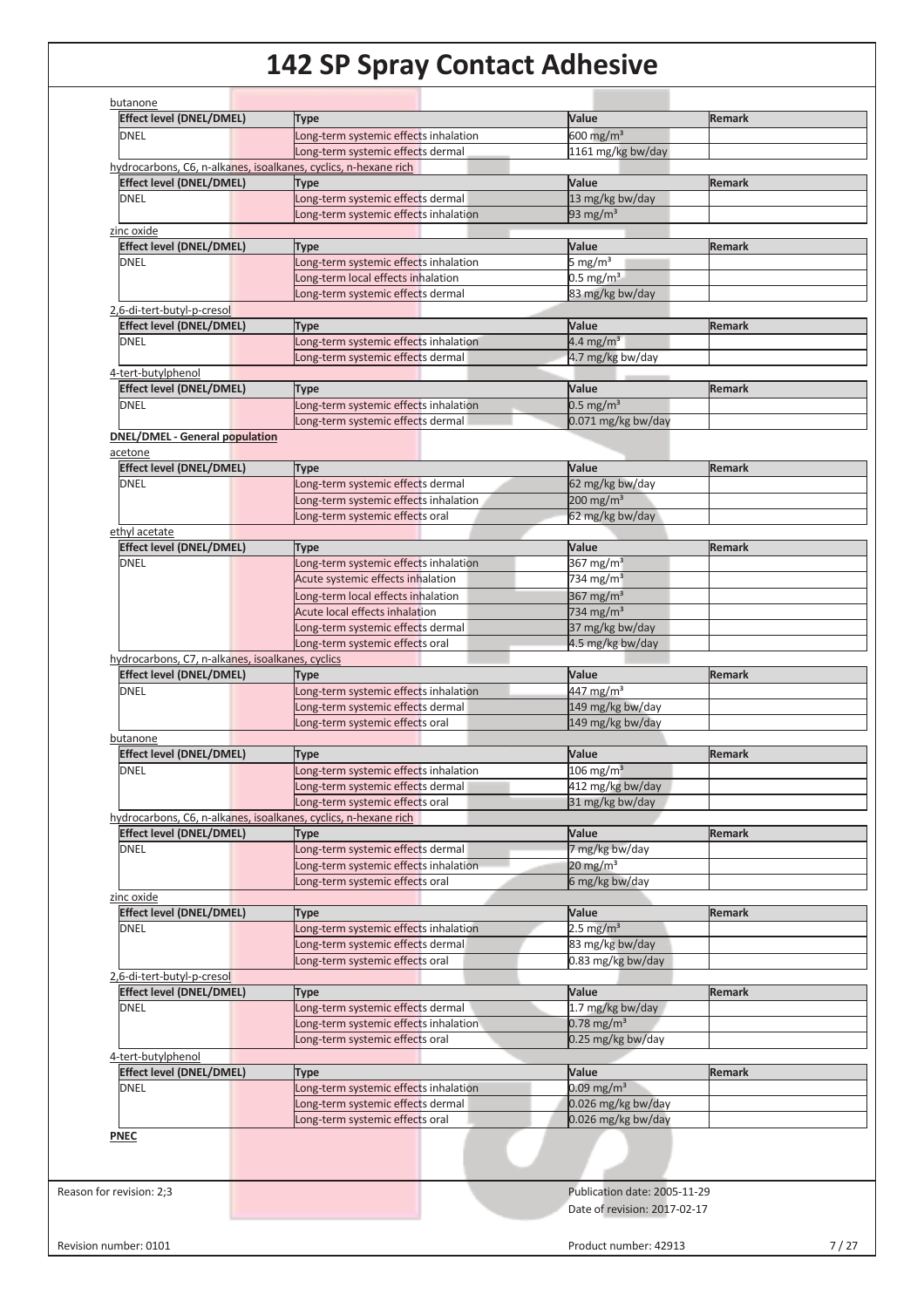| acetone<br><b>Compartments</b>     | Value                    | <b>Remark</b> |
|------------------------------------|--------------------------|---------------|
| Fresh water                        | 10.6 mg/l                |               |
| Marine water                       | 1.06 mg/l                |               |
| Fresh water sediment               | 30.4 mg/kg sediment dw   |               |
| Marine water sediment              | 3.04 mg/kg sediment dw   |               |
| Soil                               | 29.5 mg/kg soil dw       |               |
| <b>STP</b>                         | 100 mg/l                 |               |
|                                    |                          |               |
| ethyl acetate                      |                          |               |
| <b>Compartments</b>                | Value                    | <b>Remark</b> |
| Fresh water                        | $0.24$ mg/l              |               |
| Marine water                       | 0.024 mg/l               |               |
| Aqua (intermittent releases)       | 1.65 mg/l                |               |
| <b>STP</b>                         | 650 mg/l                 |               |
| Fresh water sediment               | 1.15 mg/kg sediment dw   |               |
| Marine water sediment              | 0.115 mg/kg sediment dw  |               |
| Soil                               | 0.148 mg/kg soil dw      |               |
| Oral                               | 0.2 g/kg food            |               |
| butanone                           |                          |               |
| <b>Compartments</b>                | Value                    | <b>Remark</b> |
| Fresh water                        | 55.8 mg/l                |               |
| Marine water                       | 55.8 mg/l                |               |
| Aqua (intermittent releases)       | 55.8 mg/l                |               |
| <b>STP</b>                         | 709 mg/l                 |               |
| Fresh water sediment               | 284.74 mg/kg sediment dw |               |
| Marine water sediment              | 284.7 mg/kg sediment dw  |               |
| Soil                               | 22.5 mg/kg soil dw       |               |
| Food                               | 1000 mg/kg food          |               |
| zinc oxide                         |                          |               |
| <b>Compartments</b>                | Value                    | <b>Remark</b> |
| Fresh water                        | $20.6 \,\mu g/l$         |               |
| Marine water                       | $6.1 \mu g/l$            |               |
| <b>STP</b>                         | 100 µg/l                 |               |
|                                    |                          |               |
|                                    |                          |               |
| Fresh water sediment               | 117.8 mg/kg sediment dw  |               |
| Marine water sediment              | 56.5 mg/kg sediment dw   |               |
| Soil                               | 35.6 mg/kg soil dw       |               |
|                                    |                          |               |
| <b>Compartments</b>                | Value                    | <b>Remark</b> |
| Fresh water                        | $0.199 \,\mu g / I$      |               |
| Marine water                       | $0.2 \mu g / I$          |               |
| Aqua (intermittent releases)       | $1.99 \mu g/l$           |               |
| <b>STP</b>                         | $0.17$ mg/l              |               |
| Fresh water sediment               | 99.6 µg/kg sediment dw   |               |
| Salt water                         | 9.96 µg/kg sediment dw   |               |
| Soil                               | 47.69 µg/kg soil dw      |               |
| 2,6-di-tert-butyl-p-cresol<br>Oral | 8.33 mg/kg food          |               |
| 4-tert-butylphenol                 |                          |               |
| <b>Compartments</b>                | Value                    | <b>Remark</b> |
| Fresh water                        | $0.01$ mg/l              |               |
| Marine water                       | $0.001$ mg/l             |               |
| Aqua (intermittent releases)       | $0.048$ mg/l             |               |
| <b>STP</b>                         | $1.5 \text{ mg/l}$       |               |
| Fresh water sediment               | 0.27 mg/kg sediment dw   |               |
| Marine water sediment              | 0.027 mg/kg sediment dw  |               |

**8.1.5 Control banding** 

If applicable and available it will be listed below.

#### **8.2. Exposure controls**

The information in this section is a general description. If applicable and available, exposure scenarios are attached in annex. Always use the relevant exposure scenarios that correspond to your identified use.

#### **8.2.1 Appropriate engineering controls**

Keep away from naked flames/heat. Insufficient ventilation: keep naked flames/sparks away. Measure the concentration in the air regularly. Work under local exhaust/ventilation.

#### **8.2.2 Individual protection measures, such as personal protective equipment**

Observe strict hygiene. Keep container tightly closed. Do not eat, drink or smoke during work.

#### a) Respiratory protection:

Reason for revision: 2;3 **Publication date: 2005-11-29** Publication date: 2005-11-29 Date of revision: 2017-02-17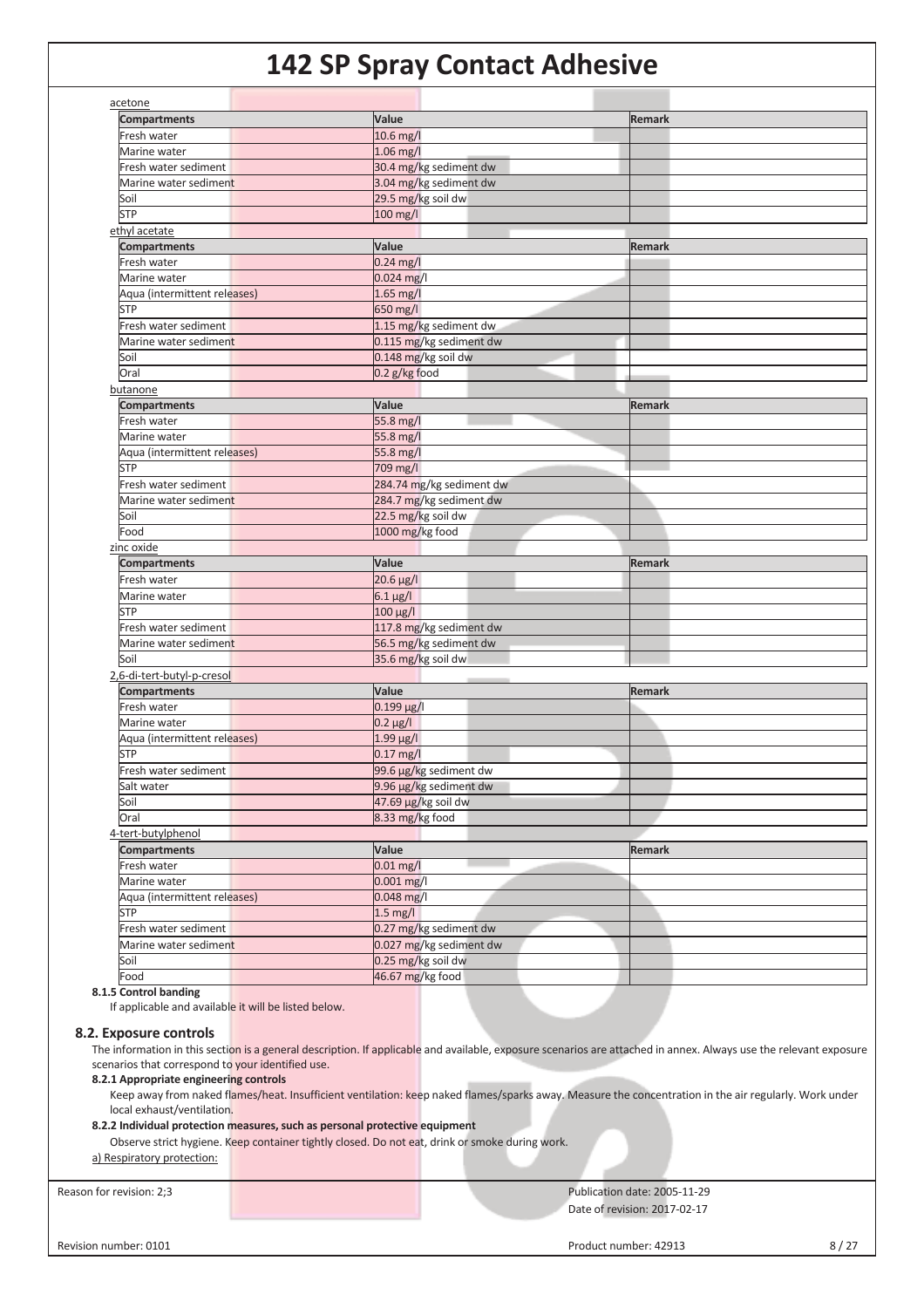|                                                                          |                                                                                                  | <b>142 SP Spray Contact Adhesive</b>                                                                            |      |
|--------------------------------------------------------------------------|--------------------------------------------------------------------------------------------------|-----------------------------------------------------------------------------------------------------------------|------|
| b) Hand protection:<br>Gloves.<br>c) Eye protection:                     | Wear gas mask with filter type A if conc. in air > exposure limit.                               |                                                                                                                 |      |
| Protective goggles.<br>d) Skin protection:                               |                                                                                                  |                                                                                                                 |      |
| Protective clothing.<br>8.2.3 Environmental exposure controls:           |                                                                                                  |                                                                                                                 |      |
| See headings 6.2, 6.3 and 13                                             |                                                                                                  |                                                                                                                 |      |
|                                                                          | <b>SECTION 9: Physical and chemical properties</b>                                               |                                                                                                                 |      |
| Physical form                                                            | 9.1. Information on basic physical and chemical properties<br>Liquid                             |                                                                                                                 |      |
| Odour                                                                    | Solvent-like odour                                                                               |                                                                                                                 |      |
| Odour threshold                                                          | No data available                                                                                |                                                                                                                 |      |
| Colour                                                                   | <b>Colourless</b>                                                                                |                                                                                                                 |      |
| Particle size                                                            | Not applicable (liquid)                                                                          |                                                                                                                 |      |
| <b>Explosion limits</b><br>Flammability                                  | No data available                                                                                | Highly flammable liquid and vapour.                                                                             |      |
| Log Kow                                                                  | Not applicable (mixture)                                                                         |                                                                                                                 |      |
| Dynamic viscosity                                                        |                                                                                                  | 200 Pa.s - 300 Pa.s ; 20 °C ; Measured value                                                                    |      |
| Kinematic viscosity                                                      |                                                                                                  | 253164 mm <sup>2</sup> /s - 370370 mm <sup>2</sup> /s ; 20 °C ; Calculated                                      |      |
| Melting point                                                            | No data available                                                                                |                                                                                                                 |      |
| <b>Boiling point</b>                                                     | No data available                                                                                |                                                                                                                 |      |
| Flash point                                                              | -15 °C ; 1013 hPa                                                                                |                                                                                                                 |      |
| <b>Evaporation rate</b><br>Relative vapour density                       | No data available<br>>2                                                                          |                                                                                                                 |      |
| Vapour pressure                                                          | No data available                                                                                |                                                                                                                 |      |
| Solubility                                                               | water; poorly soluble                                                                            |                                                                                                                 |      |
|                                                                          | organic solvents ; soluble                                                                       |                                                                                                                 |      |
| Relative density                                                         | $0.79 - 0.81$ ; 20 °C                                                                            |                                                                                                                 |      |
| Decomposition temperature                                                | No data available                                                                                |                                                                                                                 |      |
| Auto-ignition temperature                                                | No data available                                                                                |                                                                                                                 |      |
| <b>Explosive properties</b>                                              |                                                                                                  | No chemical group associated with explosive properties                                                          |      |
| Oxidising properties                                                     |                                                                                                  | No chemical group associated with oxidising properties                                                          |      |
| þН                                                                       | No data available                                                                                |                                                                                                                 |      |
| 9.2. Other information                                                   |                                                                                                  |                                                                                                                 |      |
| Absolute density                                                         |                                                                                                  | 790 kg/m <sup>3</sup> - 810 kg/m <sup>3</sup> ; 20 °C                                                           |      |
| <b>SECTION 10: Stability and reactivity</b>                              |                                                                                                  |                                                                                                                 |      |
| 10.1. Reactivity                                                         | May be ignited by sparks. Gas/vapour spreads at floor level: ignition hazard. No data available. |                                                                                                                 |      |
| 10.2. Chemical stability<br>Stable under normal conditions.              |                                                                                                  |                                                                                                                 |      |
| 10.3. Possibility of hazardous reactions<br>No data available.           |                                                                                                  |                                                                                                                 |      |
| 10.4. Conditions to avoid                                                | Keep away from naked flames/heat. Insufficient ventilation: keep naked flames/sparks away.       |                                                                                                                 |      |
| 10.5. Incompatible materials<br>No data available.                       |                                                                                                  |                                                                                                                 |      |
| 10.6. Hazardous decomposition products                                   |                                                                                                  | On burning: release of toxic and corrosive gases/vapours (hydrogen chloride, carbon monoxide - carbon dioxide). |      |
| <b>SECTION 11: Toxicological information</b>                             |                                                                                                  |                                                                                                                 |      |
| 11.1. Information on toxicological effects<br>11.1.1 Test results        |                                                                                                  |                                                                                                                 |      |
| <b>Acute toxicity</b>                                                    |                                                                                                  |                                                                                                                 |      |
| 142 SP Spray Contact Adhesive<br>No (test) data on the mixture available |                                                                                                  |                                                                                                                 |      |
| Reason for revision: 2;3                                                 |                                                                                                  | Publication date: 2005-11-29<br>Date of revision: 2017-02-17                                                    |      |
|                                                                          |                                                                                                  |                                                                                                                 |      |
| Revision number: 0101                                                    |                                                                                                  | Product number: 42913                                                                                           | 9/27 |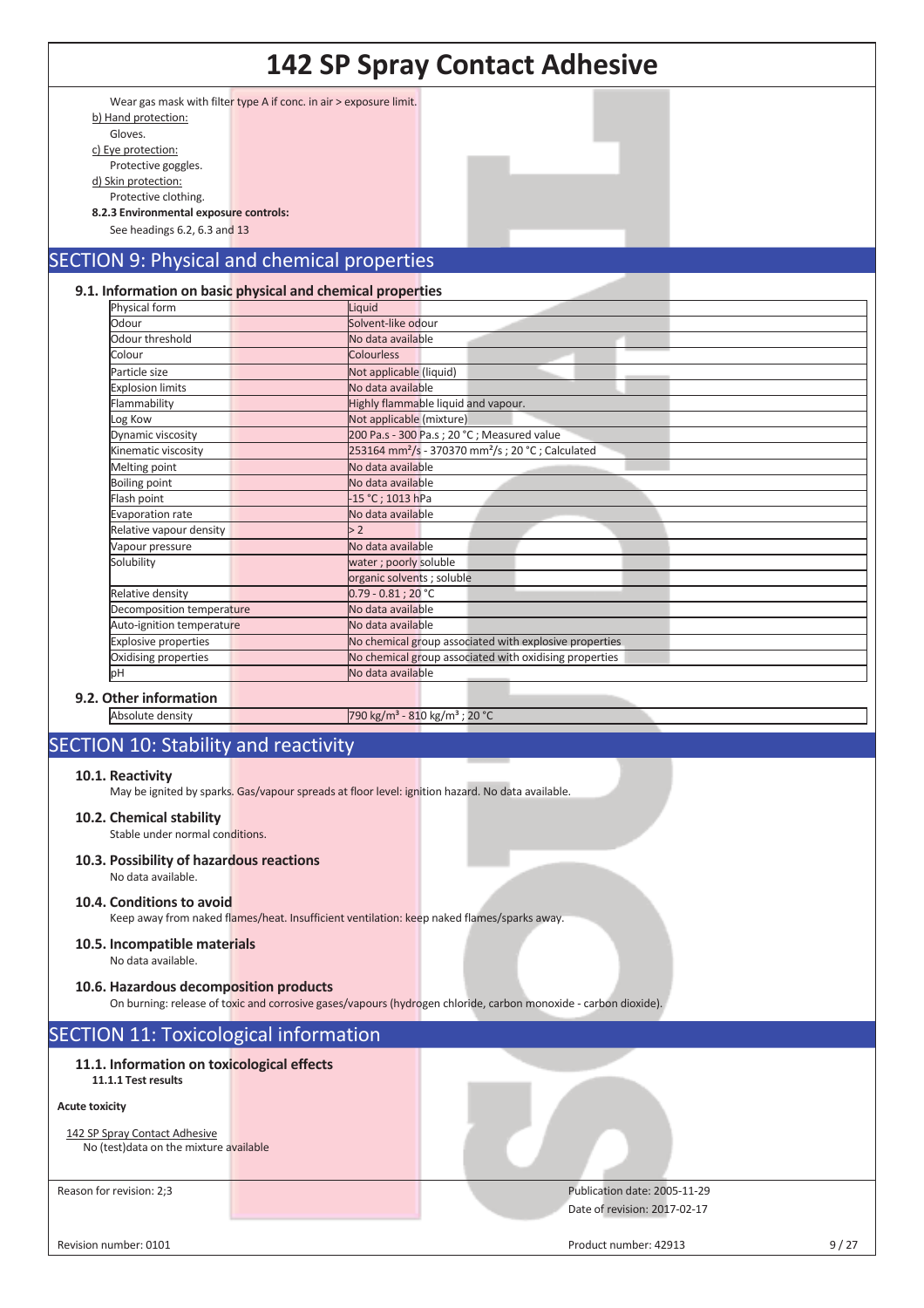| acetone<br><b>Route of exposure</b>                                                | Parameter           | Method                           | Value                  | <b>Exposure time</b>   | <b>Species</b>                         | Value<br>determination                                 | <b>Remark</b> |
|------------------------------------------------------------------------------------|---------------------|----------------------------------|------------------------|------------------------|----------------------------------------|--------------------------------------------------------|---------------|
| Oral                                                                               | LD50                | Equivalent to OECD               | 5800 mg/kg             |                        | Rat (female)                           | <b>Experimental value</b>                              |               |
| Dermal                                                                             | LD50                | 401<br>Equivalent to OECD        | 20000 mg/kg            |                        | Rabbit (male)                          | <b>Experimental value</b>                              |               |
|                                                                                    |                     | 402                              |                        |                        |                                        |                                                        |               |
| Dermal                                                                             | LD50                |                                  | > 7426 mg/kg bw        |                        | Rabbit (female)                        | Weight of evidence                                     |               |
| Inhalation (vapours)                                                               | <b>LC50</b>         | Other                            | 76 mg/l                | 4 <sub>h</sub>         | Rat (female)                           | <b>Experimental value</b>                              |               |
| Inhalation (vapours)                                                               | <b>LCLO</b>         | Other                            | 16000 ppm              | 4 <sub>h</sub>         | Rat                                    | <b>Experimental value</b>                              |               |
| ethyl acetate                                                                      |                     |                                  |                        |                        |                                        |                                                        |               |
| <b>Route of exposure</b>                                                           | Parameter           | <b>Method</b>                    | Value                  | <b>Exposure time</b>   | <b>Species</b>                         | Value<br>determination                                 | <b>Remark</b> |
| Oral                                                                               | LD50                | <b>Equivalent to OECD</b><br>401 | 10200 mg/kg bw         |                        | Rat (female)                           | <b>Experimental value</b>                              |               |
| Dermal                                                                             | LD50                | 24 hour cuff method              | > 20000 mg/kg bw       | 24 h                   | Rabbit (male)                          | <b>Experimental value</b>                              |               |
| Inhalation (vapours)                                                               | LC <sub>0</sub>     | <b>Equivalent to OECD</b><br>403 | $29.3 \,\mathrm{mg/l}$ | 4 h                    | Rat                                    | <b>Experimental value</b>                              |               |
| hydrocarbons, C7, n-alkanes, isoalkanes, cyclics                                   |                     |                                  |                        |                        |                                        |                                                        |               |
| <b>Route of exposure</b>                                                           | Parameter           | Method                           | Value                  | <b>Exposure time</b>   | <b>Species</b>                         | Value                                                  | <b>Remark</b> |
|                                                                                    |                     |                                  |                        |                        |                                        | determination                                          |               |
| Oral                                                                               | LD50                |                                  | > 5840 mg/kg bw        |                        | Rat (male/female)                      | Read-across                                            |               |
| Dermal                                                                             | LD50                | Other                            | > 2800 mg/kg bw        | 24h                    | Rat (male/female)                      | Read-across                                            |               |
| Inhalation (vapours)                                                               | <b>LC50</b>         | <b>Equivalent to OECD</b><br>403 | $>$ 23.3 mg/l air      | 4 h                    | Rat (male/female)                      | Read-across                                            |               |
| butanone                                                                           |                     |                                  |                        |                        |                                        |                                                        |               |
| Route of exposure                                                                  | Parameter           | <b>Method</b>                    | Value                  | <b>Exposure time</b>   | <b>Species</b>                         | Value<br>determination                                 | <b>Remark</b> |
| Oral                                                                               | LD50                | <b>Equivalent to OECD</b><br>423 | 2193 $mg/kg$ bw        |                        | Rat (male/female)                      | Read-across                                            |               |
| Dermal                                                                             | LD50                | <b>Equivalent to OECD</b><br>402 | $> 10$ ml/kg bw        | 24 h                   | Rabbit (male)                          | <b>Experimental value</b>                              |               |
| Inhalation (vapours)                                                               |                     |                                  |                        |                        |                                        | Data waiving                                           |               |
| hydrocarbons, C6, n-alkanes, isoalkanes, cyclics, n-hexane rich                    |                     |                                  |                        |                        |                                        |                                                        |               |
| <b>Route of exposure</b>                                                           | Parameter           | Method                           | Value                  | <b>Exposure time</b>   | <b>Species</b>                         | Value<br>determination                                 | <b>Remark</b> |
| Oral                                                                               | LD50                | <b>Equivalent to OECD</b><br>401 | $>16750$ mg/kg         |                        | Rat (male)                             | <b>Experimental value</b>                              |               |
| Dermal                                                                             | LD50                | Equivalent to OECD<br>402        | $>$ 3350 mg/kg         | 4 <sub>h</sub>         | Rabbit (male)                          | <b>Experimental value</b>                              |               |
| Inhalation (vapours)                                                               | <b>LC50</b>         | <b>Equivalent to OECD</b><br>403 | 73860 ppm              | 4 <sub>h</sub>         | Rat (male)                             | <b>Experimental value</b>                              |               |
| zinc oxide                                                                         |                     |                                  |                        |                        |                                        |                                                        |               |
| <b>Route of exposure</b>                                                           | Parameter           | <b>Method</b>                    | Value                  | <b>Exposure time</b>   | <b>Species</b>                         | Value<br>determination                                 | <b>Remark</b> |
| Oral                                                                               | LD50                | <b>Equivalent to OECD</b>        | $>$ 5000 mg/kg         |                        | Rat (male/female)                      | <b>Experimental value</b>                              |               |
|                                                                                    |                     | 401<br><b>OECD 402</b>           | > 2000 mg/kg bw        |                        |                                        |                                                        |               |
| Dermal<br>Inhalation (dust)                                                        | LD50<br><b>LC50</b> | <b>Equivalent to OECD</b>        | $> 5.7$ mg/l           | 24 h<br>4 <sub>h</sub> | Rat (male/female)<br>Rat (male/female) | <b>Experimental value</b><br><b>Experimental value</b> |               |
|                                                                                    |                     | 403                              |                        |                        |                                        |                                                        |               |
| 2,6-di-tert-butyl-p-cresol<br><b>Route of exposure</b>                             | Parameter           | <b>Method</b>                    | Value                  | <b>Exposure time</b>   | <b>Species</b>                         | Value                                                  | <b>Remark</b> |
|                                                                                    |                     |                                  |                        |                        |                                        | determination                                          |               |
|                                                                                    |                     | <b>OECD 401</b>                  | > 6000 mg/kg bw        |                        | Rat (male/female)                      | <b>Experimental value</b>                              |               |
| Oral                                                                               | LD50                |                                  |                        |                        |                                        | <b>Experimental value</b>                              |               |
| Dermal                                                                             | LD50                | <b>OECD 402</b>                  | $>$ 2000 mg/kg bw      | 24h                    | Rat (male/female)                      |                                                        |               |
| <b>Route of exposure</b>                                                           | Parameter           | <b>Method</b>                    | Value                  | <b>Exposure time</b>   | <b>Species</b>                         | Value                                                  | <b>Remark</b> |
|                                                                                    |                     |                                  |                        |                        |                                        | determination                                          |               |
| Oral                                                                               | LD50                | <b>OECD 401</b>                  | > 2000 mg/kg           |                        | Rat (male/female)                      | <b>Experimental value</b>                              |               |
| Dermal                                                                             | LD50                | Equivalent to OECD<br>402        | > 16000 mg/kg bw 24 h  |                        | Rabbit<br>(male/female)                | <b>Experimental value</b>                              |               |
| Inhalation (dust)                                                                  | <b>LC50</b>         | <b>Equivalent to OECD</b><br>403 | $> 5.6$ mg/l           | 4h                     | Rat (male/female)                      | <b>Experimental value</b>                              |               |
|                                                                                    |                     |                                  |                        |                        |                                        |                                                        |               |
| 4-tert-butylphenol<br>Judgement is based on the relevant ingredients<br>Conclusion |                     |                                  |                        |                        |                                        |                                                        |               |
| No acute hazard in contact with skin                                               |                     |                                  |                        |                        |                                        |                                                        |               |
| No acute hazard if swallowed                                                       |                     |                                  |                        |                        |                                        |                                                        |               |
| <b>Corrosion/irritation</b>                                                        |                     |                                  |                        |                        |                                        |                                                        |               |
|                                                                                    |                     |                                  |                        |                        |                                        |                                                        |               |
|                                                                                    |                     |                                  |                        |                        | Publication date: 2005-11-29           |                                                        |               |
|                                                                                    |                     |                                  |                        |                        | Date of revision: 2017-02-17           |                                                        |               |
| Reason for revision: 2;3<br>Revision number: 0101                                  |                     |                                  |                        |                        | Product number: 42913                  |                                                        | 10/27         |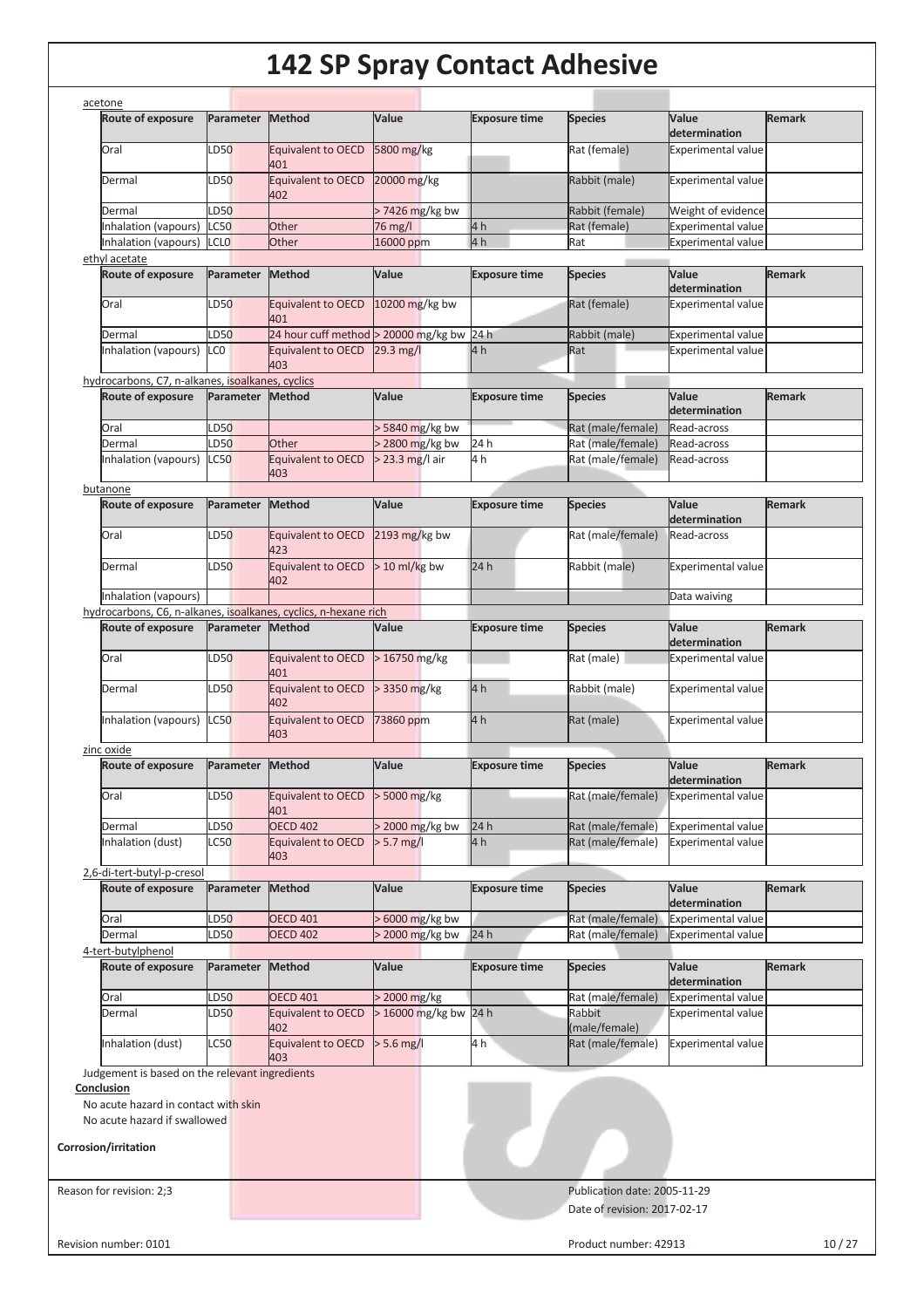| acetone<br>Route of exposure Result                                                                                                                                                      |                           | <b>Method</b>                                                   | <b>Exposure time</b> | <b>Time point</b>          | <b>Species</b>                   | Value                               | <b>Remark</b>    |
|------------------------------------------------------------------------------------------------------------------------------------------------------------------------------------------|---------------------------|-----------------------------------------------------------------|----------------------|----------------------------|----------------------------------|-------------------------------------|------------------|
|                                                                                                                                                                                          |                           |                                                                 |                      |                            |                                  | determination                       |                  |
| Eye                                                                                                                                                                                      | Irritating                | <b>OECD 405</b>                                                 |                      | 24; 48; 72 hours           | Rabbit                           | Weight of evidence                  |                  |
| Skin                                                                                                                                                                                     | Not irritating            | Other                                                           | $3 \text{ day}(s)$   | 24; 48; 72 hours           | Guinea pig                       | Weight of evidence                  |                  |
| nhalation                                                                                                                                                                                | Slightly irritating       | Human<br>observation study                                      | 20 minutes           |                            | Human                            | Literature                          |                  |
| ethyl acetate                                                                                                                                                                            |                           |                                                                 |                      |                            |                                  |                                     |                  |
| Route of exposure Result                                                                                                                                                                 |                           | <b>Method</b>                                                   | <b>Exposure time</b> | <b>Time point</b>          | <b>Species</b>                   | Value<br>determination              | <b>Remark</b>    |
| Eye                                                                                                                                                                                      | Irritating;<br>category 2 |                                                                 |                      |                            |                                  | <b>Annex VI</b>                     |                  |
| Skin                                                                                                                                                                                     | Slightly irritating       | Equivalent to<br><b>OECD 404</b>                                | 24h                  | 24; 48; 72 hours           | Rabbit                           | <b>Experimental value</b>           |                  |
| hydrocarbons, C7, n-alkanes, isoalkanes, cyclics                                                                                                                                         |                           |                                                                 |                      |                            |                                  |                                     |                  |
| Route of exposure Result                                                                                                                                                                 |                           | <b>Method</b>                                                   | <b>Exposure time</b> | Time point                 | <b>Species</b>                   | Value                               | <b>Remark</b>    |
|                                                                                                                                                                                          |                           |                                                                 |                      |                            |                                  | determination                       |                  |
| Eye                                                                                                                                                                                      | Not irritating            |                                                                 |                      | 7 days                     | Rabbit                           | Read-across                         | Single treatment |
| Skin                                                                                                                                                                                     | <b>Irritating</b>         | Equivalent to<br><b>OECD 404</b>                                | 4h                   | 24: 48: 72 hours           | Rabbit                           | Read-across                         |                  |
| butanone                                                                                                                                                                                 |                           |                                                                 |                      |                            |                                  |                                     |                  |
| Route of exposure Result                                                                                                                                                                 |                           | <b>Method</b>                                                   | <b>Exposure time</b> | <b>Time point</b>          | <b>Species</b>                   | Value<br>determination              | Remark           |
| Eye                                                                                                                                                                                      | Irritating                | Equivalent to<br><b>OECD 405</b>                                |                      | 24; 72 hours               | Rabbit                           | Experimental value Single exposure  |                  |
| Skin                                                                                                                                                                                     | Not irritating            | <b>OECD 404</b>                                                 | 4 h                  | 4; 24; 48; 72 hours Rabbit |                                  | Read-across                         |                  |
|                                                                                                                                                                                          |                           | hydrocarbons, C6, n-alkanes, isoalkanes, cyclics, n-hexane rich |                      |                            |                                  |                                     |                  |
| Route of exposure Result                                                                                                                                                                 |                           | <b>Method</b>                                                   | <b>Exposure time</b> | <b>Time point</b>          | <b>Species</b>                   | Value<br>determination              | <b>Remark</b>    |
| Eye                                                                                                                                                                                      | Not irritating            | Equivalent to<br><b>OECD 405</b>                                |                      | 72 hours                   | Rabbit                           | Experimental value                  |                  |
| Skin                                                                                                                                                                                     | <b>Irritating</b>         |                                                                 |                      |                            |                                  | Expert judgement                    |                  |
| zinc oxide                                                                                                                                                                               |                           |                                                                 |                      |                            |                                  |                                     |                  |
| Route of exposure Result                                                                                                                                                                 |                           | <b>Method</b>                                                   | <b>Exposure time</b> | Time point                 | <b>Species</b>                   | Value<br>determination              | <b>Remark</b>    |
| Eye                                                                                                                                                                                      | Not irritating            | <b>OECD 405</b>                                                 | 24 h                 | 24; 72 hours               | Rabbit                           | <b>Experimental value</b>           |                  |
| Skin                                                                                                                                                                                     | Not irritating            | <b>OECD 404</b>                                                 | 24h                  | 24 hours                   | Rabbit                           | <b>Experimental value</b>           |                  |
| Not applicable (in<br>vitro test)                                                                                                                                                        | Not corrosive             | <b>OECD 431</b>                                                 | 3 minutes            | 24; 72 hours               | Reconstructed<br>human epidermis | <b>Experimental value</b>           |                  |
| 2,6-di-tert-butyl-p-cresol                                                                                                                                                               |                           |                                                                 |                      |                            |                                  |                                     |                  |
| Route of exposure Result                                                                                                                                                                 |                           | <b>Method</b>                                                   | <b>Exposure time</b> | Time point                 | <b>Species</b>                   | Value<br>determination              | Remark           |
| Eye                                                                                                                                                                                      | Not irritating            | <b>OECD 405</b>                                                 |                      | 24; 72 hours               | Rabbit                           | <b>Experimental value</b>           |                  |
| Skin                                                                                                                                                                                     | Not irritating            | <b>OECD 404</b>                                                 |                      | 24; 72 hours               | Rabbit                           | <b>Experimental value</b>           |                  |
| 4-tert-butylphenol                                                                                                                                                                       |                           |                                                                 |                      |                            |                                  |                                     |                  |
| <b>Route of exposure</b>                                                                                                                                                                 | <b>Result</b>             | <b>Method</b>                                                   | <b>Exposure time</b> | Time point                 | <b>Species</b>                   | Value<br>determination              | <b>Remark</b>    |
| Eye                                                                                                                                                                                      | Serious eye<br>damage     | Equivalent to<br><b>OECD 405</b>                                | 1 seconds            | 1; 24; 48; 72 hours Rabbit |                                  | Experimental value Single treatment |                  |
| Skin                                                                                                                                                                                     | <b>Highly irritating</b>  | <b>OECD 404</b>                                                 | 4 h                  | 1; 24; 48; 72 hours Rabbit |                                  | <b>Experimental value</b>           |                  |
| Classification is based on the relevant ingredients                                                                                                                                      |                           |                                                                 |                      |                            |                                  |                                     |                  |
| Conclusion<br>Causes skin irritation.<br>Causes serious eye irritation.<br>Respiratory or skin sensitisation<br>142 SP Spray Contact Adhesive<br>No (test) data on the mixture available |                           |                                                                 |                      |                            |                                  |                                     |                  |
| acetone<br>Route of exposure Result                                                                                                                                                      |                           | <b>Method</b>                                                   | <b>Exposure time</b> | <b>Observation time</b>    | <b>Species</b>                   | Value determination Remark          |                  |
| Skin                                                                                                                                                                                     | Not sensitizing           | Guinea pig                                                      |                      | point<br>48 hours          |                                  | Hamster (female) Experimental value |                  |
|                                                                                                                                                                                          |                           | maximisation test                                               |                      |                            |                                  |                                     |                  |
| Skin                                                                                                                                                                                     | Not sensitizing           | Human observation                                               |                      |                            | Human                            | Literature                          |                  |
|                                                                                                                                                                                          |                           |                                                                 |                      |                            |                                  |                                     |                  |
|                                                                                                                                                                                          |                           |                                                                 |                      |                            |                                  |                                     |                  |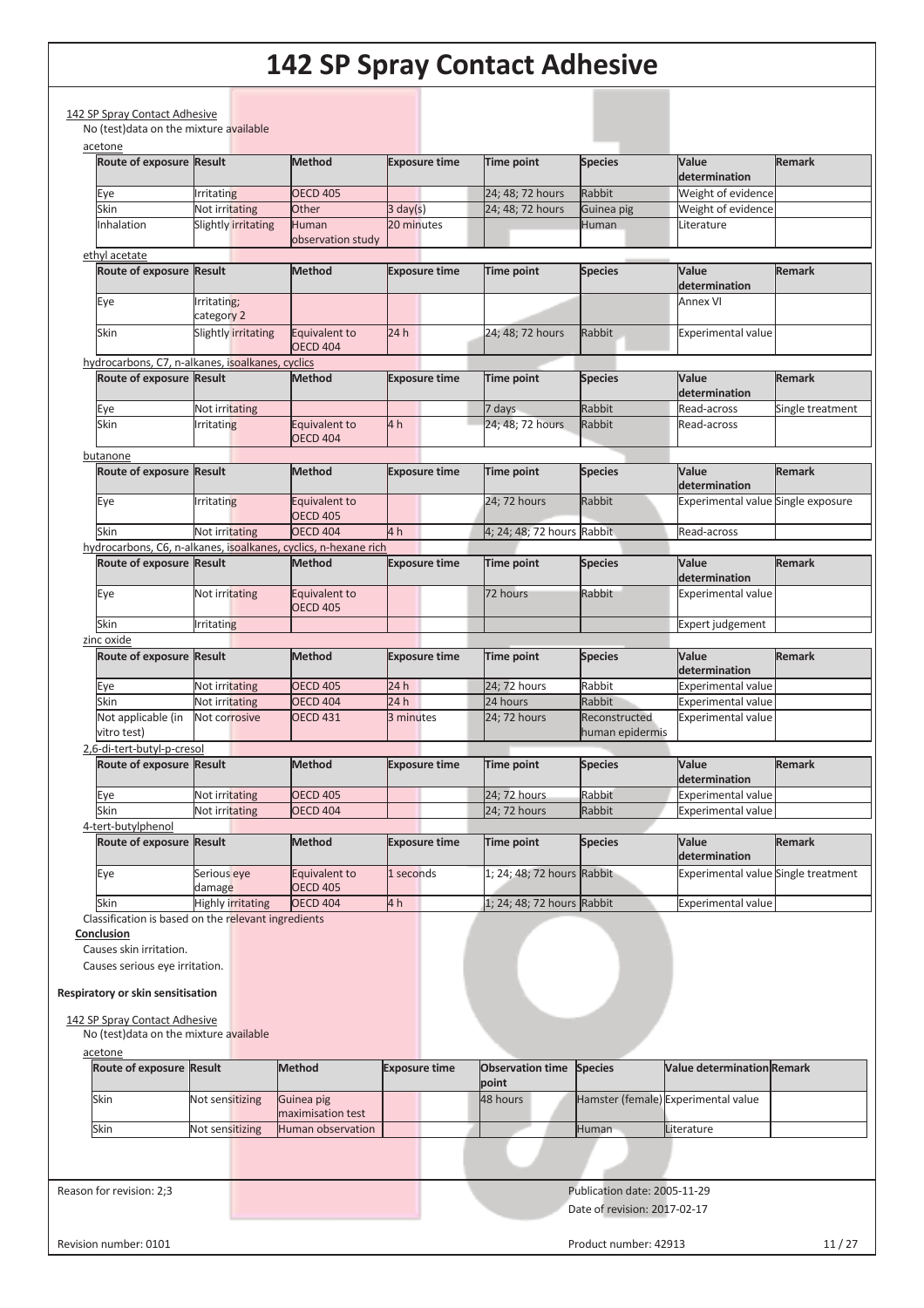|                                                                 | Route of exposure Result | <b>Method</b>                    |                      |                      | <b>Exposure time</b> | <b>Observation time</b><br>point         | <b>Species</b>                                     | <b>Value determination Remark</b>    |                                        |
|-----------------------------------------------------------------|--------------------------|----------------------------------|----------------------|----------------------|----------------------|------------------------------------------|----------------------------------------------------|--------------------------------------|----------------------------------------|
| Intradermal                                                     | Not sensitizing          | <b>OECD 406</b>                  |                      |                      |                      | 24; 48 hours                             | Guinea pig<br>(female)                             | <b>Experimental value</b>            |                                        |
| hydrocarbons, C7, n-alkanes, isoalkanes, cyclics                |                          |                                  |                      |                      |                      |                                          |                                                    |                                      |                                        |
| Route of exposure Result                                        |                          | <b>Method</b>                    |                      |                      | <b>Exposure time</b> | <b>Observation time</b><br>point         | <b>Species</b>                                     | <b>Value determination Remark</b>    |                                        |
| Skin                                                            | Not sensitizing          | <b>Equivalent to OECD</b><br>406 |                      |                      |                      | 24; 48 hours                             | Guinea pig<br>male/female)                         | Read-across                          |                                        |
| butanone                                                        |                          |                                  |                      |                      |                      |                                          |                                                    |                                      |                                        |
| Route of exposure Result                                        |                          | <b>Method</b>                    |                      | <b>Exposure time</b> |                      | <b>Observation time Species</b><br>point |                                                    | <b>Value determination Remark</b>    |                                        |
| Skin                                                            | Not sensitizing          | <b>OECD 406</b>                  |                      |                      |                      | 24; 48 hours                             | Guinea pig<br>(female)                             | <b>Experimental value</b>            |                                        |
| hydrocarbons, C6, n-alkanes, isoalkanes, cyclics, n-hexane rich |                          |                                  |                      |                      |                      |                                          |                                                    |                                      |                                        |
| Route of exposure Result                                        |                          | <b>Method</b>                    |                      |                      | <b>Exposure time</b> | <b>Observation time Species</b>          |                                                    | <b>Value determination Remark</b>    |                                        |
| Skin                                                            | Not sensitizing          | Equivalent to OECD               |                      |                      |                      | point                                    | <b>Mouse</b>                                       | Read-across                          |                                        |
|                                                                 |                          | 429                              |                      |                      |                      |                                          |                                                    |                                      |                                        |
| zinc oxide<br>Route of exposure Result                          |                          | <b>Method</b>                    |                      |                      | <b>Exposure time</b> | <b>Observation time</b>                  | <b>Species</b>                                     | <b>Value determination Remark</b>    |                                        |
| Skin                                                            | Not sensitizing          | <b>OECD 406</b>                  |                      |                      |                      | point                                    | Guinea pig                                         | <b>Experimental value</b>            |                                        |
|                                                                 |                          |                                  |                      |                      |                      |                                          | (female)                                           |                                      |                                        |
| Skin                                                            | Not sensitizing          | Human observation                |                      |                      |                      | 2 days (continuous) 72 hours             | <b>Human</b>                                       | Experimental value                   |                                        |
| 2,6-di-tert-butyl-p-cresol                                      |                          |                                  |                      |                      |                      |                                          |                                                    |                                      |                                        |
| Route of exposure Result                                        |                          | <b>Method</b>                    |                      |                      | <b>Exposure time</b> | <b>Observation time</b><br>point         | <b>Species</b>                                     | <b>Value determination Remark</b>    |                                        |
| Skin                                                            | Not sensitizing          | Guinea pig<br>maximisation test  |                      |                      |                      | 24; 48 hours                             | Guinea pig<br>male/female)                         | <b>Experimental value</b>            |                                        |
| Skin                                                            | Not sensitizing          | Human observation                |                      |                      |                      |                                          | Human<br>(male/female)                             | <b>Experimental value</b>            |                                        |
| 4-tert-butylphenol                                              |                          |                                  |                      |                      |                      |                                          |                                                    |                                      |                                        |
| Route of exposure Result                                        |                          | <b>Method</b>                    |                      | <b>Exposure time</b> |                      | <b>Observation time</b>                  | <b>Species</b>                                     | <b>Value determination Remark</b>    |                                        |
|                                                                 |                          |                                  |                      |                      |                      |                                          |                                                    |                                      |                                        |
| Skin<br>Judgement is based on the relevant ingredients          | Not sensitizing          | <b>OECD 406</b>                  |                      |                      |                      | point<br>48; 72 hours                    |                                                    | Guinea pig (male) Experimental value |                                        |
| Conclusion<br>Not sensitizing for inhalation                    |                          |                                  |                      |                      |                      |                                          |                                                    |                                      |                                        |
| Not sensitizing for skin                                        |                          |                                  |                      |                      |                      |                                          |                                                    |                                      |                                        |
| Specific target organ toxicity                                  |                          |                                  |                      |                      |                      |                                          |                                                    |                                      |                                        |
|                                                                 |                          |                                  |                      |                      |                      |                                          |                                                    |                                      |                                        |
| 142 SP Spray Contact Adhesive                                   |                          |                                  |                      |                      |                      |                                          |                                                    |                                      |                                        |
| No (test) data on the mixture available                         |                          |                                  |                      |                      |                      |                                          |                                                    |                                      |                                        |
| acetone<br>Route of exposure Parameter                          |                          | <b>Method</b>                    | Value                |                      | Organ                | <b>Effect</b>                            | <b>Exposure time</b>                               | <b>Species</b>                       | Value                                  |
|                                                                 |                          |                                  |                      |                      |                      |                                          |                                                    |                                      | determination                          |
| Oral                                                            | <b>NOAEL</b>             | Equivalent to                    | $20$ mg/l            |                      |                      | No effect                                | 13 week(s)                                         | Mouse                                | Experimental                           |
| Dermal                                                          |                          | <b>OECD 408</b>                  |                      |                      |                      |                                          |                                                    | (male/female)                        | value<br>Not relevant,                 |
| Inhalation                                                      | <b>NOAEC</b>             | Other                            | 19000 ppm            |                      |                      | No effect                                | 8 week(s)                                          | Rat (male)                           | expert<br>Literature                   |
| (vapours)                                                       |                          |                                  |                      |                      |                      |                                          |                                                    |                                      |                                        |
| Inhalation<br>(vapours)                                         |                          | Human<br>observation             | 361 ppm              |                      | system               | Central nervous neurotoxic<br>effects    | $2 \text{ day}(s)$                                 | Human                                | Inconclusive,<br>insufficient data     |
|                                                                 |                          | study                            |                      |                      |                      |                                          |                                                    |                                      |                                        |
| ethyl acetate<br>Route of exposure Parameter                    |                          | <b>Method</b>                    | Value                |                      | Organ                | <b>Effect</b>                            | <b>Exposure time</b>                               | <b>Species</b>                       | Value                                  |
| Oral (stomach                                                   | <b>NOAEL</b>             | <b>EPA OTS</b>                   | 900 mg/kg            |                      | General              | No effect                                | 90 day(s) - 92 day(s)                              | Rat                                  |                                        |
| tube)                                                           |                          | 795.2600                         | bw/day               |                      |                      |                                          |                                                    | (male/female)                        | determination<br>Experimental<br>value |
| Oral (stomach<br>tube)                                          | LOAEL                    | <b>EPA OTS</b><br>795.2600       | 3600 mg/kg<br>bw/day |                      | General              | Body weight,<br>organ weight,<br>food    | $90 \text{ day}(s) - 92 \text{ day}(s)$            | Rat<br>(male/female)                 | Experimental<br>value                  |
|                                                                 |                          |                                  |                      |                      |                      | consumption                              |                                                    | Rat                                  |                                        |
| Inhalation                                                      | <b>NOEC</b>              | <b>EPA OTS</b><br>798.2450       | 350 ppm              |                      | General              | No adverse                               | 13 weeks (6h/day, 5<br>systemic effects days/week) | (male/female)                        | value                                  |
|                                                                 |                          |                                  |                      |                      |                      |                                          |                                                    |                                      |                                        |
| Reason for revision: 2;3                                        |                          |                                  |                      |                      |                      |                                          | Publication date: 2005-11-29                       |                                      | Experimental                           |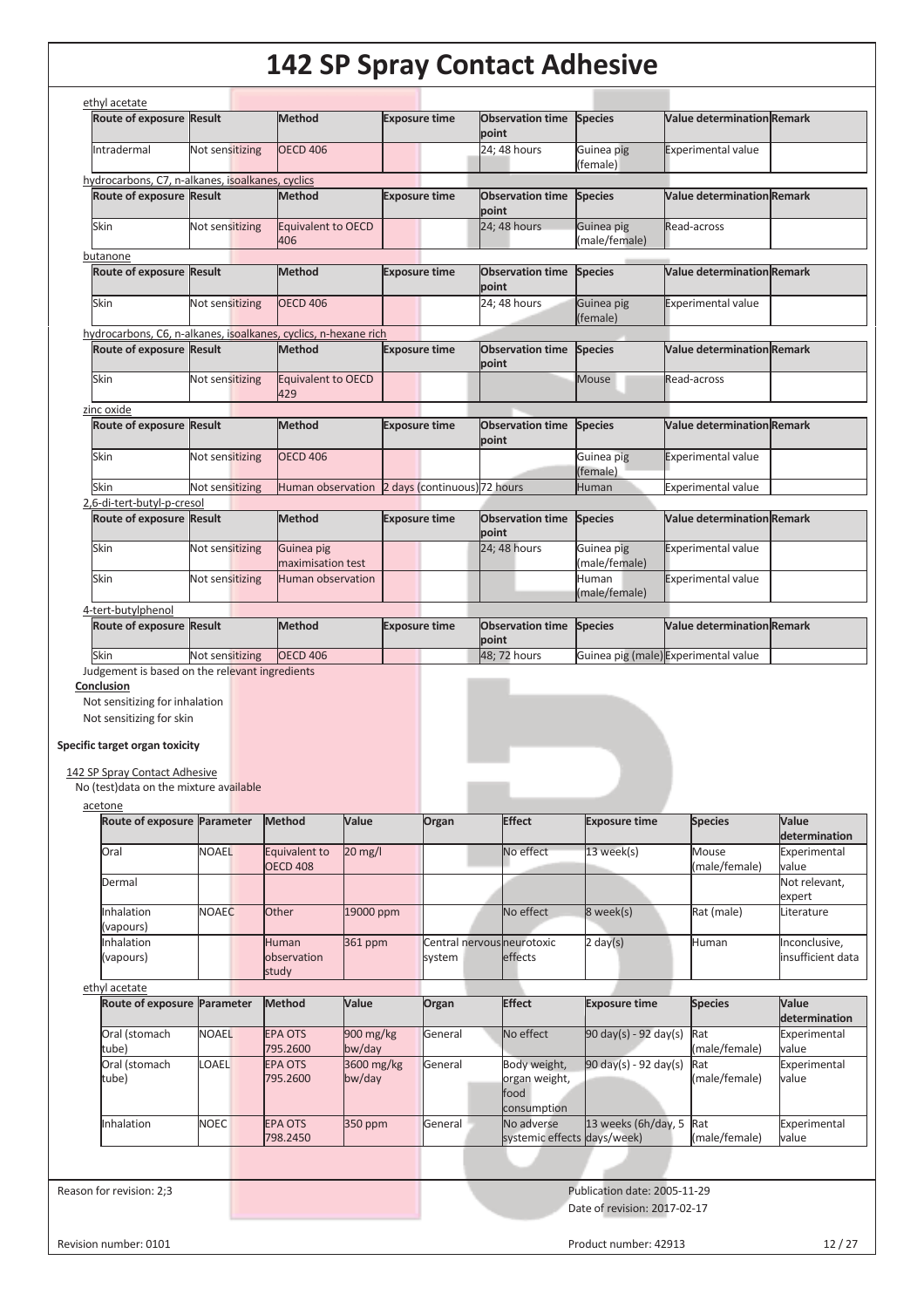|                                                                    | Route of exposure Parameter | <b>Method</b>                    | Value                          | Organ                                | <b>Effect</b>                                             | <b>Exposure time</b>              | <b>Species</b>             | Value<br>determination                                                                        |
|--------------------------------------------------------------------|-----------------------------|----------------------------------|--------------------------------|--------------------------------------|-----------------------------------------------------------|-----------------------------------|----------------------------|-----------------------------------------------------------------------------------------------|
| Inhalation<br>(vapours)                                            | <b>NOAEC</b>                | Subchronic<br>toxicity test      | 12470 mg/m <sup>3</sup><br>air | Central nervous No effect<br>system  |                                                           | 16 weeks (daily)                  | Rat (male)                 | Read-across                                                                                   |
| Inhalation<br>(vapours)                                            | <b>NOAEL</b>                | Equivalent to<br><b>OECD 413</b> | 12350 mg/m <sup>3</sup><br>air |                                      | No adverse<br>systemic effects days/week)                 | 26 weeks (6h/day, 5               | Rat<br>(male/female)       | Read-across                                                                                   |
| Inhalation                                                         | LOAEL                       | Equivalent to                    |                                |                                      | 1650 mg/m <sup>3</sup> air Central nervous CNS depression | 26 weeks (6h/day, 5               | Rat                        | Read-across                                                                                   |
| (vapours)<br>butanone                                              |                             | <b>OECD 413</b>                  |                                | system                               |                                                           | days/week)                        | (male/female)              |                                                                                               |
| Route of exposure Parameter                                        |                             | <b>Method</b>                    | Value                          | Organ                                | <b>Effect</b>                                             | <b>Exposure time</b>              | <b>Species</b>             | Value                                                                                         |
|                                                                    |                             |                                  |                                |                                      |                                                           |                                   |                            | determination                                                                                 |
| Oral                                                               |                             |                                  |                                |                                      |                                                           |                                   |                            | Data waiving                                                                                  |
| Dermal                                                             |                             |                                  |                                |                                      |                                                           |                                   |                            | Data waiving                                                                                  |
| Inhalation<br>(vapours)                                            | <b>NOAEC</b>                | Equivalent to<br><b>OECD 413</b> | 5041 ppm                       |                                      | No effect                                                 | 13 weeks (6h/day, 5<br>days/week) | Rat<br>(male/female)       | Experimental<br>value                                                                         |
| Inhalation                                                         |                             |                                  | STOT SE cat.3                  | Central nervous Drowsiness,          |                                                           |                                   |                            | <b>Annex VI</b>                                                                               |
| (vapours)                                                          |                             |                                  |                                | system                               | dizziness                                                 |                                   |                            |                                                                                               |
| hydrocarbons, C6, n-alkanes, isoalkanes, cyclics, n-hexane rich    |                             |                                  |                                |                                      |                                                           |                                   |                            |                                                                                               |
| Route of exposure Parameter                                        |                             | <b>Method</b>                    | Value                          | Organ                                | <b>Effect</b>                                             | <b>Exposure time</b>              | <b>Species</b>             | <b>Value</b>                                                                                  |
| Oral                                                               | <b>NOAEL</b>                | Other                            | $6.6$ mg/kg                    |                                      | No effect                                                 | 13 weeks (5                       | Rat (male)                 | determination<br>Read-across                                                                  |
|                                                                    |                             |                                  | bw/day                         |                                      |                                                           | days/week)                        |                            |                                                                                               |
| Oral                                                               | <b>OAEL</b>                 | Other                            | 46.2 mg/kg<br>bw/day           | Central nervous neurotoxic<br>system | effects                                                   | 17 weeks (5<br>days/week)         | Rat (male)                 | Read-across                                                                                   |
| Inhalation                                                         | <b>NOAEL</b>                | Equivalent to                    | $\geq$ 8992 ppm                |                                      | No effect                                                 | 13 weeks (6h/day, 5               | Mouse                      | Experimental                                                                                  |
| (vapours)                                                          |                             | <b>OECD 413</b>                  |                                |                                      |                                                           | days/week)                        | (male/female)              | value                                                                                         |
| Inhalation                                                         | <b>NOAEL</b>                | Equivalent to                    | 2984 ppm                       |                                      | No effect                                                 | 13 weeks (6h/day, 5               | Rat                        | Experimental                                                                                  |
| (vapours)                                                          |                             | <b>OECD 413</b>                  |                                |                                      |                                                           | days/week)                        | male/female)               | value                                                                                         |
| Inhalation                                                         |                             |                                  | STOT SE cat.3                  |                                      | Drowsiness,                                               |                                   |                            | Literature                                                                                    |
| (vapours)<br>zinc oxide                                            |                             |                                  |                                |                                      | dizziness                                                 |                                   |                            |                                                                                               |
| Route of exposure Parameter                                        |                             | <b>Method</b>                    | Value                          | Organ                                | <b>Effect</b>                                             | <b>Exposure time</b>              | <b>Species</b>             | Value                                                                                         |
|                                                                    |                             |                                  |                                |                                      |                                                           |                                   |                            | determination                                                                                 |
| Oral (diet)                                                        | <b>NOEL</b>                 | <b>OECD 408</b>                  | 3000 ppm                       |                                      | No effect                                                 | 13 weeks (daily)                  | Rat<br>(male/female)       | Read-across                                                                                   |
| Inhalation (aerosol) NOAEL                                         |                             | <b>OECD 413</b>                  | 1.5 mg/m <sup>3</sup> air      |                                      | No effect                                                 | 13 weeks (6h/day, 5<br>days/week) | Rat (male)                 | Experimental<br>value                                                                         |
| 2,6-di-tert-butyl-p-cresol                                         |                             |                                  |                                |                                      |                                                           |                                   |                            |                                                                                               |
| Route of exposure Parameter                                        |                             | <b>Method</b>                    | Value                          | Organ                                | <b>Effect</b>                                             | <b>Exposure time</b>              | <b>Species</b>             | Value<br>determination                                                                        |
|                                                                    | <b>NOAEL</b>                |                                  | 25 mg/kg<br>bw/day             |                                      | No effect                                                 |                                   | Rat<br>(male/female)       | Experimental<br>value                                                                         |
| Oral (diet)                                                        |                             |                                  |                                |                                      |                                                           |                                   |                            |                                                                                               |
|                                                                    |                             |                                  |                                |                                      | <b>Effect</b>                                             | <b>Exposure time</b>              | <b>Species</b>             | Value                                                                                         |
| 4-tert-butylphenol                                                 |                             |                                  |                                |                                      |                                                           |                                   |                            |                                                                                               |
| Route of exposure Parameter                                        |                             | Method                           | Value                          | Organ                                |                                                           |                                   |                            |                                                                                               |
| Oral (diet)                                                        | <b>NOAEL</b>                | Equivalent to<br><b>OECD 408</b> | 50 mg/kg                       |                                      | No effect                                                 | 14 week(s)                        | Rat                        | value                                                                                         |
| Oral (diet)                                                        | LOAEL                       | Equivalent to                    | bw/day<br>150 mg/kg            | Liver                                | Morphological                                             | $14$ week(s)                      | (male/female)<br>Rat       |                                                                                               |
|                                                                    |                             | <b>OECD 408</b>                  | bw/day                         |                                      | transformation                                            |                                   | (male/female)              | value                                                                                         |
| Oral (stomach                                                      | <b>NOAEL</b>                | <b>OECD 422</b>                  | 60 mg/kg                       |                                      | No effect                                                 |                                   | Rat                        |                                                                                               |
| tube)                                                              |                             |                                  | bw/day                         |                                      |                                                           |                                   | male/female)               | value                                                                                         |
| Dermal                                                             |                             |                                  |                                |                                      |                                                           |                                   |                            |                                                                                               |
| Inhalation                                                         |                             |                                  |                                |                                      |                                                           |                                   |                            |                                                                                               |
| Classification is based on the relevant ingredients                |                             |                                  |                                |                                      |                                                           |                                   |                            |                                                                                               |
| Conclusion                                                         |                             |                                  |                                |                                      |                                                           |                                   |                            |                                                                                               |
| May cause drowsiness or dizziness.                                 |                             |                                  |                                |                                      |                                                           |                                   |                            |                                                                                               |
| May cause damage to organs through prolonged or repeated exposure. |                             |                                  |                                |                                      |                                                           |                                   |                            |                                                                                               |
| Mutagenicity (in vitro)                                            |                             |                                  |                                |                                      |                                                           |                                   |                            |                                                                                               |
|                                                                    |                             |                                  |                                |                                      |                                                           |                                   |                            |                                                                                               |
| 142 SP Spray Contact Adhesive                                      |                             |                                  |                                |                                      |                                                           |                                   |                            |                                                                                               |
| No (test) data on the mixture available                            |                             |                                  |                                |                                      |                                                           |                                   |                            |                                                                                               |
| acetone                                                            |                             |                                  |                                |                                      |                                                           |                                   |                            |                                                                                               |
| <b>Result</b>                                                      |                             | <b>Method</b>                    |                                | Test substrate                       | <b>Effect</b>                                             |                                   | <b>Value determination</b> | determination<br>Experimental<br>Experimental<br>Experimental<br>Data waiving<br>Data waiving |
| Negative                                                           |                             | Equivalent to OECD 471           |                                | Bacteria (S.typhimurium)             |                                                           | No effect                         | <b>Experimental value</b>  |                                                                                               |
| Negative                                                           |                             | Equivalent to OECD 473           |                                | Chinese hamster ovary (CHO)          |                                                           | No effect                         | <b>Experimental value</b>  |                                                                                               |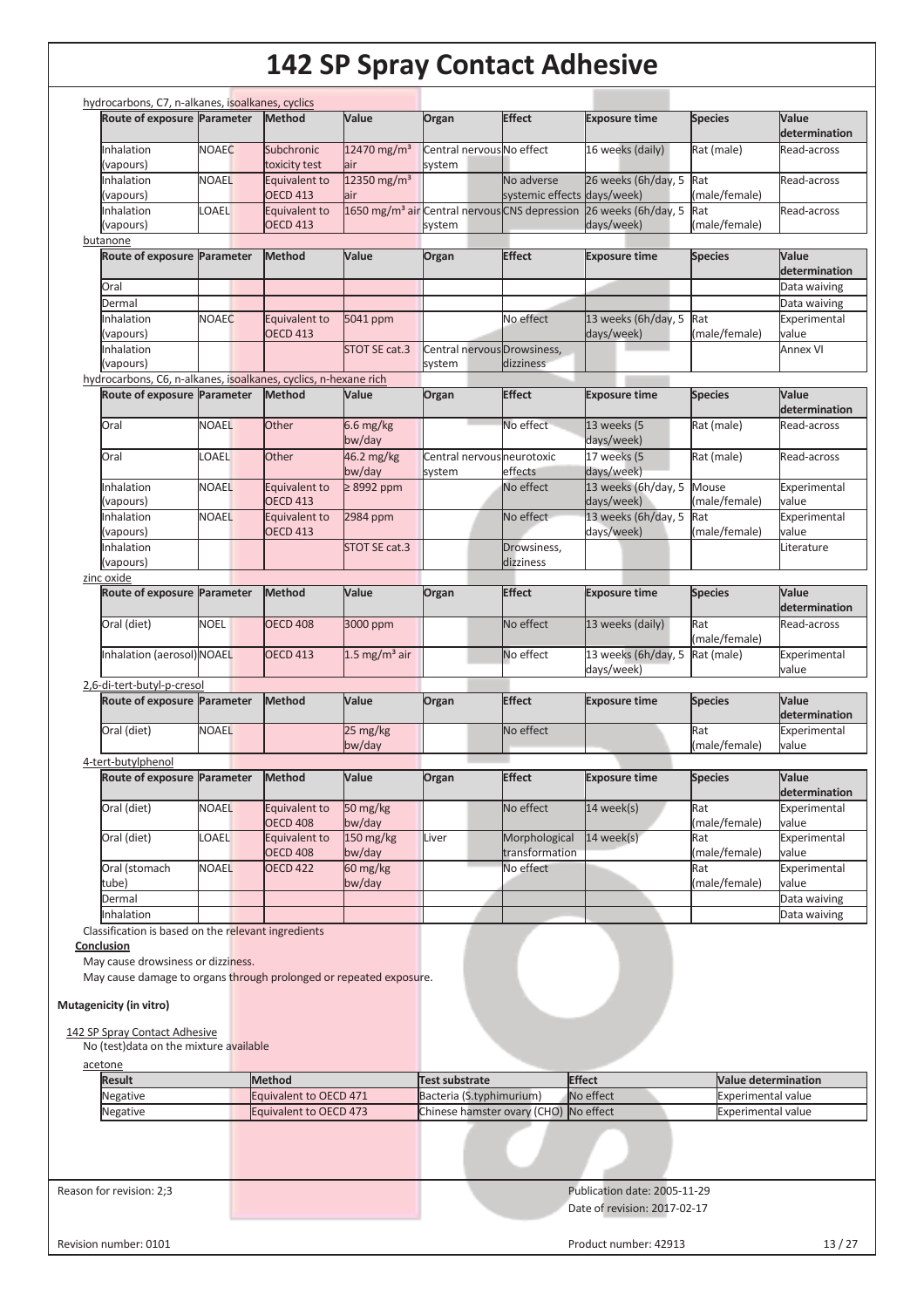| <b>Result</b><br><b>Method</b><br><b>Effect</b><br><b>Value determination</b><br>Test substrate<br>Negative with metabolic<br>Equivalent to OECD 473<br>No effect<br>Chinese hamster ovary (CHO)<br><b>Experimental value</b><br>activation, negative without<br>metabolic activation<br>Bacteria (S.typhimurium)<br>No effect<br>Negative<br>Equivalent to OECD 471<br><b>Experimental value</b><br>hydrocarbons, C7, n-alkanes, isoalkanes, cyclics<br>Method<br><b>Effect</b><br><b>Result</b><br><b>Test substrate</b><br><b>Value determination</b><br>Negative with metabolic<br>No effect<br>Equivalent to OECD 473<br>Rat liver cells<br>Read-across<br>activation, negative without<br>metabolic activation<br>No effect<br>Negative with metabolic<br>Bacteria (S.typhimurium)<br>Read-across<br>Equivalent to OECD 471<br>activation, negative without<br>metabolic activation<br>Negative with metabolic<br><b>OECD 476</b><br>No effect<br>Human lymphocytes<br>Read-across<br>activation, negative without<br>metabolic activation<br><b>Effect</b><br><b>Result</b><br><b>Method</b><br><b>Test substrate</b><br><b>Value determination</b><br>No effect<br>Equivalent to OECD 473<br>Rat liver cells<br><b>Experimental value</b><br>Negative<br>Negative with metabolic<br>Mouse (lymphoma L5178Y<br>Equivalent to OECD 476<br>No effect<br><b>Experimental value</b><br>activation, negative without<br>cells)<br>metabolic activation<br>Negative with metabolic<br>Bacteria (S.typhimurium)<br>No effect<br>Equivalent to OECD 471<br><b>Experimental value</b><br>activation, negative without<br>metabolic activation<br>hydrocarbons, C6, n-alkanes, isoalkanes, cyclics, n-hexane rich<br><b>Result</b><br><b>Effect</b><br><b>Method</b><br><b>Test substrate</b><br><b>Value determination</b><br>Equivalent to OECD 473<br>Negative<br>Chinese hamster ovary (CHO)<br>No effect<br><b>Experimental value</b><br>Bacteria (S.typhimurium)<br>No effect<br>Negative<br>Equivalent to OECD 471<br><b>Experimental value</b><br>Negative<br><b>OECD 476</b><br>Chinese hamster ovary (CHO)<br>No effect<br><b>Experimental value</b><br><b>Effect</b><br><b>Result</b><br><b>Method</b><br><b>Test substrate</b><br><b>Value determination</b><br>Negative with metabolic<br>Equivalent to OECD 471<br>Bacteria (S.typhimurium)<br>No effect<br>Experimental value<br>activation, negative without<br>metabolic activation<br><b>Effect</b><br><b>Result</b><br><b>Method</b><br><b>Test substrate</b><br><b>Value determination</b><br>Bacteria (S.typhimurium)<br>No effect<br>Negative<br><b>Experimental value</b><br>Ames test<br>Negative<br>Equivalent to OECD 473<br>Chinese hamster ovary (CHO) No effect<br><b>Experimental value</b><br>Chinese hamster ovary (CHO) No effect<br>Negative<br>Equivalent to OECD 479<br><b>Experimental value</b><br>4-tert-butylphenol<br><b>Effect</b><br><b>Result</b><br><b>Method</b><br><b>Test substrate</b><br><b>Value determination</b><br><b>OECD 476</b><br>No effect<br>Negative with metabolic<br>Mouse (lymphoma L5178Y<br><b>Experimental value</b><br>activation, negative without<br>cells)<br>metabolic activation<br>Negative with metabolic<br>No effect<br><b>OECD 473</b><br>Rat lymphocytes<br><b>Experimental value</b><br>activation, negative without<br>metabolic activation<br>Negative with metabolic<br>Bacteria (S.typhimurium)<br>No effect<br>Equivalent to OECD 471<br>Experimental value<br>activation, negative without<br>metabolic activation<br>No (test) data on the mixture available<br><b>Result</b><br><b>Method</b><br><b>Exposure time</b><br><b>Test substrate</b><br>Organ<br>Negative<br>13 week(s)<br>Mouse (male/female)<br>Literature<br><b>Result</b><br><b>Exposure time</b><br><b>Method</b><br>Test substrate<br>Organ<br>Mouse (male)<br>Equivalent to OECD<br>Negative<br>474<br><b>Result</b><br><b>Method</b><br><b>Exposure time</b><br><b>Test substrate</b><br>Organ<br>Equivalent to OECD<br>Mouse (male/female)<br><b>Negative</b><br>474<br>Reason for revision: 2;3<br>Publication date: 2005-11-29 | ethyl acetate                                                                       |  |  |  |  |                                                                                                                                                  |
|------------------------------------------------------------------------------------------------------------------------------------------------------------------------------------------------------------------------------------------------------------------------------------------------------------------------------------------------------------------------------------------------------------------------------------------------------------------------------------------------------------------------------------------------------------------------------------------------------------------------------------------------------------------------------------------------------------------------------------------------------------------------------------------------------------------------------------------------------------------------------------------------------------------------------------------------------------------------------------------------------------------------------------------------------------------------------------------------------------------------------------------------------------------------------------------------------------------------------------------------------------------------------------------------------------------------------------------------------------------------------------------------------------------------------------------------------------------------------------------------------------------------------------------------------------------------------------------------------------------------------------------------------------------------------------------------------------------------------------------------------------------------------------------------------------------------------------------------------------------------------------------------------------------------------------------------------------------------------------------------------------------------------------------------------------------------------------------------------------------------------------------------------------------------------------------------------------------------------------------------------------------------------------------------------------------------------------------------------------------------------------------------------------------------------------------------------------------------------------------------------------------------------------------------------------------------------------------------------------------------------------------------------------------------------------------------------------------------------------------------------------------------------------------------------------------------------------------------------------------------------------------------------------------------------------------------------------------------------------------------------------------------------------------------------------------------------------------------------------------------------------------------------------------------------------------------------------------------------------------------------------------------------------------------------------------------------------------------------------------------------------------------------------------------------------------------------------------------------------------------------------------------------------------------------------------------------------------------------------------------------------------------------------------------------------------------------------------------------------------------------------------------------------------------------------------------------------------------------------------------------------------------------------------------------------------------------------------------------------------------------------------------------------------------------------------------------------------------------------------------------------------|-------------------------------------------------------------------------------------|--|--|--|--|--------------------------------------------------------------------------------------------------------------------------------------------------|
|                                                                                                                                                                                                                                                                                                                                                                                                                                                                                                                                                                                                                                                                                                                                                                                                                                                                                                                                                                                                                                                                                                                                                                                                                                                                                                                                                                                                                                                                                                                                                                                                                                                                                                                                                                                                                                                                                                                                                                                                                                                                                                                                                                                                                                                                                                                                                                                                                                                                                                                                                                                                                                                                                                                                                                                                                                                                                                                                                                                                                                                                                                                                                                                                                                                                                                                                                                                                                                                                                                                                                                                                                                                                                                                                                                                                                                                                                                                                                                                                                                                                                                                                          |                                                                                     |  |  |  |  |                                                                                                                                                  |
|                                                                                                                                                                                                                                                                                                                                                                                                                                                                                                                                                                                                                                                                                                                                                                                                                                                                                                                                                                                                                                                                                                                                                                                                                                                                                                                                                                                                                                                                                                                                                                                                                                                                                                                                                                                                                                                                                                                                                                                                                                                                                                                                                                                                                                                                                                                                                                                                                                                                                                                                                                                                                                                                                                                                                                                                                                                                                                                                                                                                                                                                                                                                                                                                                                                                                                                                                                                                                                                                                                                                                                                                                                                                                                                                                                                                                                                                                                                                                                                                                                                                                                                                          |                                                                                     |  |  |  |  |                                                                                                                                                  |
|                                                                                                                                                                                                                                                                                                                                                                                                                                                                                                                                                                                                                                                                                                                                                                                                                                                                                                                                                                                                                                                                                                                                                                                                                                                                                                                                                                                                                                                                                                                                                                                                                                                                                                                                                                                                                                                                                                                                                                                                                                                                                                                                                                                                                                                                                                                                                                                                                                                                                                                                                                                                                                                                                                                                                                                                                                                                                                                                                                                                                                                                                                                                                                                                                                                                                                                                                                                                                                                                                                                                                                                                                                                                                                                                                                                                                                                                                                                                                                                                                                                                                                                                          |                                                                                     |  |  |  |  |                                                                                                                                                  |
|                                                                                                                                                                                                                                                                                                                                                                                                                                                                                                                                                                                                                                                                                                                                                                                                                                                                                                                                                                                                                                                                                                                                                                                                                                                                                                                                                                                                                                                                                                                                                                                                                                                                                                                                                                                                                                                                                                                                                                                                                                                                                                                                                                                                                                                                                                                                                                                                                                                                                                                                                                                                                                                                                                                                                                                                                                                                                                                                                                                                                                                                                                                                                                                                                                                                                                                                                                                                                                                                                                                                                                                                                                                                                                                                                                                                                                                                                                                                                                                                                                                                                                                                          |                                                                                     |  |  |  |  |                                                                                                                                                  |
|                                                                                                                                                                                                                                                                                                                                                                                                                                                                                                                                                                                                                                                                                                                                                                                                                                                                                                                                                                                                                                                                                                                                                                                                                                                                                                                                                                                                                                                                                                                                                                                                                                                                                                                                                                                                                                                                                                                                                                                                                                                                                                                                                                                                                                                                                                                                                                                                                                                                                                                                                                                                                                                                                                                                                                                                                                                                                                                                                                                                                                                                                                                                                                                                                                                                                                                                                                                                                                                                                                                                                                                                                                                                                                                                                                                                                                                                                                                                                                                                                                                                                                                                          |                                                                                     |  |  |  |  |                                                                                                                                                  |
|                                                                                                                                                                                                                                                                                                                                                                                                                                                                                                                                                                                                                                                                                                                                                                                                                                                                                                                                                                                                                                                                                                                                                                                                                                                                                                                                                                                                                                                                                                                                                                                                                                                                                                                                                                                                                                                                                                                                                                                                                                                                                                                                                                                                                                                                                                                                                                                                                                                                                                                                                                                                                                                                                                                                                                                                                                                                                                                                                                                                                                                                                                                                                                                                                                                                                                                                                                                                                                                                                                                                                                                                                                                                                                                                                                                                                                                                                                                                                                                                                                                                                                                                          |                                                                                     |  |  |  |  |                                                                                                                                                  |
|                                                                                                                                                                                                                                                                                                                                                                                                                                                                                                                                                                                                                                                                                                                                                                                                                                                                                                                                                                                                                                                                                                                                                                                                                                                                                                                                                                                                                                                                                                                                                                                                                                                                                                                                                                                                                                                                                                                                                                                                                                                                                                                                                                                                                                                                                                                                                                                                                                                                                                                                                                                                                                                                                                                                                                                                                                                                                                                                                                                                                                                                                                                                                                                                                                                                                                                                                                                                                                                                                                                                                                                                                                                                                                                                                                                                                                                                                                                                                                                                                                                                                                                                          |                                                                                     |  |  |  |  |                                                                                                                                                  |
|                                                                                                                                                                                                                                                                                                                                                                                                                                                                                                                                                                                                                                                                                                                                                                                                                                                                                                                                                                                                                                                                                                                                                                                                                                                                                                                                                                                                                                                                                                                                                                                                                                                                                                                                                                                                                                                                                                                                                                                                                                                                                                                                                                                                                                                                                                                                                                                                                                                                                                                                                                                                                                                                                                                                                                                                                                                                                                                                                                                                                                                                                                                                                                                                                                                                                                                                                                                                                                                                                                                                                                                                                                                                                                                                                                                                                                                                                                                                                                                                                                                                                                                                          |                                                                                     |  |  |  |  |                                                                                                                                                  |
|                                                                                                                                                                                                                                                                                                                                                                                                                                                                                                                                                                                                                                                                                                                                                                                                                                                                                                                                                                                                                                                                                                                                                                                                                                                                                                                                                                                                                                                                                                                                                                                                                                                                                                                                                                                                                                                                                                                                                                                                                                                                                                                                                                                                                                                                                                                                                                                                                                                                                                                                                                                                                                                                                                                                                                                                                                                                                                                                                                                                                                                                                                                                                                                                                                                                                                                                                                                                                                                                                                                                                                                                                                                                                                                                                                                                                                                                                                                                                                                                                                                                                                                                          |                                                                                     |  |  |  |  |                                                                                                                                                  |
|                                                                                                                                                                                                                                                                                                                                                                                                                                                                                                                                                                                                                                                                                                                                                                                                                                                                                                                                                                                                                                                                                                                                                                                                                                                                                                                                                                                                                                                                                                                                                                                                                                                                                                                                                                                                                                                                                                                                                                                                                                                                                                                                                                                                                                                                                                                                                                                                                                                                                                                                                                                                                                                                                                                                                                                                                                                                                                                                                                                                                                                                                                                                                                                                                                                                                                                                                                                                                                                                                                                                                                                                                                                                                                                                                                                                                                                                                                                                                                                                                                                                                                                                          |                                                                                     |  |  |  |  |                                                                                                                                                  |
|                                                                                                                                                                                                                                                                                                                                                                                                                                                                                                                                                                                                                                                                                                                                                                                                                                                                                                                                                                                                                                                                                                                                                                                                                                                                                                                                                                                                                                                                                                                                                                                                                                                                                                                                                                                                                                                                                                                                                                                                                                                                                                                                                                                                                                                                                                                                                                                                                                                                                                                                                                                                                                                                                                                                                                                                                                                                                                                                                                                                                                                                                                                                                                                                                                                                                                                                                                                                                                                                                                                                                                                                                                                                                                                                                                                                                                                                                                                                                                                                                                                                                                                                          |                                                                                     |  |  |  |  |                                                                                                                                                  |
|                                                                                                                                                                                                                                                                                                                                                                                                                                                                                                                                                                                                                                                                                                                                                                                                                                                                                                                                                                                                                                                                                                                                                                                                                                                                                                                                                                                                                                                                                                                                                                                                                                                                                                                                                                                                                                                                                                                                                                                                                                                                                                                                                                                                                                                                                                                                                                                                                                                                                                                                                                                                                                                                                                                                                                                                                                                                                                                                                                                                                                                                                                                                                                                                                                                                                                                                                                                                                                                                                                                                                                                                                                                                                                                                                                                                                                                                                                                                                                                                                                                                                                                                          |                                                                                     |  |  |  |  |                                                                                                                                                  |
|                                                                                                                                                                                                                                                                                                                                                                                                                                                                                                                                                                                                                                                                                                                                                                                                                                                                                                                                                                                                                                                                                                                                                                                                                                                                                                                                                                                                                                                                                                                                                                                                                                                                                                                                                                                                                                                                                                                                                                                                                                                                                                                                                                                                                                                                                                                                                                                                                                                                                                                                                                                                                                                                                                                                                                                                                                                                                                                                                                                                                                                                                                                                                                                                                                                                                                                                                                                                                                                                                                                                                                                                                                                                                                                                                                                                                                                                                                                                                                                                                                                                                                                                          |                                                                                     |  |  |  |  |                                                                                                                                                  |
|                                                                                                                                                                                                                                                                                                                                                                                                                                                                                                                                                                                                                                                                                                                                                                                                                                                                                                                                                                                                                                                                                                                                                                                                                                                                                                                                                                                                                                                                                                                                                                                                                                                                                                                                                                                                                                                                                                                                                                                                                                                                                                                                                                                                                                                                                                                                                                                                                                                                                                                                                                                                                                                                                                                                                                                                                                                                                                                                                                                                                                                                                                                                                                                                                                                                                                                                                                                                                                                                                                                                                                                                                                                                                                                                                                                                                                                                                                                                                                                                                                                                                                                                          |                                                                                     |  |  |  |  |                                                                                                                                                  |
|                                                                                                                                                                                                                                                                                                                                                                                                                                                                                                                                                                                                                                                                                                                                                                                                                                                                                                                                                                                                                                                                                                                                                                                                                                                                                                                                                                                                                                                                                                                                                                                                                                                                                                                                                                                                                                                                                                                                                                                                                                                                                                                                                                                                                                                                                                                                                                                                                                                                                                                                                                                                                                                                                                                                                                                                                                                                                                                                                                                                                                                                                                                                                                                                                                                                                                                                                                                                                                                                                                                                                                                                                                                                                                                                                                                                                                                                                                                                                                                                                                                                                                                                          |                                                                                     |  |  |  |  |                                                                                                                                                  |
|                                                                                                                                                                                                                                                                                                                                                                                                                                                                                                                                                                                                                                                                                                                                                                                                                                                                                                                                                                                                                                                                                                                                                                                                                                                                                                                                                                                                                                                                                                                                                                                                                                                                                                                                                                                                                                                                                                                                                                                                                                                                                                                                                                                                                                                                                                                                                                                                                                                                                                                                                                                                                                                                                                                                                                                                                                                                                                                                                                                                                                                                                                                                                                                                                                                                                                                                                                                                                                                                                                                                                                                                                                                                                                                                                                                                                                                                                                                                                                                                                                                                                                                                          |                                                                                     |  |  |  |  |                                                                                                                                                  |
|                                                                                                                                                                                                                                                                                                                                                                                                                                                                                                                                                                                                                                                                                                                                                                                                                                                                                                                                                                                                                                                                                                                                                                                                                                                                                                                                                                                                                                                                                                                                                                                                                                                                                                                                                                                                                                                                                                                                                                                                                                                                                                                                                                                                                                                                                                                                                                                                                                                                                                                                                                                                                                                                                                                                                                                                                                                                                                                                                                                                                                                                                                                                                                                                                                                                                                                                                                                                                                                                                                                                                                                                                                                                                                                                                                                                                                                                                                                                                                                                                                                                                                                                          |                                                                                     |  |  |  |  |                                                                                                                                                  |
|                                                                                                                                                                                                                                                                                                                                                                                                                                                                                                                                                                                                                                                                                                                                                                                                                                                                                                                                                                                                                                                                                                                                                                                                                                                                                                                                                                                                                                                                                                                                                                                                                                                                                                                                                                                                                                                                                                                                                                                                                                                                                                                                                                                                                                                                                                                                                                                                                                                                                                                                                                                                                                                                                                                                                                                                                                                                                                                                                                                                                                                                                                                                                                                                                                                                                                                                                                                                                                                                                                                                                                                                                                                                                                                                                                                                                                                                                                                                                                                                                                                                                                                                          | butanone                                                                            |  |  |  |  |                                                                                                                                                  |
|                                                                                                                                                                                                                                                                                                                                                                                                                                                                                                                                                                                                                                                                                                                                                                                                                                                                                                                                                                                                                                                                                                                                                                                                                                                                                                                                                                                                                                                                                                                                                                                                                                                                                                                                                                                                                                                                                                                                                                                                                                                                                                                                                                                                                                                                                                                                                                                                                                                                                                                                                                                                                                                                                                                                                                                                                                                                                                                                                                                                                                                                                                                                                                                                                                                                                                                                                                                                                                                                                                                                                                                                                                                                                                                                                                                                                                                                                                                                                                                                                                                                                                                                          |                                                                                     |  |  |  |  |                                                                                                                                                  |
|                                                                                                                                                                                                                                                                                                                                                                                                                                                                                                                                                                                                                                                                                                                                                                                                                                                                                                                                                                                                                                                                                                                                                                                                                                                                                                                                                                                                                                                                                                                                                                                                                                                                                                                                                                                                                                                                                                                                                                                                                                                                                                                                                                                                                                                                                                                                                                                                                                                                                                                                                                                                                                                                                                                                                                                                                                                                                                                                                                                                                                                                                                                                                                                                                                                                                                                                                                                                                                                                                                                                                                                                                                                                                                                                                                                                                                                                                                                                                                                                                                                                                                                                          |                                                                                     |  |  |  |  |                                                                                                                                                  |
|                                                                                                                                                                                                                                                                                                                                                                                                                                                                                                                                                                                                                                                                                                                                                                                                                                                                                                                                                                                                                                                                                                                                                                                                                                                                                                                                                                                                                                                                                                                                                                                                                                                                                                                                                                                                                                                                                                                                                                                                                                                                                                                                                                                                                                                                                                                                                                                                                                                                                                                                                                                                                                                                                                                                                                                                                                                                                                                                                                                                                                                                                                                                                                                                                                                                                                                                                                                                                                                                                                                                                                                                                                                                                                                                                                                                                                                                                                                                                                                                                                                                                                                                          |                                                                                     |  |  |  |  |                                                                                                                                                  |
|                                                                                                                                                                                                                                                                                                                                                                                                                                                                                                                                                                                                                                                                                                                                                                                                                                                                                                                                                                                                                                                                                                                                                                                                                                                                                                                                                                                                                                                                                                                                                                                                                                                                                                                                                                                                                                                                                                                                                                                                                                                                                                                                                                                                                                                                                                                                                                                                                                                                                                                                                                                                                                                                                                                                                                                                                                                                                                                                                                                                                                                                                                                                                                                                                                                                                                                                                                                                                                                                                                                                                                                                                                                                                                                                                                                                                                                                                                                                                                                                                                                                                                                                          |                                                                                     |  |  |  |  |                                                                                                                                                  |
|                                                                                                                                                                                                                                                                                                                                                                                                                                                                                                                                                                                                                                                                                                                                                                                                                                                                                                                                                                                                                                                                                                                                                                                                                                                                                                                                                                                                                                                                                                                                                                                                                                                                                                                                                                                                                                                                                                                                                                                                                                                                                                                                                                                                                                                                                                                                                                                                                                                                                                                                                                                                                                                                                                                                                                                                                                                                                                                                                                                                                                                                                                                                                                                                                                                                                                                                                                                                                                                                                                                                                                                                                                                                                                                                                                                                                                                                                                                                                                                                                                                                                                                                          |                                                                                     |  |  |  |  |                                                                                                                                                  |
|                                                                                                                                                                                                                                                                                                                                                                                                                                                                                                                                                                                                                                                                                                                                                                                                                                                                                                                                                                                                                                                                                                                                                                                                                                                                                                                                                                                                                                                                                                                                                                                                                                                                                                                                                                                                                                                                                                                                                                                                                                                                                                                                                                                                                                                                                                                                                                                                                                                                                                                                                                                                                                                                                                                                                                                                                                                                                                                                                                                                                                                                                                                                                                                                                                                                                                                                                                                                                                                                                                                                                                                                                                                                                                                                                                                                                                                                                                                                                                                                                                                                                                                                          |                                                                                     |  |  |  |  |                                                                                                                                                  |
|                                                                                                                                                                                                                                                                                                                                                                                                                                                                                                                                                                                                                                                                                                                                                                                                                                                                                                                                                                                                                                                                                                                                                                                                                                                                                                                                                                                                                                                                                                                                                                                                                                                                                                                                                                                                                                                                                                                                                                                                                                                                                                                                                                                                                                                                                                                                                                                                                                                                                                                                                                                                                                                                                                                                                                                                                                                                                                                                                                                                                                                                                                                                                                                                                                                                                                                                                                                                                                                                                                                                                                                                                                                                                                                                                                                                                                                                                                                                                                                                                                                                                                                                          |                                                                                     |  |  |  |  |                                                                                                                                                  |
|                                                                                                                                                                                                                                                                                                                                                                                                                                                                                                                                                                                                                                                                                                                                                                                                                                                                                                                                                                                                                                                                                                                                                                                                                                                                                                                                                                                                                                                                                                                                                                                                                                                                                                                                                                                                                                                                                                                                                                                                                                                                                                                                                                                                                                                                                                                                                                                                                                                                                                                                                                                                                                                                                                                                                                                                                                                                                                                                                                                                                                                                                                                                                                                                                                                                                                                                                                                                                                                                                                                                                                                                                                                                                                                                                                                                                                                                                                                                                                                                                                                                                                                                          |                                                                                     |  |  |  |  |                                                                                                                                                  |
|                                                                                                                                                                                                                                                                                                                                                                                                                                                                                                                                                                                                                                                                                                                                                                                                                                                                                                                                                                                                                                                                                                                                                                                                                                                                                                                                                                                                                                                                                                                                                                                                                                                                                                                                                                                                                                                                                                                                                                                                                                                                                                                                                                                                                                                                                                                                                                                                                                                                                                                                                                                                                                                                                                                                                                                                                                                                                                                                                                                                                                                                                                                                                                                                                                                                                                                                                                                                                                                                                                                                                                                                                                                                                                                                                                                                                                                                                                                                                                                                                                                                                                                                          |                                                                                     |  |  |  |  |                                                                                                                                                  |
|                                                                                                                                                                                                                                                                                                                                                                                                                                                                                                                                                                                                                                                                                                                                                                                                                                                                                                                                                                                                                                                                                                                                                                                                                                                                                                                                                                                                                                                                                                                                                                                                                                                                                                                                                                                                                                                                                                                                                                                                                                                                                                                                                                                                                                                                                                                                                                                                                                                                                                                                                                                                                                                                                                                                                                                                                                                                                                                                                                                                                                                                                                                                                                                                                                                                                                                                                                                                                                                                                                                                                                                                                                                                                                                                                                                                                                                                                                                                                                                                                                                                                                                                          |                                                                                     |  |  |  |  |                                                                                                                                                  |
|                                                                                                                                                                                                                                                                                                                                                                                                                                                                                                                                                                                                                                                                                                                                                                                                                                                                                                                                                                                                                                                                                                                                                                                                                                                                                                                                                                                                                                                                                                                                                                                                                                                                                                                                                                                                                                                                                                                                                                                                                                                                                                                                                                                                                                                                                                                                                                                                                                                                                                                                                                                                                                                                                                                                                                                                                                                                                                                                                                                                                                                                                                                                                                                                                                                                                                                                                                                                                                                                                                                                                                                                                                                                                                                                                                                                                                                                                                                                                                                                                                                                                                                                          |                                                                                     |  |  |  |  |                                                                                                                                                  |
|                                                                                                                                                                                                                                                                                                                                                                                                                                                                                                                                                                                                                                                                                                                                                                                                                                                                                                                                                                                                                                                                                                                                                                                                                                                                                                                                                                                                                                                                                                                                                                                                                                                                                                                                                                                                                                                                                                                                                                                                                                                                                                                                                                                                                                                                                                                                                                                                                                                                                                                                                                                                                                                                                                                                                                                                                                                                                                                                                                                                                                                                                                                                                                                                                                                                                                                                                                                                                                                                                                                                                                                                                                                                                                                                                                                                                                                                                                                                                                                                                                                                                                                                          |                                                                                     |  |  |  |  |                                                                                                                                                  |
|                                                                                                                                                                                                                                                                                                                                                                                                                                                                                                                                                                                                                                                                                                                                                                                                                                                                                                                                                                                                                                                                                                                                                                                                                                                                                                                                                                                                                                                                                                                                                                                                                                                                                                                                                                                                                                                                                                                                                                                                                                                                                                                                                                                                                                                                                                                                                                                                                                                                                                                                                                                                                                                                                                                                                                                                                                                                                                                                                                                                                                                                                                                                                                                                                                                                                                                                                                                                                                                                                                                                                                                                                                                                                                                                                                                                                                                                                                                                                                                                                                                                                                                                          |                                                                                     |  |  |  |  |                                                                                                                                                  |
|                                                                                                                                                                                                                                                                                                                                                                                                                                                                                                                                                                                                                                                                                                                                                                                                                                                                                                                                                                                                                                                                                                                                                                                                                                                                                                                                                                                                                                                                                                                                                                                                                                                                                                                                                                                                                                                                                                                                                                                                                                                                                                                                                                                                                                                                                                                                                                                                                                                                                                                                                                                                                                                                                                                                                                                                                                                                                                                                                                                                                                                                                                                                                                                                                                                                                                                                                                                                                                                                                                                                                                                                                                                                                                                                                                                                                                                                                                                                                                                                                                                                                                                                          |                                                                                     |  |  |  |  |                                                                                                                                                  |
|                                                                                                                                                                                                                                                                                                                                                                                                                                                                                                                                                                                                                                                                                                                                                                                                                                                                                                                                                                                                                                                                                                                                                                                                                                                                                                                                                                                                                                                                                                                                                                                                                                                                                                                                                                                                                                                                                                                                                                                                                                                                                                                                                                                                                                                                                                                                                                                                                                                                                                                                                                                                                                                                                                                                                                                                                                                                                                                                                                                                                                                                                                                                                                                                                                                                                                                                                                                                                                                                                                                                                                                                                                                                                                                                                                                                                                                                                                                                                                                                                                                                                                                                          | zinc oxide                                                                          |  |  |  |  |                                                                                                                                                  |
|                                                                                                                                                                                                                                                                                                                                                                                                                                                                                                                                                                                                                                                                                                                                                                                                                                                                                                                                                                                                                                                                                                                                                                                                                                                                                                                                                                                                                                                                                                                                                                                                                                                                                                                                                                                                                                                                                                                                                                                                                                                                                                                                                                                                                                                                                                                                                                                                                                                                                                                                                                                                                                                                                                                                                                                                                                                                                                                                                                                                                                                                                                                                                                                                                                                                                                                                                                                                                                                                                                                                                                                                                                                                                                                                                                                                                                                                                                                                                                                                                                                                                                                                          |                                                                                     |  |  |  |  |                                                                                                                                                  |
|                                                                                                                                                                                                                                                                                                                                                                                                                                                                                                                                                                                                                                                                                                                                                                                                                                                                                                                                                                                                                                                                                                                                                                                                                                                                                                                                                                                                                                                                                                                                                                                                                                                                                                                                                                                                                                                                                                                                                                                                                                                                                                                                                                                                                                                                                                                                                                                                                                                                                                                                                                                                                                                                                                                                                                                                                                                                                                                                                                                                                                                                                                                                                                                                                                                                                                                                                                                                                                                                                                                                                                                                                                                                                                                                                                                                                                                                                                                                                                                                                                                                                                                                          |                                                                                     |  |  |  |  |                                                                                                                                                  |
|                                                                                                                                                                                                                                                                                                                                                                                                                                                                                                                                                                                                                                                                                                                                                                                                                                                                                                                                                                                                                                                                                                                                                                                                                                                                                                                                                                                                                                                                                                                                                                                                                                                                                                                                                                                                                                                                                                                                                                                                                                                                                                                                                                                                                                                                                                                                                                                                                                                                                                                                                                                                                                                                                                                                                                                                                                                                                                                                                                                                                                                                                                                                                                                                                                                                                                                                                                                                                                                                                                                                                                                                                                                                                                                                                                                                                                                                                                                                                                                                                                                                                                                                          |                                                                                     |  |  |  |  |                                                                                                                                                  |
|                                                                                                                                                                                                                                                                                                                                                                                                                                                                                                                                                                                                                                                                                                                                                                                                                                                                                                                                                                                                                                                                                                                                                                                                                                                                                                                                                                                                                                                                                                                                                                                                                                                                                                                                                                                                                                                                                                                                                                                                                                                                                                                                                                                                                                                                                                                                                                                                                                                                                                                                                                                                                                                                                                                                                                                                                                                                                                                                                                                                                                                                                                                                                                                                                                                                                                                                                                                                                                                                                                                                                                                                                                                                                                                                                                                                                                                                                                                                                                                                                                                                                                                                          |                                                                                     |  |  |  |  |                                                                                                                                                  |
|                                                                                                                                                                                                                                                                                                                                                                                                                                                                                                                                                                                                                                                                                                                                                                                                                                                                                                                                                                                                                                                                                                                                                                                                                                                                                                                                                                                                                                                                                                                                                                                                                                                                                                                                                                                                                                                                                                                                                                                                                                                                                                                                                                                                                                                                                                                                                                                                                                                                                                                                                                                                                                                                                                                                                                                                                                                                                                                                                                                                                                                                                                                                                                                                                                                                                                                                                                                                                                                                                                                                                                                                                                                                                                                                                                                                                                                                                                                                                                                                                                                                                                                                          | 2,6-di-tert-butyl-p-cresol                                                          |  |  |  |  |                                                                                                                                                  |
|                                                                                                                                                                                                                                                                                                                                                                                                                                                                                                                                                                                                                                                                                                                                                                                                                                                                                                                                                                                                                                                                                                                                                                                                                                                                                                                                                                                                                                                                                                                                                                                                                                                                                                                                                                                                                                                                                                                                                                                                                                                                                                                                                                                                                                                                                                                                                                                                                                                                                                                                                                                                                                                                                                                                                                                                                                                                                                                                                                                                                                                                                                                                                                                                                                                                                                                                                                                                                                                                                                                                                                                                                                                                                                                                                                                                                                                                                                                                                                                                                                                                                                                                          |                                                                                     |  |  |  |  |                                                                                                                                                  |
|                                                                                                                                                                                                                                                                                                                                                                                                                                                                                                                                                                                                                                                                                                                                                                                                                                                                                                                                                                                                                                                                                                                                                                                                                                                                                                                                                                                                                                                                                                                                                                                                                                                                                                                                                                                                                                                                                                                                                                                                                                                                                                                                                                                                                                                                                                                                                                                                                                                                                                                                                                                                                                                                                                                                                                                                                                                                                                                                                                                                                                                                                                                                                                                                                                                                                                                                                                                                                                                                                                                                                                                                                                                                                                                                                                                                                                                                                                                                                                                                                                                                                                                                          |                                                                                     |  |  |  |  |                                                                                                                                                  |
|                                                                                                                                                                                                                                                                                                                                                                                                                                                                                                                                                                                                                                                                                                                                                                                                                                                                                                                                                                                                                                                                                                                                                                                                                                                                                                                                                                                                                                                                                                                                                                                                                                                                                                                                                                                                                                                                                                                                                                                                                                                                                                                                                                                                                                                                                                                                                                                                                                                                                                                                                                                                                                                                                                                                                                                                                                                                                                                                                                                                                                                                                                                                                                                                                                                                                                                                                                                                                                                                                                                                                                                                                                                                                                                                                                                                                                                                                                                                                                                                                                                                                                                                          |                                                                                     |  |  |  |  |                                                                                                                                                  |
|                                                                                                                                                                                                                                                                                                                                                                                                                                                                                                                                                                                                                                                                                                                                                                                                                                                                                                                                                                                                                                                                                                                                                                                                                                                                                                                                                                                                                                                                                                                                                                                                                                                                                                                                                                                                                                                                                                                                                                                                                                                                                                                                                                                                                                                                                                                                                                                                                                                                                                                                                                                                                                                                                                                                                                                                                                                                                                                                                                                                                                                                                                                                                                                                                                                                                                                                                                                                                                                                                                                                                                                                                                                                                                                                                                                                                                                                                                                                                                                                                                                                                                                                          |                                                                                     |  |  |  |  |                                                                                                                                                  |
|                                                                                                                                                                                                                                                                                                                                                                                                                                                                                                                                                                                                                                                                                                                                                                                                                                                                                                                                                                                                                                                                                                                                                                                                                                                                                                                                                                                                                                                                                                                                                                                                                                                                                                                                                                                                                                                                                                                                                                                                                                                                                                                                                                                                                                                                                                                                                                                                                                                                                                                                                                                                                                                                                                                                                                                                                                                                                                                                                                                                                                                                                                                                                                                                                                                                                                                                                                                                                                                                                                                                                                                                                                                                                                                                                                                                                                                                                                                                                                                                                                                                                                                                          |                                                                                     |  |  |  |  |                                                                                                                                                  |
|                                                                                                                                                                                                                                                                                                                                                                                                                                                                                                                                                                                                                                                                                                                                                                                                                                                                                                                                                                                                                                                                                                                                                                                                                                                                                                                                                                                                                                                                                                                                                                                                                                                                                                                                                                                                                                                                                                                                                                                                                                                                                                                                                                                                                                                                                                                                                                                                                                                                                                                                                                                                                                                                                                                                                                                                                                                                                                                                                                                                                                                                                                                                                                                                                                                                                                                                                                                                                                                                                                                                                                                                                                                                                                                                                                                                                                                                                                                                                                                                                                                                                                                                          |                                                                                     |  |  |  |  |                                                                                                                                                  |
|                                                                                                                                                                                                                                                                                                                                                                                                                                                                                                                                                                                                                                                                                                                                                                                                                                                                                                                                                                                                                                                                                                                                                                                                                                                                                                                                                                                                                                                                                                                                                                                                                                                                                                                                                                                                                                                                                                                                                                                                                                                                                                                                                                                                                                                                                                                                                                                                                                                                                                                                                                                                                                                                                                                                                                                                                                                                                                                                                                                                                                                                                                                                                                                                                                                                                                                                                                                                                                                                                                                                                                                                                                                                                                                                                                                                                                                                                                                                                                                                                                                                                                                                          |                                                                                     |  |  |  |  |                                                                                                                                                  |
|                                                                                                                                                                                                                                                                                                                                                                                                                                                                                                                                                                                                                                                                                                                                                                                                                                                                                                                                                                                                                                                                                                                                                                                                                                                                                                                                                                                                                                                                                                                                                                                                                                                                                                                                                                                                                                                                                                                                                                                                                                                                                                                                                                                                                                                                                                                                                                                                                                                                                                                                                                                                                                                                                                                                                                                                                                                                                                                                                                                                                                                                                                                                                                                                                                                                                                                                                                                                                                                                                                                                                                                                                                                                                                                                                                                                                                                                                                                                                                                                                                                                                                                                          |                                                                                     |  |  |  |  |                                                                                                                                                  |
|                                                                                                                                                                                                                                                                                                                                                                                                                                                                                                                                                                                                                                                                                                                                                                                                                                                                                                                                                                                                                                                                                                                                                                                                                                                                                                                                                                                                                                                                                                                                                                                                                                                                                                                                                                                                                                                                                                                                                                                                                                                                                                                                                                                                                                                                                                                                                                                                                                                                                                                                                                                                                                                                                                                                                                                                                                                                                                                                                                                                                                                                                                                                                                                                                                                                                                                                                                                                                                                                                                                                                                                                                                                                                                                                                                                                                                                                                                                                                                                                                                                                                                                                          |                                                                                     |  |  |  |  |                                                                                                                                                  |
|                                                                                                                                                                                                                                                                                                                                                                                                                                                                                                                                                                                                                                                                                                                                                                                                                                                                                                                                                                                                                                                                                                                                                                                                                                                                                                                                                                                                                                                                                                                                                                                                                                                                                                                                                                                                                                                                                                                                                                                                                                                                                                                                                                                                                                                                                                                                                                                                                                                                                                                                                                                                                                                                                                                                                                                                                                                                                                                                                                                                                                                                                                                                                                                                                                                                                                                                                                                                                                                                                                                                                                                                                                                                                                                                                                                                                                                                                                                                                                                                                                                                                                                                          |                                                                                     |  |  |  |  |                                                                                                                                                  |
|                                                                                                                                                                                                                                                                                                                                                                                                                                                                                                                                                                                                                                                                                                                                                                                                                                                                                                                                                                                                                                                                                                                                                                                                                                                                                                                                                                                                                                                                                                                                                                                                                                                                                                                                                                                                                                                                                                                                                                                                                                                                                                                                                                                                                                                                                                                                                                                                                                                                                                                                                                                                                                                                                                                                                                                                                                                                                                                                                                                                                                                                                                                                                                                                                                                                                                                                                                                                                                                                                                                                                                                                                                                                                                                                                                                                                                                                                                                                                                                                                                                                                                                                          |                                                                                     |  |  |  |  |                                                                                                                                                  |
|                                                                                                                                                                                                                                                                                                                                                                                                                                                                                                                                                                                                                                                                                                                                                                                                                                                                                                                                                                                                                                                                                                                                                                                                                                                                                                                                                                                                                                                                                                                                                                                                                                                                                                                                                                                                                                                                                                                                                                                                                                                                                                                                                                                                                                                                                                                                                                                                                                                                                                                                                                                                                                                                                                                                                                                                                                                                                                                                                                                                                                                                                                                                                                                                                                                                                                                                                                                                                                                                                                                                                                                                                                                                                                                                                                                                                                                                                                                                                                                                                                                                                                                                          |                                                                                     |  |  |  |  |                                                                                                                                                  |
|                                                                                                                                                                                                                                                                                                                                                                                                                                                                                                                                                                                                                                                                                                                                                                                                                                                                                                                                                                                                                                                                                                                                                                                                                                                                                                                                                                                                                                                                                                                                                                                                                                                                                                                                                                                                                                                                                                                                                                                                                                                                                                                                                                                                                                                                                                                                                                                                                                                                                                                                                                                                                                                                                                                                                                                                                                                                                                                                                                                                                                                                                                                                                                                                                                                                                                                                                                                                                                                                                                                                                                                                                                                                                                                                                                                                                                                                                                                                                                                                                                                                                                                                          |                                                                                     |  |  |  |  |                                                                                                                                                  |
|                                                                                                                                                                                                                                                                                                                                                                                                                                                                                                                                                                                                                                                                                                                                                                                                                                                                                                                                                                                                                                                                                                                                                                                                                                                                                                                                                                                                                                                                                                                                                                                                                                                                                                                                                                                                                                                                                                                                                                                                                                                                                                                                                                                                                                                                                                                                                                                                                                                                                                                                                                                                                                                                                                                                                                                                                                                                                                                                                                                                                                                                                                                                                                                                                                                                                                                                                                                                                                                                                                                                                                                                                                                                                                                                                                                                                                                                                                                                                                                                                                                                                                                                          |                                                                                     |  |  |  |  |                                                                                                                                                  |
|                                                                                                                                                                                                                                                                                                                                                                                                                                                                                                                                                                                                                                                                                                                                                                                                                                                                                                                                                                                                                                                                                                                                                                                                                                                                                                                                                                                                                                                                                                                                                                                                                                                                                                                                                                                                                                                                                                                                                                                                                                                                                                                                                                                                                                                                                                                                                                                                                                                                                                                                                                                                                                                                                                                                                                                                                                                                                                                                                                                                                                                                                                                                                                                                                                                                                                                                                                                                                                                                                                                                                                                                                                                                                                                                                                                                                                                                                                                                                                                                                                                                                                                                          |                                                                                     |  |  |  |  |                                                                                                                                                  |
|                                                                                                                                                                                                                                                                                                                                                                                                                                                                                                                                                                                                                                                                                                                                                                                                                                                                                                                                                                                                                                                                                                                                                                                                                                                                                                                                                                                                                                                                                                                                                                                                                                                                                                                                                                                                                                                                                                                                                                                                                                                                                                                                                                                                                                                                                                                                                                                                                                                                                                                                                                                                                                                                                                                                                                                                                                                                                                                                                                                                                                                                                                                                                                                                                                                                                                                                                                                                                                                                                                                                                                                                                                                                                                                                                                                                                                                                                                                                                                                                                                                                                                                                          |                                                                                     |  |  |  |  |                                                                                                                                                  |
|                                                                                                                                                                                                                                                                                                                                                                                                                                                                                                                                                                                                                                                                                                                                                                                                                                                                                                                                                                                                                                                                                                                                                                                                                                                                                                                                                                                                                                                                                                                                                                                                                                                                                                                                                                                                                                                                                                                                                                                                                                                                                                                                                                                                                                                                                                                                                                                                                                                                                                                                                                                                                                                                                                                                                                                                                                                                                                                                                                                                                                                                                                                                                                                                                                                                                                                                                                                                                                                                                                                                                                                                                                                                                                                                                                                                                                                                                                                                                                                                                                                                                                                                          |                                                                                     |  |  |  |  |                                                                                                                                                  |
|                                                                                                                                                                                                                                                                                                                                                                                                                                                                                                                                                                                                                                                                                                                                                                                                                                                                                                                                                                                                                                                                                                                                                                                                                                                                                                                                                                                                                                                                                                                                                                                                                                                                                                                                                                                                                                                                                                                                                                                                                                                                                                                                                                                                                                                                                                                                                                                                                                                                                                                                                                                                                                                                                                                                                                                                                                                                                                                                                                                                                                                                                                                                                                                                                                                                                                                                                                                                                                                                                                                                                                                                                                                                                                                                                                                                                                                                                                                                                                                                                                                                                                                                          |                                                                                     |  |  |  |  |                                                                                                                                                  |
|                                                                                                                                                                                                                                                                                                                                                                                                                                                                                                                                                                                                                                                                                                                                                                                                                                                                                                                                                                                                                                                                                                                                                                                                                                                                                                                                                                                                                                                                                                                                                                                                                                                                                                                                                                                                                                                                                                                                                                                                                                                                                                                                                                                                                                                                                                                                                                                                                                                                                                                                                                                                                                                                                                                                                                                                                                                                                                                                                                                                                                                                                                                                                                                                                                                                                                                                                                                                                                                                                                                                                                                                                                                                                                                                                                                                                                                                                                                                                                                                                                                                                                                                          |                                                                                     |  |  |  |  |                                                                                                                                                  |
|                                                                                                                                                                                                                                                                                                                                                                                                                                                                                                                                                                                                                                                                                                                                                                                                                                                                                                                                                                                                                                                                                                                                                                                                                                                                                                                                                                                                                                                                                                                                                                                                                                                                                                                                                                                                                                                                                                                                                                                                                                                                                                                                                                                                                                                                                                                                                                                                                                                                                                                                                                                                                                                                                                                                                                                                                                                                                                                                                                                                                                                                                                                                                                                                                                                                                                                                                                                                                                                                                                                                                                                                                                                                                                                                                                                                                                                                                                                                                                                                                                                                                                                                          |                                                                                     |  |  |  |  |                                                                                                                                                  |
|                                                                                                                                                                                                                                                                                                                                                                                                                                                                                                                                                                                                                                                                                                                                                                                                                                                                                                                                                                                                                                                                                                                                                                                                                                                                                                                                                                                                                                                                                                                                                                                                                                                                                                                                                                                                                                                                                                                                                                                                                                                                                                                                                                                                                                                                                                                                                                                                                                                                                                                                                                                                                                                                                                                                                                                                                                                                                                                                                                                                                                                                                                                                                                                                                                                                                                                                                                                                                                                                                                                                                                                                                                                                                                                                                                                                                                                                                                                                                                                                                                                                                                                                          |                                                                                     |  |  |  |  |                                                                                                                                                  |
|                                                                                                                                                                                                                                                                                                                                                                                                                                                                                                                                                                                                                                                                                                                                                                                                                                                                                                                                                                                                                                                                                                                                                                                                                                                                                                                                                                                                                                                                                                                                                                                                                                                                                                                                                                                                                                                                                                                                                                                                                                                                                                                                                                                                                                                                                                                                                                                                                                                                                                                                                                                                                                                                                                                                                                                                                                                                                                                                                                                                                                                                                                                                                                                                                                                                                                                                                                                                                                                                                                                                                                                                                                                                                                                                                                                                                                                                                                                                                                                                                                                                                                                                          |                                                                                     |  |  |  |  |                                                                                                                                                  |
|                                                                                                                                                                                                                                                                                                                                                                                                                                                                                                                                                                                                                                                                                                                                                                                                                                                                                                                                                                                                                                                                                                                                                                                                                                                                                                                                                                                                                                                                                                                                                                                                                                                                                                                                                                                                                                                                                                                                                                                                                                                                                                                                                                                                                                                                                                                                                                                                                                                                                                                                                                                                                                                                                                                                                                                                                                                                                                                                                                                                                                                                                                                                                                                                                                                                                                                                                                                                                                                                                                                                                                                                                                                                                                                                                                                                                                                                                                                                                                                                                                                                                                                                          |                                                                                     |  |  |  |  |                                                                                                                                                  |
|                                                                                                                                                                                                                                                                                                                                                                                                                                                                                                                                                                                                                                                                                                                                                                                                                                                                                                                                                                                                                                                                                                                                                                                                                                                                                                                                                                                                                                                                                                                                                                                                                                                                                                                                                                                                                                                                                                                                                                                                                                                                                                                                                                                                                                                                                                                                                                                                                                                                                                                                                                                                                                                                                                                                                                                                                                                                                                                                                                                                                                                                                                                                                                                                                                                                                                                                                                                                                                                                                                                                                                                                                                                                                                                                                                                                                                                                                                                                                                                                                                                                                                                                          |                                                                                     |  |  |  |  |                                                                                                                                                  |
|                                                                                                                                                                                                                                                                                                                                                                                                                                                                                                                                                                                                                                                                                                                                                                                                                                                                                                                                                                                                                                                                                                                                                                                                                                                                                                                                                                                                                                                                                                                                                                                                                                                                                                                                                                                                                                                                                                                                                                                                                                                                                                                                                                                                                                                                                                                                                                                                                                                                                                                                                                                                                                                                                                                                                                                                                                                                                                                                                                                                                                                                                                                                                                                                                                                                                                                                                                                                                                                                                                                                                                                                                                                                                                                                                                                                                                                                                                                                                                                                                                                                                                                                          |                                                                                     |  |  |  |  |                                                                                                                                                  |
|                                                                                                                                                                                                                                                                                                                                                                                                                                                                                                                                                                                                                                                                                                                                                                                                                                                                                                                                                                                                                                                                                                                                                                                                                                                                                                                                                                                                                                                                                                                                                                                                                                                                                                                                                                                                                                                                                                                                                                                                                                                                                                                                                                                                                                                                                                                                                                                                                                                                                                                                                                                                                                                                                                                                                                                                                                                                                                                                                                                                                                                                                                                                                                                                                                                                                                                                                                                                                                                                                                                                                                                                                                                                                                                                                                                                                                                                                                                                                                                                                                                                                                                                          |                                                                                     |  |  |  |  |                                                                                                                                                  |
|                                                                                                                                                                                                                                                                                                                                                                                                                                                                                                                                                                                                                                                                                                                                                                                                                                                                                                                                                                                                                                                                                                                                                                                                                                                                                                                                                                                                                                                                                                                                                                                                                                                                                                                                                                                                                                                                                                                                                                                                                                                                                                                                                                                                                                                                                                                                                                                                                                                                                                                                                                                                                                                                                                                                                                                                                                                                                                                                                                                                                                                                                                                                                                                                                                                                                                                                                                                                                                                                                                                                                                                                                                                                                                                                                                                                                                                                                                                                                                                                                                                                                                                                          |                                                                                     |  |  |  |  |                                                                                                                                                  |
|                                                                                                                                                                                                                                                                                                                                                                                                                                                                                                                                                                                                                                                                                                                                                                                                                                                                                                                                                                                                                                                                                                                                                                                                                                                                                                                                                                                                                                                                                                                                                                                                                                                                                                                                                                                                                                                                                                                                                                                                                                                                                                                                                                                                                                                                                                                                                                                                                                                                                                                                                                                                                                                                                                                                                                                                                                                                                                                                                                                                                                                                                                                                                                                                                                                                                                                                                                                                                                                                                                                                                                                                                                                                                                                                                                                                                                                                                                                                                                                                                                                                                                                                          |                                                                                     |  |  |  |  |                                                                                                                                                  |
|                                                                                                                                                                                                                                                                                                                                                                                                                                                                                                                                                                                                                                                                                                                                                                                                                                                                                                                                                                                                                                                                                                                                                                                                                                                                                                                                                                                                                                                                                                                                                                                                                                                                                                                                                                                                                                                                                                                                                                                                                                                                                                                                                                                                                                                                                                                                                                                                                                                                                                                                                                                                                                                                                                                                                                                                                                                                                                                                                                                                                                                                                                                                                                                                                                                                                                                                                                                                                                                                                                                                                                                                                                                                                                                                                                                                                                                                                                                                                                                                                                                                                                                                          |                                                                                     |  |  |  |  |                                                                                                                                                  |
|                                                                                                                                                                                                                                                                                                                                                                                                                                                                                                                                                                                                                                                                                                                                                                                                                                                                                                                                                                                                                                                                                                                                                                                                                                                                                                                                                                                                                                                                                                                                                                                                                                                                                                                                                                                                                                                                                                                                                                                                                                                                                                                                                                                                                                                                                                                                                                                                                                                                                                                                                                                                                                                                                                                                                                                                                                                                                                                                                                                                                                                                                                                                                                                                                                                                                                                                                                                                                                                                                                                                                                                                                                                                                                                                                                                                                                                                                                                                                                                                                                                                                                                                          | Mutagenicity (in vivo)<br>142 SP Spray Contact Adhesive<br>acetone<br>ethyl acetate |  |  |  |  |                                                                                                                                                  |
|                                                                                                                                                                                                                                                                                                                                                                                                                                                                                                                                                                                                                                                                                                                                                                                                                                                                                                                                                                                                                                                                                                                                                                                                                                                                                                                                                                                                                                                                                                                                                                                                                                                                                                                                                                                                                                                                                                                                                                                                                                                                                                                                                                                                                                                                                                                                                                                                                                                                                                                                                                                                                                                                                                                                                                                                                                                                                                                                                                                                                                                                                                                                                                                                                                                                                                                                                                                                                                                                                                                                                                                                                                                                                                                                                                                                                                                                                                                                                                                                                                                                                                                                          | butanone                                                                            |  |  |  |  |                                                                                                                                                  |
|                                                                                                                                                                                                                                                                                                                                                                                                                                                                                                                                                                                                                                                                                                                                                                                                                                                                                                                                                                                                                                                                                                                                                                                                                                                                                                                                                                                                                                                                                                                                                                                                                                                                                                                                                                                                                                                                                                                                                                                                                                                                                                                                                                                                                                                                                                                                                                                                                                                                                                                                                                                                                                                                                                                                                                                                                                                                                                                                                                                                                                                                                                                                                                                                                                                                                                                                                                                                                                                                                                                                                                                                                                                                                                                                                                                                                                                                                                                                                                                                                                                                                                                                          |                                                                                     |  |  |  |  |                                                                                                                                                  |
|                                                                                                                                                                                                                                                                                                                                                                                                                                                                                                                                                                                                                                                                                                                                                                                                                                                                                                                                                                                                                                                                                                                                                                                                                                                                                                                                                                                                                                                                                                                                                                                                                                                                                                                                                                                                                                                                                                                                                                                                                                                                                                                                                                                                                                                                                                                                                                                                                                                                                                                                                                                                                                                                                                                                                                                                                                                                                                                                                                                                                                                                                                                                                                                                                                                                                                                                                                                                                                                                                                                                                                                                                                                                                                                                                                                                                                                                                                                                                                                                                                                                                                                                          |                                                                                     |  |  |  |  |                                                                                                                                                  |
|                                                                                                                                                                                                                                                                                                                                                                                                                                                                                                                                                                                                                                                                                                                                                                                                                                                                                                                                                                                                                                                                                                                                                                                                                                                                                                                                                                                                                                                                                                                                                                                                                                                                                                                                                                                                                                                                                                                                                                                                                                                                                                                                                                                                                                                                                                                                                                                                                                                                                                                                                                                                                                                                                                                                                                                                                                                                                                                                                                                                                                                                                                                                                                                                                                                                                                                                                                                                                                                                                                                                                                                                                                                                                                                                                                                                                                                                                                                                                                                                                                                                                                                                          |                                                                                     |  |  |  |  |                                                                                                                                                  |
|                                                                                                                                                                                                                                                                                                                                                                                                                                                                                                                                                                                                                                                                                                                                                                                                                                                                                                                                                                                                                                                                                                                                                                                                                                                                                                                                                                                                                                                                                                                                                                                                                                                                                                                                                                                                                                                                                                                                                                                                                                                                                                                                                                                                                                                                                                                                                                                                                                                                                                                                                                                                                                                                                                                                                                                                                                                                                                                                                                                                                                                                                                                                                                                                                                                                                                                                                                                                                                                                                                                                                                                                                                                                                                                                                                                                                                                                                                                                                                                                                                                                                                                                          |                                                                                     |  |  |  |  |                                                                                                                                                  |
|                                                                                                                                                                                                                                                                                                                                                                                                                                                                                                                                                                                                                                                                                                                                                                                                                                                                                                                                                                                                                                                                                                                                                                                                                                                                                                                                                                                                                                                                                                                                                                                                                                                                                                                                                                                                                                                                                                                                                                                                                                                                                                                                                                                                                                                                                                                                                                                                                                                                                                                                                                                                                                                                                                                                                                                                                                                                                                                                                                                                                                                                                                                                                                                                                                                                                                                                                                                                                                                                                                                                                                                                                                                                                                                                                                                                                                                                                                                                                                                                                                                                                                                                          |                                                                                     |  |  |  |  | <b>Value determination</b><br><b>Value determination</b><br><b>Experimental value</b><br><b>Value determination</b><br><b>Experimental value</b> |
|                                                                                                                                                                                                                                                                                                                                                                                                                                                                                                                                                                                                                                                                                                                                                                                                                                                                                                                                                                                                                                                                                                                                                                                                                                                                                                                                                                                                                                                                                                                                                                                                                                                                                                                                                                                                                                                                                                                                                                                                                                                                                                                                                                                                                                                                                                                                                                                                                                                                                                                                                                                                                                                                                                                                                                                                                                                                                                                                                                                                                                                                                                                                                                                                                                                                                                                                                                                                                                                                                                                                                                                                                                                                                                                                                                                                                                                                                                                                                                                                                                                                                                                                          |                                                                                     |  |  |  |  |                                                                                                                                                  |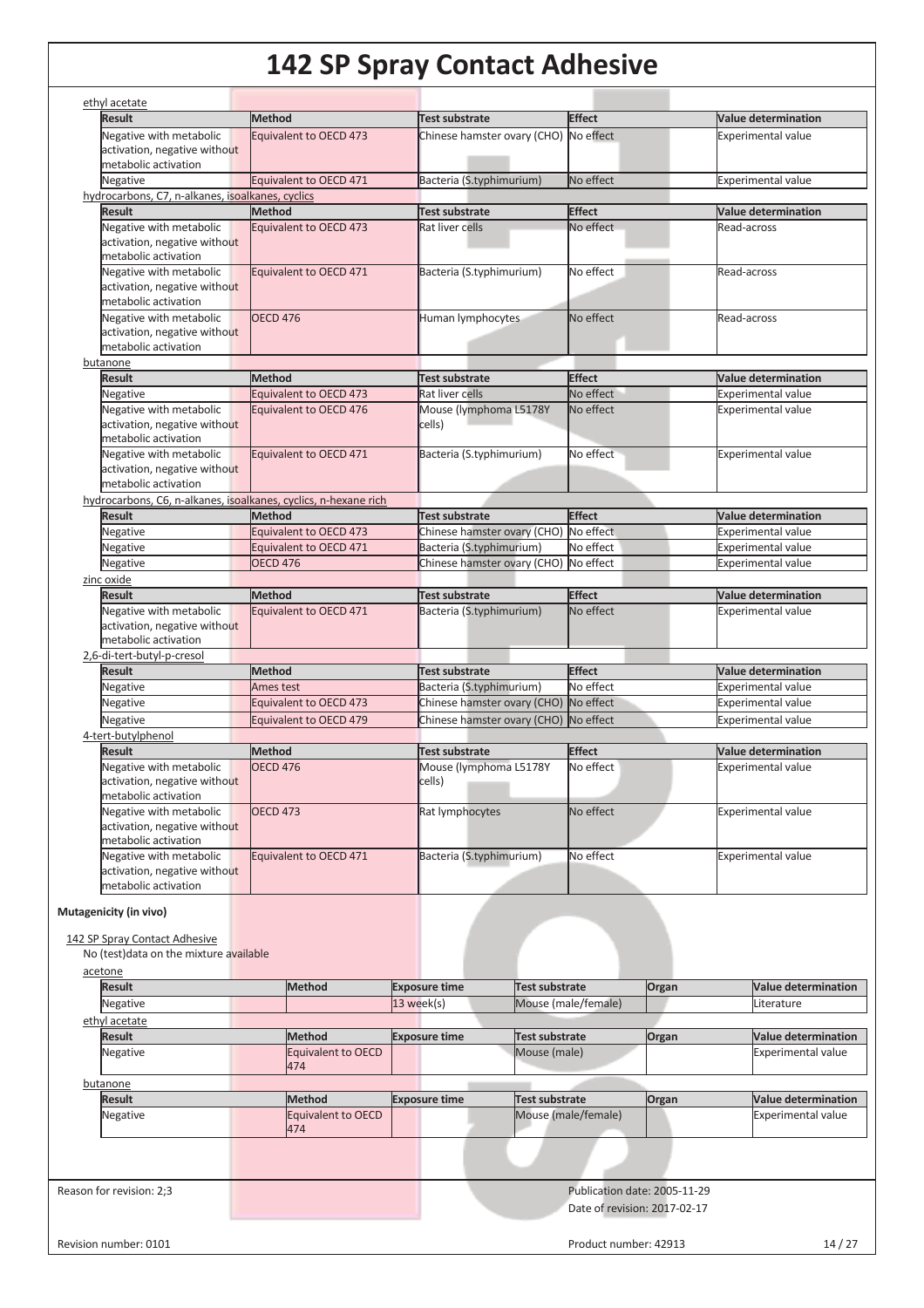| <b>Result</b>                                                                                                                                                         |                        | hydrocarbons, C6, n-alkanes, isoalkanes, cyclics, n-hexane rich | <b>Method</b>             |         |             | <b>Exposure time</b> |                                 | Test substrate      | Organ           |                    | <b>Value determination</b> |
|-----------------------------------------------------------------------------------------------------------------------------------------------------------------------|------------------------|-----------------------------------------------------------------|---------------------------|---------|-------------|----------------------|---------------------------------|---------------------|-----------------|--------------------|----------------------------|
| Negative                                                                                                                                                              |                        |                                                                 | <b>Equivalent to OECD</b> |         |             |                      |                                 | Rat (male/female)   |                 |                    | <b>Experimental value</b>  |
|                                                                                                                                                                       |                        |                                                                 | 475                       |         |             |                      |                                 |                     |                 |                    |                            |
| zinc oxide                                                                                                                                                            |                        |                                                                 |                           |         |             |                      |                                 |                     |                 |                    |                            |
| <b>Result</b>                                                                                                                                                         |                        |                                                                 | <b>Method</b>             |         |             | <b>Exposure time</b> |                                 | Test substrate      | Organ           |                    | <b>Value determination</b> |
| Negative                                                                                                                                                              |                        |                                                                 | <b>OECD 474</b>           |         |             |                      |                                 | Mouse (male)        |                 | <b>Bone marrow</b> | <b>Experimental value</b>  |
| 2,6-di-tert-butyl-p-cresol<br><b>Result</b>                                                                                                                           |                        |                                                                 | Method                    |         |             | <b>Exposure time</b> |                                 | Test substrate      | Organ           |                    | <b>Value determination</b> |
| Negative                                                                                                                                                              |                        |                                                                 | Chromosome                |         |             | 8 weeks (daily)      |                                 | Mouse (male)        |                 |                    | <b>Experimental value</b>  |
|                                                                                                                                                                       |                        |                                                                 | aberration assay          |         |             |                      |                                 |                     |                 |                    |                            |
| Negative                                                                                                                                                              |                        |                                                                 | Micronucleus test         |         |             |                      |                                 | Mouse (female)      |                 | <b>Bone marrow</b> | <b>Experimental value</b>  |
| 4-tert-butylphenol                                                                                                                                                    |                        |                                                                 |                           |         |             |                      |                                 |                     |                 |                    |                            |
| <b>Result</b>                                                                                                                                                         |                        |                                                                 | <b>Method</b>             |         |             | <b>Exposure time</b> |                                 | Test substrate      | Organ           |                    | <b>Value determination</b> |
| Negative                                                                                                                                                              |                        |                                                                 | <b>OECD 474</b>           |         | 24 h - 48 h |                      |                                 | Mouse (male/female) |                 | <b>Bone marrow</b> | Read-across                |
| Classification is based on the relevant ingredients                                                                                                                   |                        |                                                                 |                           |         |             |                      |                                 |                     |                 |                    |                            |
| Conclusion                                                                                                                                                            |                        |                                                                 |                           |         |             |                      |                                 |                     |                 |                    |                            |
| Not classified for mutagenic or genotoxic toxicity                                                                                                                    |                        |                                                                 |                           |         |             |                      |                                 |                     |                 |                    |                            |
| Carcinogenicity                                                                                                                                                       |                        |                                                                 |                           |         |             |                      |                                 |                     |                 |                    |                            |
|                                                                                                                                                                       |                        |                                                                 |                           |         |             |                      |                                 |                     |                 |                    |                            |
| 142 SP Spray Contact Adhesive                                                                                                                                         |                        |                                                                 |                           |         |             |                      |                                 |                     |                 |                    |                            |
| No (test) data on the mixture available                                                                                                                               |                        |                                                                 |                           |         |             |                      |                                 |                     |                 |                    |                            |
| acetone                                                                                                                                                               |                        |                                                                 |                           |         |             |                      |                                 |                     |                 |                    |                            |
| <b>Route of</b>                                                                                                                                                       | Parameter              | <b>Method</b>                                                   |                           | Value   |             | <b>Exposure time</b> |                                 | <b>Species</b>      | <b>Effect</b>   | Organ              | Value                      |
| exposure                                                                                                                                                              |                        |                                                                 |                           |         |             |                      |                                 |                     |                 |                    | determination              |
| Dermal                                                                                                                                                                | <b>NOEL</b>            | Other                                                           |                           | 79 mg   |             | 51 week(s)           |                                 | Mouse (female)      | No effect       |                    | Literature                 |
| hydrocarbons, C7, n-alkanes, isoalkanes, cyclics<br>Route of                                                                                                          | Parameter              | <b>Method</b>                                                   |                           | Value   |             | <b>Exposure time</b> |                                 | <b>Species</b>      | <b>Effect</b>   | Organ              | Value                      |
| exposure                                                                                                                                                              |                        |                                                                 |                           |         |             |                      |                                 |                     |                 |                    | determination              |
| Inhalation                                                                                                                                                            |                        |                                                                 |                           |         |             |                      |                                 |                     |                 |                    | Data waiving               |
| Dermal                                                                                                                                                                |                        |                                                                 |                           |         |             |                      |                                 |                     |                 |                    | Data waiving               |
| Oral                                                                                                                                                                  |                        |                                                                 |                           |         |             |                      |                                 |                     |                 |                    | Data waiving               |
| hydrocarbons, C6, n-alkanes, isoalkanes, cyclics, n-hexane rich                                                                                                       |                        |                                                                 |                           |         |             |                      |                                 |                     |                 |                    |                            |
| Route of                                                                                                                                                              | Parameter              | <b>Method</b>                                                   |                           | Value   |             | <b>Exposure time</b> |                                 | <b>Species</b>      | <b>Effect</b>   | Organ              | Value                      |
| exposure                                                                                                                                                              |                        |                                                                 |                           |         |             |                      |                                 |                     |                 |                    | determination              |
| Inhalation                                                                                                                                                            | <b>NOAEL</b>           | Equivalent to                                                   |                           | 916 ppm |             | $105$ week(s)        |                                 | Rat                 | No effect       |                    | Experimental               |
| (vapours)<br>2,6-di-tert-butyl-p-cresol                                                                                                                               |                        | <b>OECD 451</b>                                                 |                           |         |             |                      |                                 | (male/female)       |                 |                    | value                      |
| Route of                                                                                                                                                              | Parameter              | <b>Method</b>                                                   |                           | Value   |             | <b>Exposure time</b> |                                 | <b>Species</b>      | <b>Effect</b>   | Organ              | Value                      |
| exposure                                                                                                                                                              |                        |                                                                 |                           |         |             |                      |                                 |                     |                 |                    | determination              |
| Oral                                                                                                                                                                  |                        | Carcinogenic                                                    |                           |         |             | 104 week(s)          |                                 | Rat                 | No carcinogenic |                    | Experimental               |
|                                                                                                                                                                       |                        | toxicity study                                                  |                           |         |             |                      |                                 | (male/female)       | effect          |                    | value                      |
|                                                                                                                                                                       |                        |                                                                 |                           |         |             |                      |                                 |                     |                 |                    |                            |
| Route of                                                                                                                                                              | Parameter              | <b>Method</b>                                                   |                           | Value   |             | <b>Exposure time</b> |                                 | <b>Species</b>      | <b>Effect</b>   | Organ              | Value                      |
|                                                                                                                                                                       |                        |                                                                 |                           |         |             |                      |                                 |                     |                 |                    | determination              |
|                                                                                                                                                                       |                        |                                                                 |                           |         |             |                      |                                 |                     |                 |                    | Data waiving               |
|                                                                                                                                                                       |                        |                                                                 |                           |         |             |                      |                                 |                     |                 |                    | Data waiving               |
|                                                                                                                                                                       |                        |                                                                 |                           |         |             |                      |                                 |                     |                 |                    | Data waiving               |
| 4-tert-butylphenol<br>exposure<br>Inhalation<br>Dermal<br>Oral<br>Conclusion<br><b>Reproductive toxicity</b>                                                          |                        |                                                                 |                           |         |             |                      |                                 |                     |                 |                    |                            |
| Classification is based on the relevant ingredients<br>Not classified for carcinogenicity<br>142 SP Spray Contact Adhesive<br>No (test) data on the mixture available |                        |                                                                 |                           |         |             |                      |                                 |                     | <b>Species</b>  |                    |                            |
|                                                                                                                                                                       |                        | Parameter                                                       | <b>Method</b>             |         | Value       |                      | <b>Exposure time</b>            |                     |                 | <b>Effect</b>      | Organ                      |
|                                                                                                                                                                       | Developmental toxicity | <b>NOAEC</b>                                                    | Equivalent to             |         | 11000 ppm   |                      | 6 days                          | Rat                 |                 |                    |                            |
|                                                                                                                                                                       |                        |                                                                 | <b>OECD 414</b>           |         |             |                      | (gestation,<br>daily) - 19 days | (male/female)       |                 |                    | Experimental<br>value      |
|                                                                                                                                                                       |                        |                                                                 |                           |         |             |                      | (gestation,                     |                     |                 |                    |                            |
| Effects on fertility                                                                                                                                                  |                        | <b>NOAEL</b>                                                    | Other                     |         | 900 mg/kg   |                      | daily)<br>13 week(s)            | Rat (male)          | No effect       |                    | Literature                 |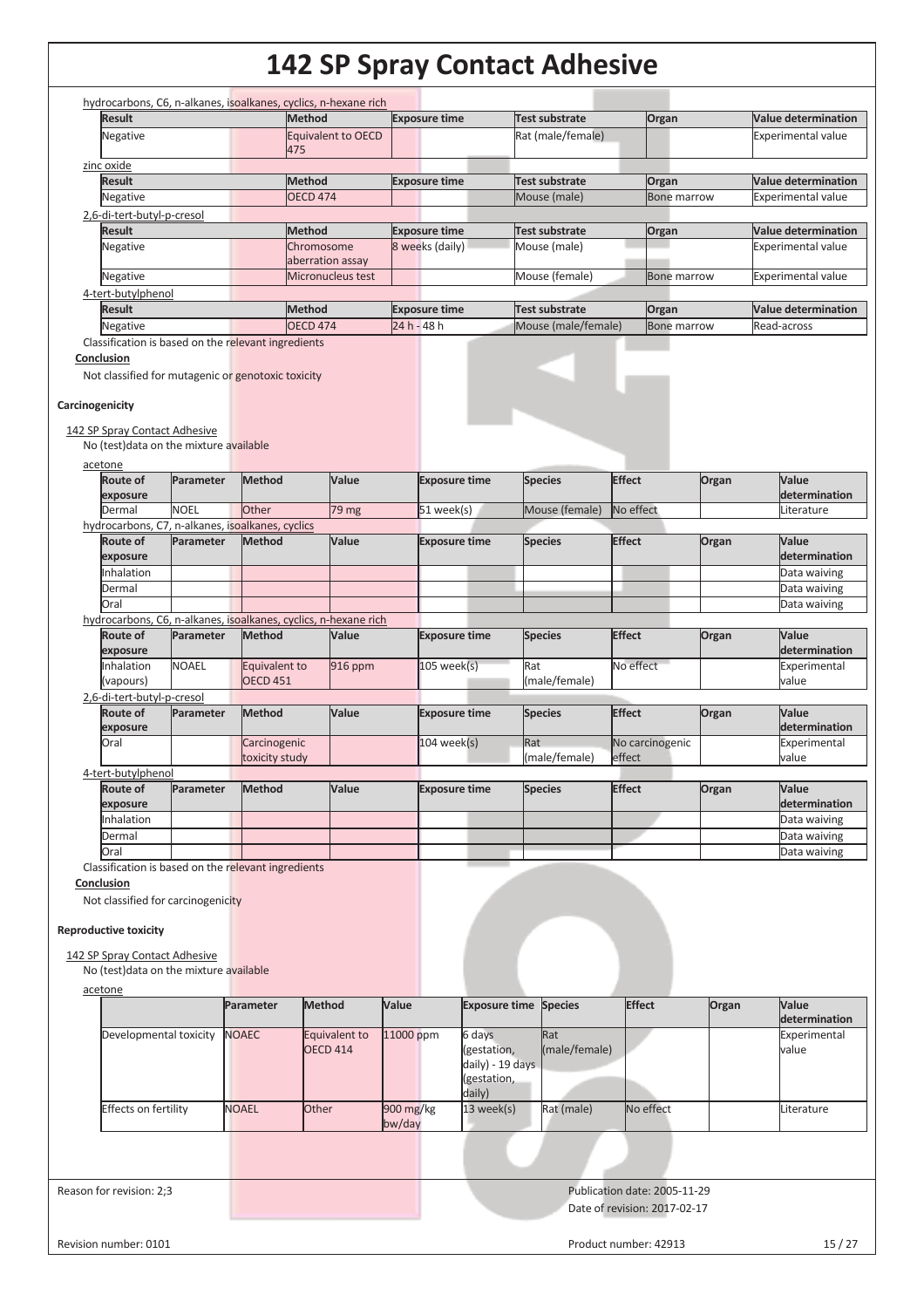| Developmental toxicity<br><b>NOAEL</b><br>> 3600 mg/kg<br>Mouse<br>No effect<br>Equivalent to<br>7 day(s)<br>Foetus<br><b>OECD 414</b><br>bw/day<br>8 days<br>No effect<br>Maternal toxicity<br><b>NOAEL</b><br>2200 mg/kg<br>Mouse<br>Equivalent to<br><b>OECD 414</b><br>bw/day<br>(gestation,<br>daily) - 14 days<br>(gestation,<br>daily)<br><b>OAEL</b><br>3600 mg/kg<br>8 days<br>Mouse<br>General<br>Equivalent to<br>Mortality<br><b>OECD 414</b><br>bw/day<br>(gestation,<br>daily) - 14 days<br>(gestation,<br>daily)<br><b>Effects on fertility</b><br>20700 mg/kg<br>No effect<br><b>NOAEL</b><br>13 weeks<br><b>Mouse</b><br>Equivalent to<br><b>OECD 416</b><br>bw/day<br>(6h/day, 5<br>(male/female)<br>days/week)<br>hydrocarbons, C7, n-alkanes, isoalkanes, cyclics<br><b>Effect</b><br><b>Method</b><br>Value<br><b>Species</b><br>Parameter<br><b>Exposure time</b><br>Organ<br>No effect<br>Developmental toxicity<br><b>NOAEL</b><br><b>Equivalent to</b><br>31680 mg/m <sup>3</sup><br>10 days<br><b>Mouse</b><br>(6h/day)<br><b>OECD 414</b><br>lair<br><b>NOAEL</b><br>10560 mg/m <sup>3</sup><br>Rat (female)<br>No effect<br>Maternal toxicity<br>10 days<br>Equivalent to<br><b>OECD 414</b><br>(6h/day)<br>lair<br>LOAEL<br>31680 mg/m <sup>3</sup><br>Rat (female)<br>10 days<br>Lung tissue<br>Lungs<br>Equivalent to<br>affection/degen<br><b>OECD 414</b><br>air<br>(6h/day)<br>eration<br>31680 mg/m <sup>3</sup><br>No effect<br>Effects on fertility<br><b>NOAEL (P/F1)</b><br>Rat<br>Equivalent to<br><b>OECD 416</b><br>(male/female)<br>lair<br>butanone<br><b>Species</b><br><b>Effect</b><br>Parameter<br><b>Method</b><br>Value<br><b>Exposure time</b><br>Organ<br>Rat<br><b>NOAEC</b><br>Equivalent to<br>10 days<br>No effect<br>Developmental toxicity<br>1002 ppm<br>Foetus<br><b>OECD 414</b><br>(7h/day)<br>Maternal toxicity<br><b>NOAEC</b><br>10 days<br>Rat (female)<br>No effect<br>Equivalent to<br>1002 ppm<br><b>OECD 414</b><br>(7h/day)<br>Effects on fertility<br>1644 mg/kg<br>No effect<br><b>NOAEL</b><br>Equivalent to<br>Rat<br>bw/day - 1771<br>(male/female)<br><b>OECD 416</b><br>mg/kg bw/day<br>hydrocarbons, C6, n-alkanes, isoalkanes, cyclics, n-hexane rich<br><b>Effect</b><br>Value<br>Parameter<br>Method<br><b>Exposure time</b><br><b>Species</b><br>Organ<br>Developmental toxicity<br><b>NOAEC</b><br>No effect<br>Equivalent to<br>3000 ppm<br>8 days (6h/day) Mouse<br><b>OECD 414</b><br>LOAEC<br>Equivalent to<br>9000 ppm<br>8 days (6h/day) Mouse<br>Minor skeletal<br>Foetus<br><b>OECD 414</b><br>variations<br>No effect<br>LOAEC<br>9000 ppm<br>8 days (6h/day) Rat<br>Equivalent to<br><b>OECD 414</b><br>8 days (6h/day) Mouse (female)<br>No effect<br><b>NOAEC</b><br>Maternal toxicity<br><b>OECD 414</b><br>900 ppm<br>8 days (6h/day) Rat (female)<br>No effect<br><b>NOAEL (P)</b><br><b>OECD 414</b><br>3000 ppm<br>No effect<br><b>Effects on fertility</b><br><b>NOAEC</b><br>Equivalent to<br>9000 ppm<br>Rat<br>(male/female)<br><b>OECD 416</b><br>LOAEL<br>Weight<br>General<br>Equivalent to<br>9000 ppm<br>Rat<br><b>OECD 416</b><br>(male/female)<br>reduction<br>zinc oxide<br><b>Effect</b><br>Value<br><b>Species</b><br>Organ<br>Parameter<br><b>Method</b><br><b>Exposure time</b><br><b>NOAEC</b><br>Rat<br>Developmental toxicity<br>14 days<br>No effect<br>Foetus<br><b>OECD 414</b><br>$7.5 \text{ mg/kg}$<br>(6h/day)<br>bw/day<br><b>NOAEC</b><br>7.5 mg/kg<br>14 days<br>No effect<br>Maternal toxicity<br><b>OECD 414</b><br>Rat<br>(6h/day)<br>bw/day<br>No effect<br><b>Effects on fertility</b><br>7.5 mg/kg<br>22 weeks<br>Rat<br><b>NOAEL (F1)</b><br>Equivalent to<br><b>OECD 416</b><br>bw/day<br>(male/female)<br>(daily) | Parameter | <b>Method</b> | Value | <b>Exposure time Species</b> | <b>Effect</b> | Organ | Value<br>determination |
|--------------------------------------------------------------------------------------------------------------------------------------------------------------------------------------------------------------------------------------------------------------------------------------------------------------------------------------------------------------------------------------------------------------------------------------------------------------------------------------------------------------------------------------------------------------------------------------------------------------------------------------------------------------------------------------------------------------------------------------------------------------------------------------------------------------------------------------------------------------------------------------------------------------------------------------------------------------------------------------------------------------------------------------------------------------------------------------------------------------------------------------------------------------------------------------------------------------------------------------------------------------------------------------------------------------------------------------------------------------------------------------------------------------------------------------------------------------------------------------------------------------------------------------------------------------------------------------------------------------------------------------------------------------------------------------------------------------------------------------------------------------------------------------------------------------------------------------------------------------------------------------------------------------------------------------------------------------------------------------------------------------------------------------------------------------------------------------------------------------------------------------------------------------------------------------------------------------------------------------------------------------------------------------------------------------------------------------------------------------------------------------------------------------------------------------------------------------------------------------------------------------------------------------------------------------------------------------------------------------------------------------------------------------------------------------------------------------------------------------------------------------------------------------------------------------------------------------------------------------------------------------------------------------------------------------------------------------------------------------------------------------------------------------------------------------------------------------------------------------------------------------------------------------------------------------------------------------------------------------------------------------------------------------------------------------------------------------------------------------------------------------------------------------------------------------------------------------------------------------------------------------------------------------------------------------------------------------------------------------------------------------------------------------------------------------------------------------------------------------------------------------|-----------|---------------|-------|------------------------------|---------------|-------|------------------------|
|                                                                                                                                                                                                                                                                                                                                                                                                                                                                                                                                                                                                                                                                                                                                                                                                                                                                                                                                                                                                                                                                                                                                                                                                                                                                                                                                                                                                                                                                                                                                                                                                                                                                                                                                                                                                                                                                                                                                                                                                                                                                                                                                                                                                                                                                                                                                                                                                                                                                                                                                                                                                                                                                                                                                                                                                                                                                                                                                                                                                                                                                                                                                                                                                                                                                                                                                                                                                                                                                                                                                                                                                                                                                                                                                                              |           |               |       |                              |               |       | Read-across            |
|                                                                                                                                                                                                                                                                                                                                                                                                                                                                                                                                                                                                                                                                                                                                                                                                                                                                                                                                                                                                                                                                                                                                                                                                                                                                                                                                                                                                                                                                                                                                                                                                                                                                                                                                                                                                                                                                                                                                                                                                                                                                                                                                                                                                                                                                                                                                                                                                                                                                                                                                                                                                                                                                                                                                                                                                                                                                                                                                                                                                                                                                                                                                                                                                                                                                                                                                                                                                                                                                                                                                                                                                                                                                                                                                                              |           |               |       |                              |               |       | Read-across            |
|                                                                                                                                                                                                                                                                                                                                                                                                                                                                                                                                                                                                                                                                                                                                                                                                                                                                                                                                                                                                                                                                                                                                                                                                                                                                                                                                                                                                                                                                                                                                                                                                                                                                                                                                                                                                                                                                                                                                                                                                                                                                                                                                                                                                                                                                                                                                                                                                                                                                                                                                                                                                                                                                                                                                                                                                                                                                                                                                                                                                                                                                                                                                                                                                                                                                                                                                                                                                                                                                                                                                                                                                                                                                                                                                                              |           |               |       |                              |               |       | Read-across            |
|                                                                                                                                                                                                                                                                                                                                                                                                                                                                                                                                                                                                                                                                                                                                                                                                                                                                                                                                                                                                                                                                                                                                                                                                                                                                                                                                                                                                                                                                                                                                                                                                                                                                                                                                                                                                                                                                                                                                                                                                                                                                                                                                                                                                                                                                                                                                                                                                                                                                                                                                                                                                                                                                                                                                                                                                                                                                                                                                                                                                                                                                                                                                                                                                                                                                                                                                                                                                                                                                                                                                                                                                                                                                                                                                                              |           |               |       |                              |               |       | Experimental<br>value  |
|                                                                                                                                                                                                                                                                                                                                                                                                                                                                                                                                                                                                                                                                                                                                                                                                                                                                                                                                                                                                                                                                                                                                                                                                                                                                                                                                                                                                                                                                                                                                                                                                                                                                                                                                                                                                                                                                                                                                                                                                                                                                                                                                                                                                                                                                                                                                                                                                                                                                                                                                                                                                                                                                                                                                                                                                                                                                                                                                                                                                                                                                                                                                                                                                                                                                                                                                                                                                                                                                                                                                                                                                                                                                                                                                                              |           |               |       |                              |               |       |                        |
|                                                                                                                                                                                                                                                                                                                                                                                                                                                                                                                                                                                                                                                                                                                                                                                                                                                                                                                                                                                                                                                                                                                                                                                                                                                                                                                                                                                                                                                                                                                                                                                                                                                                                                                                                                                                                                                                                                                                                                                                                                                                                                                                                                                                                                                                                                                                                                                                                                                                                                                                                                                                                                                                                                                                                                                                                                                                                                                                                                                                                                                                                                                                                                                                                                                                                                                                                                                                                                                                                                                                                                                                                                                                                                                                                              |           |               |       |                              |               |       | Value<br>determination |
|                                                                                                                                                                                                                                                                                                                                                                                                                                                                                                                                                                                                                                                                                                                                                                                                                                                                                                                                                                                                                                                                                                                                                                                                                                                                                                                                                                                                                                                                                                                                                                                                                                                                                                                                                                                                                                                                                                                                                                                                                                                                                                                                                                                                                                                                                                                                                                                                                                                                                                                                                                                                                                                                                                                                                                                                                                                                                                                                                                                                                                                                                                                                                                                                                                                                                                                                                                                                                                                                                                                                                                                                                                                                                                                                                              |           |               |       |                              |               |       | Read-across            |
|                                                                                                                                                                                                                                                                                                                                                                                                                                                                                                                                                                                                                                                                                                                                                                                                                                                                                                                                                                                                                                                                                                                                                                                                                                                                                                                                                                                                                                                                                                                                                                                                                                                                                                                                                                                                                                                                                                                                                                                                                                                                                                                                                                                                                                                                                                                                                                                                                                                                                                                                                                                                                                                                                                                                                                                                                                                                                                                                                                                                                                                                                                                                                                                                                                                                                                                                                                                                                                                                                                                                                                                                                                                                                                                                                              |           |               |       |                              |               |       | Read-across            |
|                                                                                                                                                                                                                                                                                                                                                                                                                                                                                                                                                                                                                                                                                                                                                                                                                                                                                                                                                                                                                                                                                                                                                                                                                                                                                                                                                                                                                                                                                                                                                                                                                                                                                                                                                                                                                                                                                                                                                                                                                                                                                                                                                                                                                                                                                                                                                                                                                                                                                                                                                                                                                                                                                                                                                                                                                                                                                                                                                                                                                                                                                                                                                                                                                                                                                                                                                                                                                                                                                                                                                                                                                                                                                                                                                              |           |               |       |                              |               |       | Read-across            |
|                                                                                                                                                                                                                                                                                                                                                                                                                                                                                                                                                                                                                                                                                                                                                                                                                                                                                                                                                                                                                                                                                                                                                                                                                                                                                                                                                                                                                                                                                                                                                                                                                                                                                                                                                                                                                                                                                                                                                                                                                                                                                                                                                                                                                                                                                                                                                                                                                                                                                                                                                                                                                                                                                                                                                                                                                                                                                                                                                                                                                                                                                                                                                                                                                                                                                                                                                                                                                                                                                                                                                                                                                                                                                                                                                              |           |               |       |                              |               |       | Read-across            |
|                                                                                                                                                                                                                                                                                                                                                                                                                                                                                                                                                                                                                                                                                                                                                                                                                                                                                                                                                                                                                                                                                                                                                                                                                                                                                                                                                                                                                                                                                                                                                                                                                                                                                                                                                                                                                                                                                                                                                                                                                                                                                                                                                                                                                                                                                                                                                                                                                                                                                                                                                                                                                                                                                                                                                                                                                                                                                                                                                                                                                                                                                                                                                                                                                                                                                                                                                                                                                                                                                                                                                                                                                                                                                                                                                              |           |               |       |                              |               |       | Value<br>determination |
|                                                                                                                                                                                                                                                                                                                                                                                                                                                                                                                                                                                                                                                                                                                                                                                                                                                                                                                                                                                                                                                                                                                                                                                                                                                                                                                                                                                                                                                                                                                                                                                                                                                                                                                                                                                                                                                                                                                                                                                                                                                                                                                                                                                                                                                                                                                                                                                                                                                                                                                                                                                                                                                                                                                                                                                                                                                                                                                                                                                                                                                                                                                                                                                                                                                                                                                                                                                                                                                                                                                                                                                                                                                                                                                                                              |           |               |       |                              |               |       | Experimental<br>value  |
|                                                                                                                                                                                                                                                                                                                                                                                                                                                                                                                                                                                                                                                                                                                                                                                                                                                                                                                                                                                                                                                                                                                                                                                                                                                                                                                                                                                                                                                                                                                                                                                                                                                                                                                                                                                                                                                                                                                                                                                                                                                                                                                                                                                                                                                                                                                                                                                                                                                                                                                                                                                                                                                                                                                                                                                                                                                                                                                                                                                                                                                                                                                                                                                                                                                                                                                                                                                                                                                                                                                                                                                                                                                                                                                                                              |           |               |       |                              |               |       | Experimental<br>value  |
|                                                                                                                                                                                                                                                                                                                                                                                                                                                                                                                                                                                                                                                                                                                                                                                                                                                                                                                                                                                                                                                                                                                                                                                                                                                                                                                                                                                                                                                                                                                                                                                                                                                                                                                                                                                                                                                                                                                                                                                                                                                                                                                                                                                                                                                                                                                                                                                                                                                                                                                                                                                                                                                                                                                                                                                                                                                                                                                                                                                                                                                                                                                                                                                                                                                                                                                                                                                                                                                                                                                                                                                                                                                                                                                                                              |           |               |       |                              |               |       | Read-across            |
|                                                                                                                                                                                                                                                                                                                                                                                                                                                                                                                                                                                                                                                                                                                                                                                                                                                                                                                                                                                                                                                                                                                                                                                                                                                                                                                                                                                                                                                                                                                                                                                                                                                                                                                                                                                                                                                                                                                                                                                                                                                                                                                                                                                                                                                                                                                                                                                                                                                                                                                                                                                                                                                                                                                                                                                                                                                                                                                                                                                                                                                                                                                                                                                                                                                                                                                                                                                                                                                                                                                                                                                                                                                                                                                                                              |           |               |       |                              |               |       |                        |
|                                                                                                                                                                                                                                                                                                                                                                                                                                                                                                                                                                                                                                                                                                                                                                                                                                                                                                                                                                                                                                                                                                                                                                                                                                                                                                                                                                                                                                                                                                                                                                                                                                                                                                                                                                                                                                                                                                                                                                                                                                                                                                                                                                                                                                                                                                                                                                                                                                                                                                                                                                                                                                                                                                                                                                                                                                                                                                                                                                                                                                                                                                                                                                                                                                                                                                                                                                                                                                                                                                                                                                                                                                                                                                                                                              |           |               |       |                              |               |       | Value<br>determination |
|                                                                                                                                                                                                                                                                                                                                                                                                                                                                                                                                                                                                                                                                                                                                                                                                                                                                                                                                                                                                                                                                                                                                                                                                                                                                                                                                                                                                                                                                                                                                                                                                                                                                                                                                                                                                                                                                                                                                                                                                                                                                                                                                                                                                                                                                                                                                                                                                                                                                                                                                                                                                                                                                                                                                                                                                                                                                                                                                                                                                                                                                                                                                                                                                                                                                                                                                                                                                                                                                                                                                                                                                                                                                                                                                                              |           |               |       |                              |               |       | Experimental<br>value  |
|                                                                                                                                                                                                                                                                                                                                                                                                                                                                                                                                                                                                                                                                                                                                                                                                                                                                                                                                                                                                                                                                                                                                                                                                                                                                                                                                                                                                                                                                                                                                                                                                                                                                                                                                                                                                                                                                                                                                                                                                                                                                                                                                                                                                                                                                                                                                                                                                                                                                                                                                                                                                                                                                                                                                                                                                                                                                                                                                                                                                                                                                                                                                                                                                                                                                                                                                                                                                                                                                                                                                                                                                                                                                                                                                                              |           |               |       |                              |               |       | Experimental<br>value  |
|                                                                                                                                                                                                                                                                                                                                                                                                                                                                                                                                                                                                                                                                                                                                                                                                                                                                                                                                                                                                                                                                                                                                                                                                                                                                                                                                                                                                                                                                                                                                                                                                                                                                                                                                                                                                                                                                                                                                                                                                                                                                                                                                                                                                                                                                                                                                                                                                                                                                                                                                                                                                                                                                                                                                                                                                                                                                                                                                                                                                                                                                                                                                                                                                                                                                                                                                                                                                                                                                                                                                                                                                                                                                                                                                                              |           |               |       |                              |               |       | Experimental<br>value  |
|                                                                                                                                                                                                                                                                                                                                                                                                                                                                                                                                                                                                                                                                                                                                                                                                                                                                                                                                                                                                                                                                                                                                                                                                                                                                                                                                                                                                                                                                                                                                                                                                                                                                                                                                                                                                                                                                                                                                                                                                                                                                                                                                                                                                                                                                                                                                                                                                                                                                                                                                                                                                                                                                                                                                                                                                                                                                                                                                                                                                                                                                                                                                                                                                                                                                                                                                                                                                                                                                                                                                                                                                                                                                                                                                                              |           |               |       |                              |               |       | Experimental<br>value  |
|                                                                                                                                                                                                                                                                                                                                                                                                                                                                                                                                                                                                                                                                                                                                                                                                                                                                                                                                                                                                                                                                                                                                                                                                                                                                                                                                                                                                                                                                                                                                                                                                                                                                                                                                                                                                                                                                                                                                                                                                                                                                                                                                                                                                                                                                                                                                                                                                                                                                                                                                                                                                                                                                                                                                                                                                                                                                                                                                                                                                                                                                                                                                                                                                                                                                                                                                                                                                                                                                                                                                                                                                                                                                                                                                                              |           |               |       |                              |               |       | Experimental<br>value  |
|                                                                                                                                                                                                                                                                                                                                                                                                                                                                                                                                                                                                                                                                                                                                                                                                                                                                                                                                                                                                                                                                                                                                                                                                                                                                                                                                                                                                                                                                                                                                                                                                                                                                                                                                                                                                                                                                                                                                                                                                                                                                                                                                                                                                                                                                                                                                                                                                                                                                                                                                                                                                                                                                                                                                                                                                                                                                                                                                                                                                                                                                                                                                                                                                                                                                                                                                                                                                                                                                                                                                                                                                                                                                                                                                                              |           |               |       |                              |               |       | Experimental<br>value  |
|                                                                                                                                                                                                                                                                                                                                                                                                                                                                                                                                                                                                                                                                                                                                                                                                                                                                                                                                                                                                                                                                                                                                                                                                                                                                                                                                                                                                                                                                                                                                                                                                                                                                                                                                                                                                                                                                                                                                                                                                                                                                                                                                                                                                                                                                                                                                                                                                                                                                                                                                                                                                                                                                                                                                                                                                                                                                                                                                                                                                                                                                                                                                                                                                                                                                                                                                                                                                                                                                                                                                                                                                                                                                                                                                                              |           |               |       |                              |               |       | Experimental<br>value  |
|                                                                                                                                                                                                                                                                                                                                                                                                                                                                                                                                                                                                                                                                                                                                                                                                                                                                                                                                                                                                                                                                                                                                                                                                                                                                                                                                                                                                                                                                                                                                                                                                                                                                                                                                                                                                                                                                                                                                                                                                                                                                                                                                                                                                                                                                                                                                                                                                                                                                                                                                                                                                                                                                                                                                                                                                                                                                                                                                                                                                                                                                                                                                                                                                                                                                                                                                                                                                                                                                                                                                                                                                                                                                                                                                                              |           |               |       |                              |               |       |                        |
|                                                                                                                                                                                                                                                                                                                                                                                                                                                                                                                                                                                                                                                                                                                                                                                                                                                                                                                                                                                                                                                                                                                                                                                                                                                                                                                                                                                                                                                                                                                                                                                                                                                                                                                                                                                                                                                                                                                                                                                                                                                                                                                                                                                                                                                                                                                                                                                                                                                                                                                                                                                                                                                                                                                                                                                                                                                                                                                                                                                                                                                                                                                                                                                                                                                                                                                                                                                                                                                                                                                                                                                                                                                                                                                                                              |           |               |       |                              |               |       | Value<br>determination |
|                                                                                                                                                                                                                                                                                                                                                                                                                                                                                                                                                                                                                                                                                                                                                                                                                                                                                                                                                                                                                                                                                                                                                                                                                                                                                                                                                                                                                                                                                                                                                                                                                                                                                                                                                                                                                                                                                                                                                                                                                                                                                                                                                                                                                                                                                                                                                                                                                                                                                                                                                                                                                                                                                                                                                                                                                                                                                                                                                                                                                                                                                                                                                                                                                                                                                                                                                                                                                                                                                                                                                                                                                                                                                                                                                              |           |               |       |                              |               |       | Experimental<br>value  |
|                                                                                                                                                                                                                                                                                                                                                                                                                                                                                                                                                                                                                                                                                                                                                                                                                                                                                                                                                                                                                                                                                                                                                                                                                                                                                                                                                                                                                                                                                                                                                                                                                                                                                                                                                                                                                                                                                                                                                                                                                                                                                                                                                                                                                                                                                                                                                                                                                                                                                                                                                                                                                                                                                                                                                                                                                                                                                                                                                                                                                                                                                                                                                                                                                                                                                                                                                                                                                                                                                                                                                                                                                                                                                                                                                              |           |               |       |                              |               |       | Experimental<br>value  |
|                                                                                                                                                                                                                                                                                                                                                                                                                                                                                                                                                                                                                                                                                                                                                                                                                                                                                                                                                                                                                                                                                                                                                                                                                                                                                                                                                                                                                                                                                                                                                                                                                                                                                                                                                                                                                                                                                                                                                                                                                                                                                                                                                                                                                                                                                                                                                                                                                                                                                                                                                                                                                                                                                                                                                                                                                                                                                                                                                                                                                                                                                                                                                                                                                                                                                                                                                                                                                                                                                                                                                                                                                                                                                                                                                              |           |               |       |                              |               |       | Read-across            |
|                                                                                                                                                                                                                                                                                                                                                                                                                                                                                                                                                                                                                                                                                                                                                                                                                                                                                                                                                                                                                                                                                                                                                                                                                                                                                                                                                                                                                                                                                                                                                                                                                                                                                                                                                                                                                                                                                                                                                                                                                                                                                                                                                                                                                                                                                                                                                                                                                                                                                                                                                                                                                                                                                                                                                                                                                                                                                                                                                                                                                                                                                                                                                                                                                                                                                                                                                                                                                                                                                                                                                                                                                                                                                                                                                              |           |               |       |                              |               |       |                        |
| Reason for revision: 2;3<br>Publication date: 2005-11-29                                                                                                                                                                                                                                                                                                                                                                                                                                                                                                                                                                                                                                                                                                                                                                                                                                                                                                                                                                                                                                                                                                                                                                                                                                                                                                                                                                                                                                                                                                                                                                                                                                                                                                                                                                                                                                                                                                                                                                                                                                                                                                                                                                                                                                                                                                                                                                                                                                                                                                                                                                                                                                                                                                                                                                                                                                                                                                                                                                                                                                                                                                                                                                                                                                                                                                                                                                                                                                                                                                                                                                                                                                                                                                     |           |               |       |                              |               |       |                        |

Revision number: 0101 16 / 27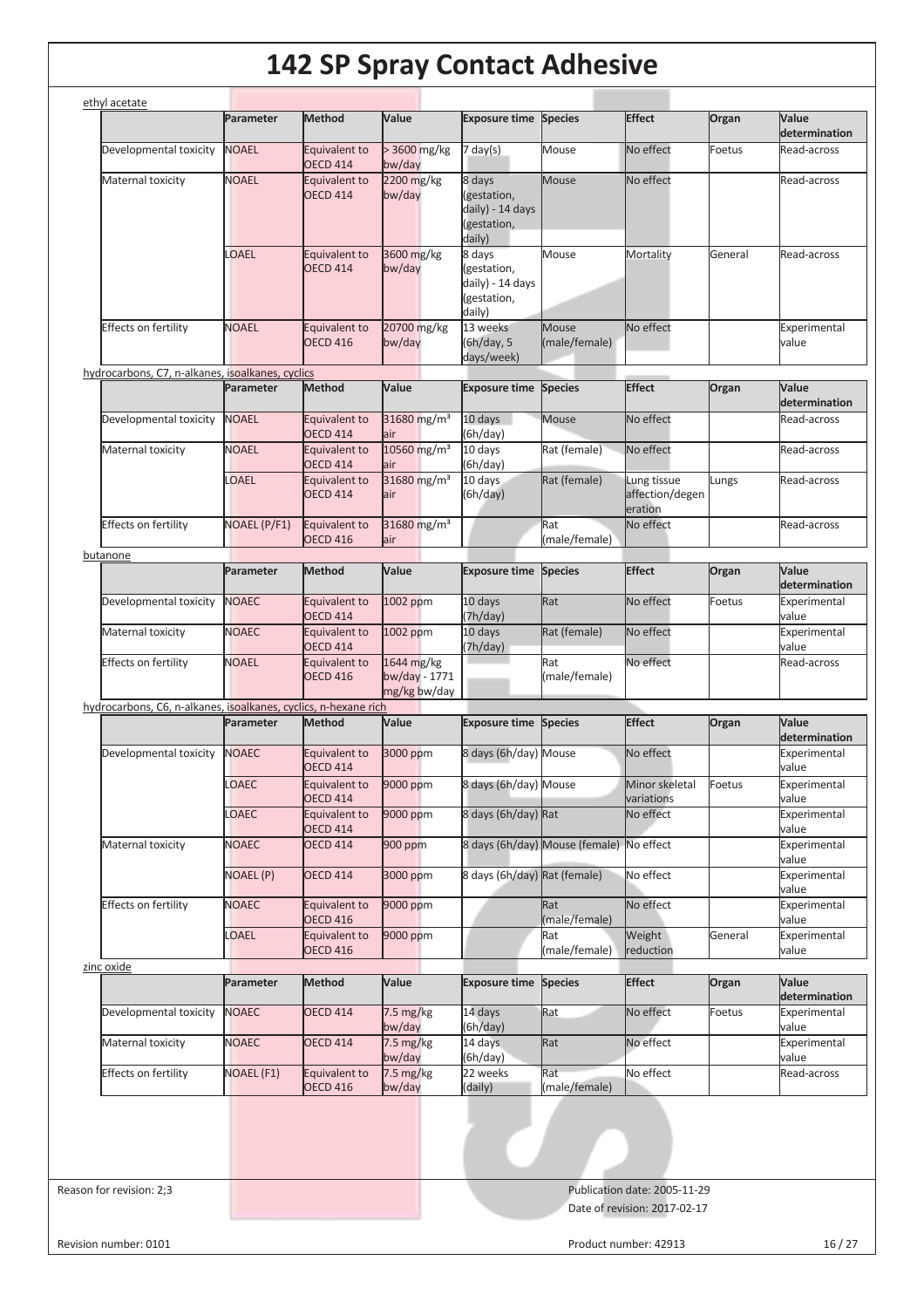| 2,6-di-tert-butyl-p-cresol |              |                 |                     |                              |              |               |        |               |
|----------------------------|--------------|-----------------|---------------------|------------------------------|--------------|---------------|--------|---------------|
|                            | Parameter    | <b>Method</b>   | Value               | <b>Exposure time Species</b> |              | <b>Effect</b> | Organ  | Value         |
|                            |              |                 |                     |                              |              |               |        | determination |
| Developmental toxicity     | <b>NOAEL</b> | Equivalent to   | $375 \text{ mg/kg}$ |                              | Rat (female) | No effect     | Foetus | Experimental  |
|                            |              | <b>OECD 414</b> | bw/day              |                              |              |               |        | value         |
| Maternal toxicity          | <b>NOAEL</b> | Equivalent to   | 93.5 mg/kg          |                              | Rat (female) | No effect     |        | Experimental  |
|                            |              | <b>OECD 414</b> | bw/day              |                              |              |               |        | value         |
| Effects on fertility       | <b>NOAEL</b> |                 | 500 $mg/kg$         |                              | Rat (female) | No effect     |        | Experimental  |
|                            |              |                 | bw/day              |                              |              |               |        | value         |
|                            | <b>NOAEL</b> |                 | $100$ mg/kg         |                              | Rat (male)   | No effect     |        | Experimental  |
|                            |              |                 | bw/day              |                              |              |               |        | value         |
| 4-tert-butylphenol         |              |                 |                     |                              |              |               |        |               |
|                            | Parameter    | Method          | <b>Value</b>        | <b>Exposure time Species</b> |              | <b>Effect</b> | Organ  | Value         |

|                              | <b>Parameter</b> | <b>IMethod</b>  | <b>Nalue</b>                    | <b>Exposure time Species</b> |                      | <b>IEffect</b> | <b>Organ</b> | <b>Nalue</b>          |
|------------------------------|------------------|-----------------|---------------------------------|------------------------------|----------------------|----------------|--------------|-----------------------|
|                              |                  |                 |                                 |                              |                      |                |              | determination         |
| Developmental toxicity NOAEL |                  | <b>OECD 414</b> | $\geq$ 300 mg/kg<br>bw/day      | $10 \text{ day(s)}$          | Rat                  | No effect      |              | Read-across           |
| Maternal toxicity            | <b>NOAEL</b>     | <b>OECD 414</b> | $75 \,\mathrm{mg/kg}$<br>bw/day | $10 \text{ day(s)}$          | Rat                  | No effect      |              | Read-across           |
| <b>Effects on fertility</b>  | <b>NOEL</b>      | <b>OECD 416</b> | 800 ppm                         |                              | Rat<br>(male/female) | No effect      |              | Experimental<br>value |

Classification is based on the relevant ingredients

#### **Conclusion**

Suspected of damaging fertility.

#### **Toxicity other effects**

#### 142 SP Spray Contact Adhesive

No (test)data on the mixture available

| <b>Parameter</b> | Method                    | Value | Organ | <b>Effect</b>               | <b>Exposure time</b> | <b>Species</b> | <b>Value</b><br>determination |
|------------------|---------------------------|-------|-------|-----------------------------|----------------------|----------------|-------------------------------|
|                  |                           |       | Skin  | Skin dryness or<br>cracking |                      |                | Literature study              |
| ethyl acetate    |                           |       |       |                             |                      |                |                               |
| Parameter        | Method                    | Value | Organ | <b>Effect</b>               | <b>Exposure time</b> | <b>Species</b> | <b>Value</b><br>determination |
|                  |                           |       | Skin  | Skin dryness or<br>cracking |                      |                | Literature                    |
| butanone         |                           |       |       |                             |                      |                |                               |
| Parameter        | Method                    | Value | Organ | Effect                      | <b>Exposure time</b> | <b>Species</b> | <b>Value</b><br>determination |
|                  | Equivalent to OECD<br>404 |       | Skin  | Skin dryness or<br>cracking |                      |                | Read-across                   |

**Chronic effects from short and long-term ex** 

142 SP Spray Contact Adhesive No effects known.

### SECTION 12: Ecological information

#### **12.1. Toxicity**

142 SP Spray Contact Adhesive

No (test)data on the mixture available acetone

|                                                 | Parameter   | Method                  | Value      | <b>Duration</b> | <b>Species</b>               | <b>Test design</b>        | Fresh/salt<br>water | Value determination                             |
|-------------------------------------------------|-------------|-------------------------|------------|-----------------|------------------------------|---------------------------|---------------------|-------------------------------------------------|
| Acute toxicity fishes                           | LC50        | <b>EU Method</b><br>C.1 | 5540 mg/l  | 96 h            | Salmo gairdneri              | Static system Fresh water |                     | Experimental value;<br>Nominal<br>concentration |
| Acute toxicity crustacea                        | <b>LC50</b> | <b>Other</b>            | 12600 mg/l | 48 h            | Daphnia magna                | Static system             | Fresh water         | Experimental value;<br>Nominal<br>concentration |
| Toxicity algae and other aquatic EC50<br>plants |             |                         | 7000 mg/l  | 96 h            | Selenastrum<br>capricornutum | Static system             | Fresh water         | Experimental value;<br>Nominal<br>concentration |

Reason for revision: 2;3 Publication date: 2005-11-29 Date of revision: 2017-02-17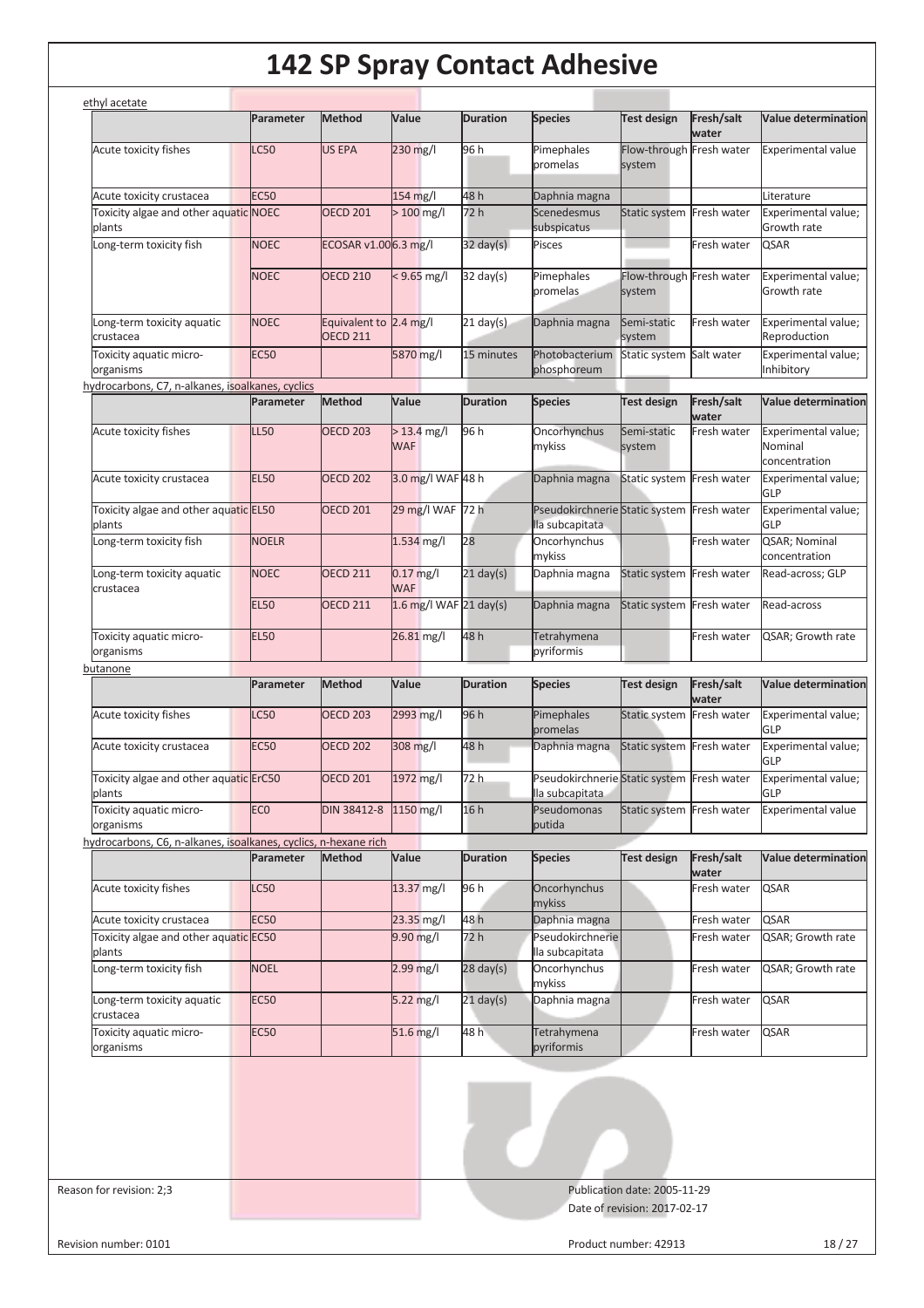|                                                                              | Parameter       | Method                                        | Value            | <b>Duration</b>      | <b>Species</b>                                                | <b>Test design</b>                  | Fresh/salt<br>water | <b>Value determination</b>                                                                                                                          |
|------------------------------------------------------------------------------|-----------------|-----------------------------------------------|------------------|----------------------|---------------------------------------------------------------|-------------------------------------|---------------------|-----------------------------------------------------------------------------------------------------------------------------------------------------|
| Acute toxicity fishes                                                        | C50             | ASTM E729-<br>88                              | $0.169$ mg/l     | 96 h                 | Oncorhynchus<br>mykiss                                        | Static system                       | Fresh water         | Read-across; Zinc ion                                                                                                                               |
| Acute toxicity crustacea                                                     | <b>EC50</b>     | <b>OECD 202</b>                               | $1$ mg/l         | 48 h                 | Daphnia magna                                                 | Static system Fresh water           |                     | Experimental value;<br>Zinc ion                                                                                                                     |
| Toxicity algae and other aquatic IC50<br>plants                              |                 | <b>OECD 201</b>                               | 0.136 mg/l       | 72 h                 | Pseudokirchnerie Static system Fresh water<br>lla subcapitata |                                     |                     | Experimental value;<br>Zinc ion                                                                                                                     |
|                                                                              | <b>NOEC</b>     | <b>OECD 201</b>                               | $0.024$ mg/l     | $3 \text{ day}(s)$   | Pseudokirchnerie Static system Fresh water<br>lla subcapitata |                                     |                     | Experimental value;<br>Zinc ion                                                                                                                     |
| Long-term toxicity fish                                                      | <b>NOEC</b>     | <b>OECD 215</b>                               | $0.039$ mg/l     | $30 \text{ day}(s)$  | Oncorhynchus<br>mykiss                                        | Flow-through Fresh water<br>system  |                     | Read-across; Zinc ion                                                                                                                               |
| Long-term toxicity aquatic<br>crustacea                                      | <b>NOEC</b>     | <b>OECD 211</b>                               | $0.04$ mg/l      | $21$ day(s)          | Daphnia magna                                                 | Semi-static<br>system               | Fresh water         | Read-across; Zinc ion                                                                                                                               |
| Toxicity aquatic micro-<br>organisms                                         | <b>EC50</b>     | <b>OECD 209</b>                               | $>1000$ mg/l     | 3 <sub>h</sub>       | <b>Activated sludge</b>                                       | Static system Fresh water           |                     | Experimental value;<br><b>GLP</b>                                                                                                                   |
| 2,6-di-tert-butyl-p-cresol                                                   |                 |                                               |                  |                      |                                                               |                                     |                     |                                                                                                                                                     |
|                                                                              | Parameter       | <b>Method</b>                                 | Value            | <b>Duration</b>      | <b>Species</b>                                                | <b>Test design</b>                  | Fresh/salt<br>water | <b>Value determination</b>                                                                                                                          |
| Acute toxicity fishes                                                        | $_{\text{LCO}}$ | <b>EU Method</b><br>C.1                       | $\geq 0.57$ mg/l | 96 h                 | Brachydanio<br>rerio                                          | Semi-static<br>system               | Fresh water         | Experimental value;<br>GLP                                                                                                                          |
|                                                                              | C50             | ECOSAR v1.000.199 mg/l                        |                  | 96 h                 | Pisces                                                        |                                     |                     | QSAR                                                                                                                                                |
| Acute toxicity crustacea                                                     | <b>EC50</b>     | <b>OECD 202</b>                               | $0.48$ mg/l      | 48h                  | Daphnia magna                                                 | Static system Fresh water           |                     | Experimental value;                                                                                                                                 |
|                                                                              | <b>NOEC</b>     | <b>OECD 202</b>                               | $0.15$ mg/l      | 48h                  | Daphnia magna                                                 | Static system Fresh water           |                     | GLP<br>Experimental value;                                                                                                                          |
| Toxicity algae and other aquatic EC50                                        |                 | ECOSAR v1.000.758 mg/l                        |                  | 96 h                 | Algae                                                         |                                     |                     | GLP<br>Calculated value                                                                                                                             |
| plants<br>Long-term toxicity fish                                            | <b>NOEC</b>     | ECOSAR v1.000.041 mg/l                        |                  |                      | Pisces                                                        |                                     |                     | Calculated value;                                                                                                                                   |
| Long-term toxicity aquatic                                                   | <b>NOEC</b>     | <b>OECD 202</b>                               | $0.316$ mg/l     | $21$ day(s)          | Daphnia magna                                                 | Semi-static                         | Fresh water         | Chronic<br>Experimental value;                                                                                                                      |
| crustacea<br>Toxicity aquatic micro-                                         | <b>EC50</b>     |                                               | $1.7$ mg/l       | 24h                  | Tetrahymena                                                   | system<br>Static system Fresh water |                     | GLP<br><b>Experimental value</b>                                                                                                                    |
| organisms                                                                    |                 |                                               |                  |                      | pyriformis                                                    |                                     |                     |                                                                                                                                                     |
| 4-tert-butylphenol                                                           |                 |                                               |                  |                      |                                                               |                                     |                     |                                                                                                                                                     |
|                                                                              | Parameter       | <b>Method</b>                                 | Value            | <b>Duration</b>      | <b>Species</b>                                                | <b>Test design</b>                  | Fresh/salt<br>water | <b>Value determination</b>                                                                                                                          |
| Acute toxicity fishes                                                        | C <sub>50</sub> |                                               | 5.14 mg/l        | 96 h                 | Pimephales<br>promelas                                        |                                     |                     | Measured<br>concentration                                                                                                                           |
|                                                                              | C <sub>50</sub> | Equivalent to 1 mg/l - 10<br><b>OECD 203</b>  | mg/l             | 96 h                 | Oncorhynchus<br>mykiss                                        | Semi-static<br>system               | Fresh water         | Similar product;<br>Nominal<br>concentration                                                                                                        |
| Acute toxicity crustacea                                                     | <b>EC50</b>     |                                               | $3.9$ mg/l       | 48 h                 | Daphnia magna                                                 |                                     |                     |                                                                                                                                                     |
|                                                                              |                 |                                               |                  |                      |                                                               |                                     |                     |                                                                                                                                                     |
|                                                                              | <b>EC50</b>     | <b>OECD 202</b>                               | $4.8$ mg/l       | 48 h                 | Daphnia magna                                                 | Static system Fresh water           |                     | <b>GLP</b>                                                                                                                                          |
| Toxicity algae and other aquatic EC50<br>plants                              |                 |                                               | 11.2 mg/l        | 72 h                 | Scenedesmus<br>subspicatus                                    |                                     |                     | Growth rate                                                                                                                                         |
|                                                                              | ErC50           | <b>OECD 201</b>                               | $14$ mg/l        | 72 h                 | Pseudokirchnerie Static system Fresh water<br>lla subcapitata |                                     |                     | GLP                                                                                                                                                 |
| Long-term toxicity fish                                                      | <b>NOEC</b>     | Equivalent to $10 \mu g/l$<br><b>OECD 210</b> |                  | $128 \text{ day(s)}$ | Pimephales<br>promelas                                        | Flow-through Fresh water<br>system  |                     | <b>GLP</b>                                                                                                                                          |
| Long-term toxicity aquatic<br>crustacea                                      | <b>NOEC</b>     | Equivalent to 0.73 mg/l<br><b>OECD 211</b>    |                  | $21$ day(s)          | Daphnia magna                                                 | Semi-static<br>system               | Fresh water         | Nominal                                                                                                                                             |
| Toxicity aquatic micro-<br>organisms                                         | <b>EC50</b>     | Equivalent to $> 10$ mg/l<br><b>OECD 209</b>  |                  | 3 <sub>h</sub>       | <b>Activated sludge</b>                                       |                                     | Fresh water         | concentration                                                                                                                                       |
|                                                                              |                 |                                               |                  |                      |                                                               |                                     |                     |                                                                                                                                                     |
|                                                                              | Parameter       | <b>Method</b>                                 |                  | Value                | <b>Duration</b>                                               | <b>Species</b>                      |                     | Experimental value;<br>Experimental value;<br>Experimental value;<br>Experimental value;<br><b>Experimental value</b><br><b>Value determination</b> |
| Toxicity soil macro-organisms<br>Toxicity soil micro-organisms               |                 |                                               |                  |                      |                                                               |                                     |                     | Data waiving<br>Data waiving                                                                                                                        |
| Toxicity terrestrial plants                                                  |                 |                                               |                  |                      |                                                               |                                     |                     | Data waiving                                                                                                                                        |
|                                                                              |                 |                                               |                  |                      |                                                               |                                     |                     |                                                                                                                                                     |
| <b>Toxicity birds</b><br>Classification is based on the relevant ingredients |                 |                                               |                  |                      |                                                               |                                     |                     | Data waiving                                                                                                                                        |
| Reason for revision: 2;3                                                     |                 |                                               |                  |                      |                                                               | Publication date: 2005-11-29        |                     |                                                                                                                                                     |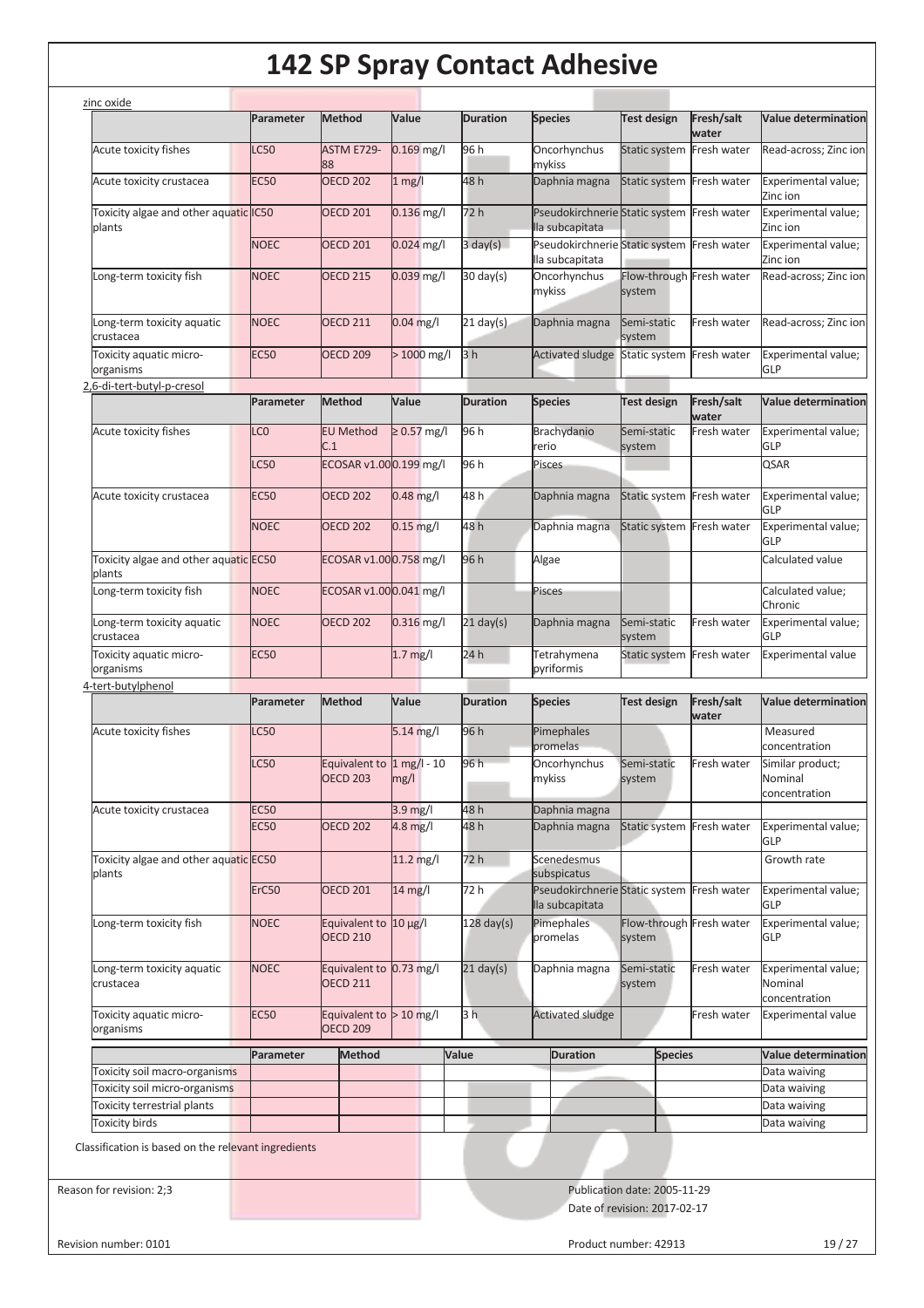| 12.2. Persistence and degradability<br>acetone<br><b>Biodegradation water</b>                |                          |                    |                                                   |                                                         |
|----------------------------------------------------------------------------------------------|--------------------------|--------------------|---------------------------------------------------|---------------------------------------------------------|
|                                                                                              |                          |                    |                                                   |                                                         |
|                                                                                              |                          |                    |                                                   |                                                         |
| <b>Method</b>                                                                                |                          | Value              | <b>Duration</b>                                   | <b>Value determination</b>                              |
| OECD 301B: CO2 Evolution Test                                                                |                          | 90.9%              | $28$ day(s)                                       | <b>Experimental value</b>                               |
| ethyl acetate                                                                                |                          |                    |                                                   |                                                         |
| <b>Biodegradation water</b>                                                                  |                          |                    |                                                   |                                                         |
| <b>Method</b>                                                                                |                          | Value              | <b>Duration</b>                                   | <b>Value determination</b>                              |
| OECD 301B: CO2 Evolution Test                                                                |                          | 93.9%              | $28 \text{ day}(s)$                               | <b>Experimental value</b>                               |
| OECD 301D: Closed Bottle Test                                                                |                          | 100 %              | $28 \text{ day}(s)$                               | <b>Experimental value</b>                               |
| Phototransformation air (DT50 air)<br><b>Method</b>                                          |                          | Value              | <b>Conc. OH-radicals</b>                          | <b>Value determination</b>                              |
|                                                                                              |                          | 40 h               | 500000 /cm <sup>3</sup>                           | <b>QSAR</b>                                             |
| hydrocarbons, C7, n-alkanes, isoalkanes, cyclics                                             |                          |                    |                                                   |                                                         |
| <b>Biodegradation water</b>                                                                  |                          |                    |                                                   |                                                         |
| <b>Method</b>                                                                                |                          | Value              | <b>Duration</b>                                   | <b>Value determination</b>                              |
| OECD 301F: Manometric Respirometry Test 98 %; GLP                                            |                          |                    | $28$ day(s)                                       | <b>Experimental value</b>                               |
| butanone                                                                                     |                          |                    |                                                   |                                                         |
| <b>Biodegradation water</b>                                                                  |                          |                    |                                                   |                                                         |
| <b>Method</b><br>OECD 301D: Closed Bottle Test                                               |                          | Value<br>98 %; GLP | <b>Duration</b><br>$28 \text{ day}(s)$            | <b>Value determination</b><br><b>Experimental value</b> |
| hydrocarbons, C6, n-alkanes, isoalkanes, cyclics, n-hexane rich                              |                          |                    |                                                   |                                                         |
| <b>Biodegradation water</b>                                                                  |                          |                    |                                                   |                                                         |
| <b>Method</b>                                                                                |                          | Value              | <b>Duration</b>                                   | <b>Value determination</b>                              |
| OECD 301F: Manometric Respirometry Test 95 %; GLP                                            |                          |                    | $14 \text{ day(s)}$                               | Read-across                                             |
| 2,6-di-tert-butyl-p-cresol                                                                   |                          |                    |                                                   |                                                         |
| <b>Biodegradation water</b>                                                                  |                          |                    |                                                   |                                                         |
| <b>Method</b>                                                                                |                          | Value              | <b>Duration</b>                                   | <b>Value determination</b>                              |
| OECD 301C: Modified MITI Test (I)                                                            |                          | 4.5%               | $28 \text{ day}(s)$                               | <b>Experimental value</b>                               |
| Phototransformation air (DT50 air)<br><b>Method</b>                                          |                          | Value              | <b>Conc. OH-radicals</b>                          | <b>Value determination</b>                              |
| AOPWIN v1.92                                                                                 |                          | 7.02h              | 1500000 /cm <sup>3</sup>                          | Calculated value                                        |
| <b>Biodegradation soil</b>                                                                   |                          |                    |                                                   |                                                         |
| <b>Method</b>                                                                                |                          | Value              | <b>Duration</b>                                   | <b>Value determination</b>                              |
|                                                                                              |                          | 63.82%             | $1$ day(s)                                        | <b>Experimental value</b>                               |
| Half-life water (t1/2 water)                                                                 |                          |                    |                                                   |                                                         |
| <b>Method</b>                                                                                |                          | Value              | Primary                                           | <b>Value determination</b>                              |
| <b>BIOWIN 4.10</b>                                                                           |                          | 37.5 day(s); QSAR  | degradation/mineralisation<br>Primary degradation | Calculated value                                        |
| Half-life soil (t1/2 soil)                                                                   |                          |                    |                                                   |                                                         |
| <b>Method</b>                                                                                |                          | Value              | Primary                                           | <b>Value determination</b>                              |
|                                                                                              |                          |                    | degradation/mineralisation                        |                                                         |
| EPI Suite                                                                                    |                          | 75 day(s)          | Primary degradation                               | Calculated value                                        |
| Half-life air (t1/2 air)                                                                     |                          |                    |                                                   |                                                         |
| <b>Method</b>                                                                                |                          | Value              | Primary                                           | <b>Value determination</b>                              |
| AOPWIN v1.92                                                                                 |                          | 7.018h             | degradation/mineralisation<br>Primary degradation | Calculated value                                        |
| 4-tert-butylphenol                                                                           |                          |                    |                                                   |                                                         |
| <b>Biodegradation water</b>                                                                  |                          |                    |                                                   |                                                         |
| <b>Method</b>                                                                                |                          | Value              | <b>Duration</b>                                   | <b>Value determination</b>                              |
| OECD 301A: DOC Die-Away Test                                                                 |                          | 98 %               | $28 \text{ day}(s)$                               | <b>Experimental value</b>                               |
| <b>OECD 301F: Manometric Respirometry Test</b>                                               |                          | 60 %; GLP          | $28$ day(s)                                       | Experimental value                                      |
| Conclusion<br>Contains readily biodegradable component(s)<br>12.3. Bioaccumulative potential |                          |                    |                                                   |                                                         |
| 142 SP Spray Contact Adhesive                                                                |                          |                    |                                                   |                                                         |
| Log Kow                                                                                      |                          |                    |                                                   |                                                         |
| <b>Method</b>                                                                                | <b>Remark</b>            | Value              | <b>Temperature</b>                                | <b>Value determination</b>                              |
|                                                                                              | Not applicable (mixture) |                    |                                                   |                                                         |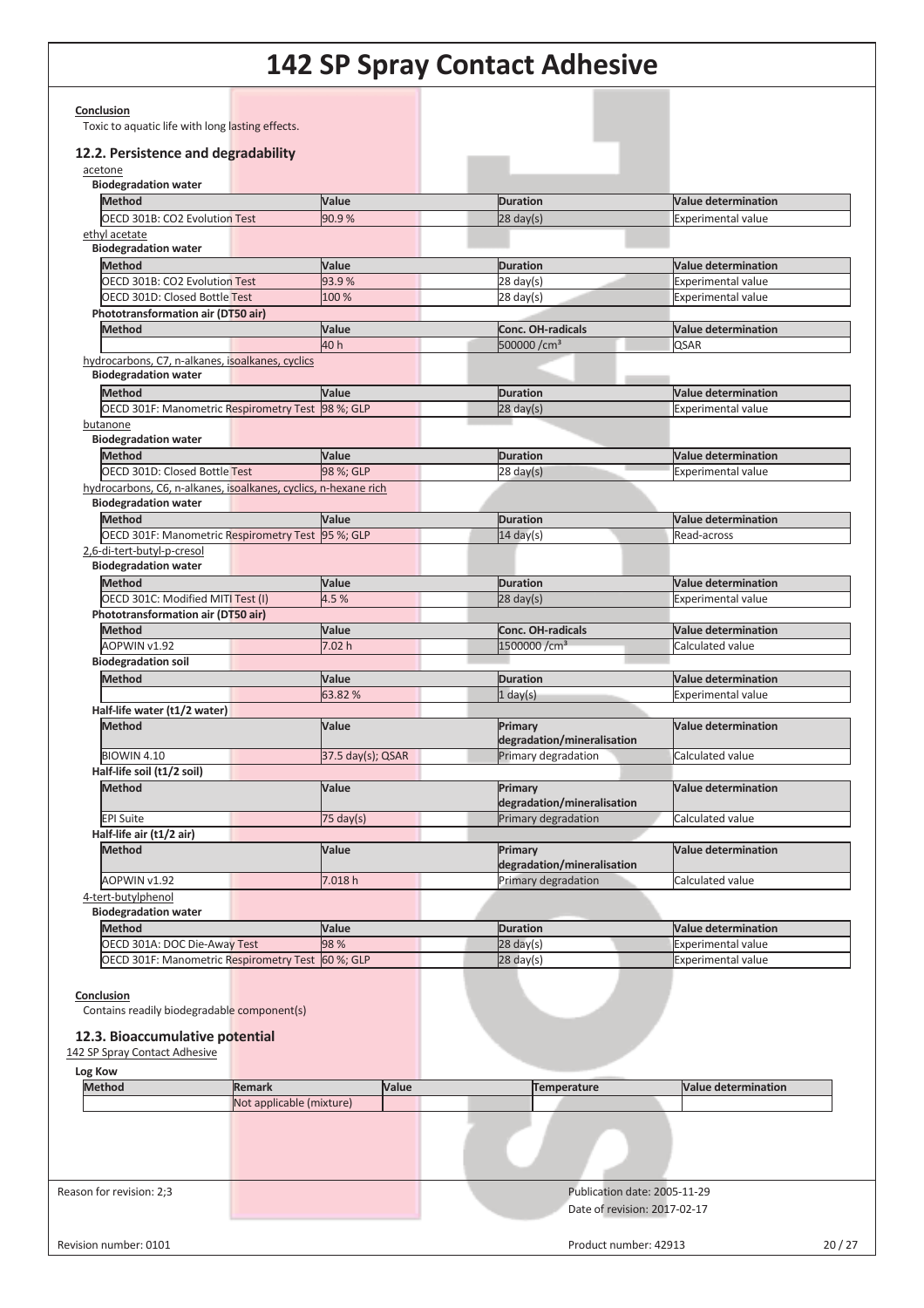| <b>BCF fishes</b>                                                                                                             |                     |                                                                 |                              |                                               |                              |                                                         |
|-------------------------------------------------------------------------------------------------------------------------------|---------------------|-----------------------------------------------------------------|------------------------------|-----------------------------------------------|------------------------------|---------------------------------------------------------|
| Parameter<br><b>BCF</b>                                                                                                       | <b>Method</b>       | Value<br>0.69                                                   | <b>Duration</b>              | <b>Species</b><br>Pisces                      |                              | <b>Value determination</b>                              |
| <b>BCF other aquatic organisms</b>                                                                                            |                     |                                                                 |                              |                                               |                              |                                                         |
| Parameter                                                                                                                     | <b>Method</b>       | Value                                                           | <b>Duration</b>              | <b>Species</b>                                |                              | <b>Value determination</b>                              |
| <b>BCF</b>                                                                                                                    | <b>BCFWIN</b>       | k                                                               |                              |                                               |                              | Calculated value                                        |
| Log Kow                                                                                                                       |                     |                                                                 |                              |                                               |                              |                                                         |
| <b>Method</b>                                                                                                                 |                     | <b>Remark</b>                                                   | Value                        | <b>Temperature</b>                            |                              | <b>Value determination</b>                              |
|                                                                                                                               |                     |                                                                 | $-0.24$                      |                                               |                              | Test data                                               |
| ethyl acetate                                                                                                                 |                     |                                                                 |                              |                                               |                              |                                                         |
| <b>BCF fishes</b>                                                                                                             |                     |                                                                 |                              |                                               |                              |                                                         |
| Parameter                                                                                                                     | Method              | Value                                                           | <b>Duration</b>              | <b>Species</b>                                |                              | <b>Value determination</b>                              |
| <b>BCF</b>                                                                                                                    |                     | 30                                                              | $3 \text{ day}(s)$           | Leuciscus idus                                |                              | <b>Experimental value</b>                               |
| Log Kow                                                                                                                       |                     |                                                                 |                              |                                               |                              |                                                         |
| <b>Method</b><br>EPA OPPTS 830.7560                                                                                           |                     | <b>Remark</b>                                                   | Value<br>0.68                | <b>Temperature</b><br>25 °C                   |                              | <b>Value determination</b><br><b>Experimental value</b> |
| hydrocarbons, C7, n-alkanes, isoalkanes, cyclics                                                                              |                     |                                                                 |                              |                                               |                              |                                                         |
| Log Kow                                                                                                                       |                     |                                                                 |                              |                                               |                              |                                                         |
| Method                                                                                                                        |                     | <b>Remark</b>                                                   | Value                        | <b>Temperature</b>                            |                              | <b>Value determination</b>                              |
|                                                                                                                               |                     |                                                                 | > 3                          |                                               |                              |                                                         |
| butanone                                                                                                                      |                     |                                                                 |                              |                                               |                              |                                                         |
| Log Kow                                                                                                                       |                     |                                                                 |                              |                                               |                              |                                                         |
| <b>Method</b>                                                                                                                 |                     | <b>Remark</b>                                                   | Value                        | <b>Temperature</b>                            |                              | <b>Value determination</b>                              |
| <b>OECD 117</b>                                                                                                               |                     |                                                                 | 0.3                          | 40 °C                                         |                              | <b>Experimental value</b>                               |
|                                                                                                                               |                     | hydrocarbons, C6, n-alkanes, isoalkanes, cyclics, n-hexane rich |                              |                                               |                              |                                                         |
| Log Kow                                                                                                                       |                     |                                                                 |                              |                                               |                              |                                                         |
| Method                                                                                                                        |                     | <b>Remark</b>                                                   | Value                        | Temperature                                   |                              | <b>Value determination</b>                              |
|                                                                                                                               |                     |                                                                 | 4                            |                                               |                              | Calculated                                              |
| zinc oxide                                                                                                                    |                     |                                                                 |                              |                                               |                              |                                                         |
| Log Kow<br><b>Method</b>                                                                                                      |                     |                                                                 |                              |                                               |                              | <b>Value determination</b>                              |
|                                                                                                                               |                     | <b>Remark</b>                                                   | Value<br>1.53                | Temperature                                   |                              | <b>Estimated value</b>                                  |
| 2,6-di-tert-butyl-p-cresol                                                                                                    |                     |                                                                 |                              |                                               |                              |                                                         |
|                                                                                                                               |                     |                                                                 |                              |                                               |                              |                                                         |
| <b>BCF fishes</b><br>Parameter                                                                                                | <b>Method</b>       |                                                                 |                              |                                               |                              | <b>Value determination</b>                              |
| <b>BCF</b>                                                                                                                    | <b>OECD 305</b>     | Value<br>$230 - 2500$                                           | <b>Duration</b><br>56 day(s) | <b>Species</b><br>Cyprinus carpio             |                              | <b>Experimental value</b>                               |
| Log Kow                                                                                                                       |                     |                                                                 |                              |                                               |                              |                                                         |
| <b>Method</b>                                                                                                                 |                     | <b>Remark</b>                                                   | Value                        | Temperature                                   |                              | <b>Value determination</b>                              |
|                                                                                                                               |                     |                                                                 | 5.1                          |                                               |                              | <b>Experimental value</b>                               |
| 4-tert-butylphenol                                                                                                            |                     |                                                                 |                              |                                               |                              |                                                         |
| <b>BCF fishes</b>                                                                                                             |                     |                                                                 |                              |                                               |                              |                                                         |
| Parameter                                                                                                                     | Method              | Value                                                           | <b>Duration</b>              | <b>Species</b>                                |                              | <b>Value determination</b>                              |
| <b>BCF</b>                                                                                                                    | <b>OECD 305</b>     | $20 - 48$                                                       | 8 week(s)                    | Cyprinus carpio                               |                              | <b>Experimental value</b>                               |
| Log Kow                                                                                                                       |                     |                                                                 |                              |                                               |                              |                                                         |
| <b>Method</b>                                                                                                                 |                     | <b>Remark</b>                                                   | Value                        | <b>Temperature</b>                            |                              | <b>Value determination</b>                              |
| <b>OECD 117</b>                                                                                                               |                     |                                                                 | 3                            | 23 °C                                         |                              | <b>Experimental value</b>                               |
| Conclusion<br>Contains bioaccumulative component(s)<br>12.4. Mobility in soil<br>ethyl acetate<br><b>Percent distribution</b> |                     |                                                                 |                              |                                               |                              |                                                         |
| <b>Method</b>                                                                                                                 | <b>Fraction air</b> | <b>Fraction biota</b>                                           | <b>Fraction</b><br>sediment  | <b>Fraction soil</b><br><b>Fraction water</b> |                              | <b>Value determination</b>                              |
| Mackay level III                                                                                                              | 51.3%               | 0%                                                              | 0.27%                        | 13.3 %<br>35.3%                               |                              | Calculated value                                        |
| hydrocarbons, C7, n-alkanes, isoalkanes, cyclics                                                                              |                     |                                                                 |                              |                                               |                              |                                                         |
| <b>Percent distribution</b>                                                                                                   |                     |                                                                 |                              |                                               |                              |                                                         |
| <b>Method</b>                                                                                                                 | <b>Fraction air</b> | <b>Fraction biota</b>                                           | <b>Fraction</b>              | <b>Fraction soil</b><br><b>Fraction water</b> |                              | <b>Value determination</b>                              |
|                                                                                                                               |                     |                                                                 | sediment                     |                                               |                              |                                                         |
| Mackay level III                                                                                                              | 96 %                | 0%                                                              | 1.8%                         | 1.4%<br>$0.55\,\%$                            |                              | Calculated value                                        |
| butanone                                                                                                                      |                     |                                                                 |                              |                                               |                              |                                                         |
| (log) Koc                                                                                                                     |                     |                                                                 |                              |                                               |                              |                                                         |
| Parameter                                                                                                                     |                     |                                                                 | Method                       |                                               | Value                        | <b>Value determination</b>                              |
| log Koc                                                                                                                       |                     |                                                                 |                              |                                               | 1.53                         | Calculated value                                        |
|                                                                                                                               |                     |                                                                 |                              |                                               |                              |                                                         |
|                                                                                                                               |                     |                                                                 |                              |                                               |                              |                                                         |
| Reason for revision: 2;3                                                                                                      |                     |                                                                 |                              |                                               | Publication date: 2005-11-29 |                                                         |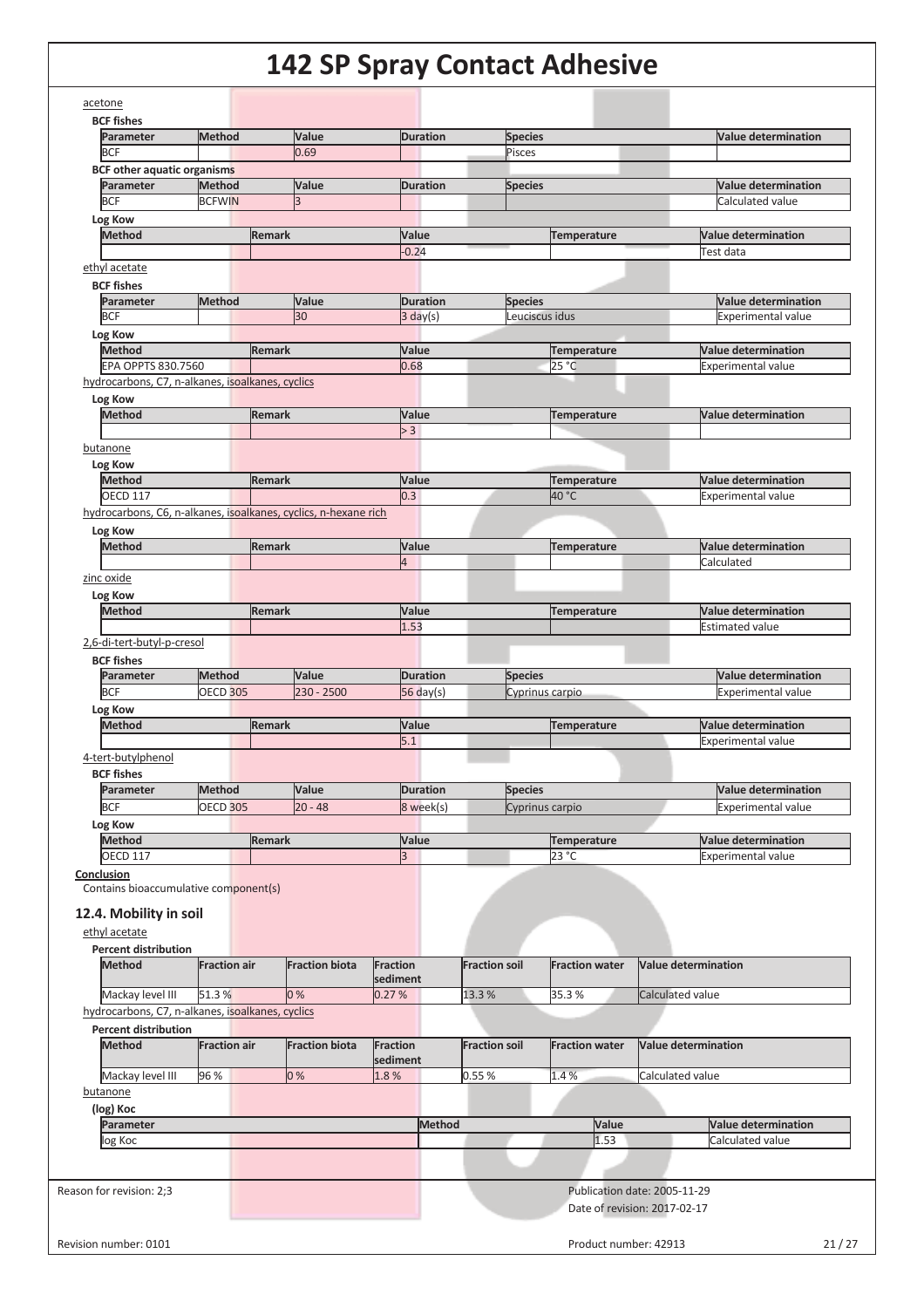| Koc<br>log Koc<br><b>Percent distribution</b><br><b>Method</b>                                                                                                                                                                                                                                                                                                                                                                      |                     |                                                                                                                                |                             | <b>Method</b>      |                      |                       | Value   |                              | <b>Value determination</b>                                                                                                                                        |
|-------------------------------------------------------------------------------------------------------------------------------------------------------------------------------------------------------------------------------------------------------------------------------------------------------------------------------------------------------------------------------------------------------------------------------------|---------------------|--------------------------------------------------------------------------------------------------------------------------------|-----------------------------|--------------------|----------------------|-----------------------|---------|------------------------------|-------------------------------------------------------------------------------------------------------------------------------------------------------------------|
|                                                                                                                                                                                                                                                                                                                                                                                                                                     |                     |                                                                                                                                |                             |                    |                      |                       | 2187.76 |                              | QSAR                                                                                                                                                              |
|                                                                                                                                                                                                                                                                                                                                                                                                                                     |                     |                                                                                                                                |                             |                    |                      |                       | 3.34    |                              | <b>QSAR</b>                                                                                                                                                       |
|                                                                                                                                                                                                                                                                                                                                                                                                                                     | <b>Fraction air</b> | <b>Fraction biota</b>                                                                                                          | <b>Fraction</b><br>sediment |                    | <b>Fraction soil</b> | <b>Fraction water</b> |         | <b>Value determination</b>   |                                                                                                                                                                   |
| Mackay level III                                                                                                                                                                                                                                                                                                                                                                                                                    | 97.4 %              | 0%                                                                                                                             | 0.9%                        |                    | 0.2%                 | 1.5%                  |         | Calculated value             |                                                                                                                                                                   |
| zinc oxide                                                                                                                                                                                                                                                                                                                                                                                                                          |                     |                                                                                                                                |                             |                    |                      |                       |         |                              |                                                                                                                                                                   |
| (log) Koc                                                                                                                                                                                                                                                                                                                                                                                                                           |                     |                                                                                                                                |                             |                    |                      |                       |         |                              |                                                                                                                                                                   |
| Parameter                                                                                                                                                                                                                                                                                                                                                                                                                           |                     |                                                                                                                                |                             | <b>Method</b>      |                      |                       | Value   |                              | <b>Value determination</b>                                                                                                                                        |
| log Koc<br>2,6-di-tert-butyl-p-cresol                                                                                                                                                                                                                                                                                                                                                                                               |                     |                                                                                                                                |                             |                    |                      |                       | 2.2     |                              | Literature study                                                                                                                                                  |
| (log) Koc                                                                                                                                                                                                                                                                                                                                                                                                                           |                     |                                                                                                                                |                             |                    |                      |                       |         |                              |                                                                                                                                                                   |
| Parameter                                                                                                                                                                                                                                                                                                                                                                                                                           |                     |                                                                                                                                |                             | Method             |                      |                       | Value   |                              | <b>Value determination</b>                                                                                                                                        |
| Koc                                                                                                                                                                                                                                                                                                                                                                                                                                 |                     |                                                                                                                                |                             | PCKOCWIN v1.66     |                      |                       | 23030   |                              | Calculated value                                                                                                                                                  |
| log Koc                                                                                                                                                                                                                                                                                                                                                                                                                             |                     |                                                                                                                                |                             |                    | PCKOCWIN v1.66       |                       | 4.362   |                              | Calculated value                                                                                                                                                  |
| <b>Volatility (Henry's Law constant H)</b>                                                                                                                                                                                                                                                                                                                                                                                          |                     |                                                                                                                                |                             |                    |                      |                       |         |                              |                                                                                                                                                                   |
| Value                                                                                                                                                                                                                                                                                                                                                                                                                               | <b>Method</b>       |                                                                                                                                |                             | <b>Temperature</b> |                      | <b>Remark</b>         |         |                              | <b>Value determination</b>                                                                                                                                        |
| 8.92E-5 atm m <sup>3</sup> /mol                                                                                                                                                                                                                                                                                                                                                                                                     |                     | SRC HENRYWIN v3.10                                                                                                             |                             |                    |                      |                       |         |                              | Calculated value                                                                                                                                                  |
| <b>Percent distribution</b><br><b>Method</b>                                                                                                                                                                                                                                                                                                                                                                                        | <b>Fraction air</b> | <b>Fraction biota</b>                                                                                                          | <b>Fraction</b><br>sediment |                    | <b>Fraction soil</b> | <b>Fraction water</b> |         | <b>Value determination</b>   |                                                                                                                                                                   |
| Mackay level III                                                                                                                                                                                                                                                                                                                                                                                                                    | 0.37%               |                                                                                                                                | 30.4%                       |                    | 58.5%                | 10.7%                 |         | Calculated value             |                                                                                                                                                                   |
| 4-tert-butylphenol                                                                                                                                                                                                                                                                                                                                                                                                                  |                     |                                                                                                                                |                             |                    |                      |                       |         |                              |                                                                                                                                                                   |
| (log) Koc                                                                                                                                                                                                                                                                                                                                                                                                                           |                     |                                                                                                                                |                             |                    |                      |                       |         |                              |                                                                                                                                                                   |
| Parameter                                                                                                                                                                                                                                                                                                                                                                                                                           |                     |                                                                                                                                |                             | <b>Method</b>      |                      |                       | Value   |                              | <b>Value determination</b>                                                                                                                                        |
| log Koc                                                                                                                                                                                                                                                                                                                                                                                                                             |                     |                                                                                                                                |                             |                    |                      |                       | 3.1     |                              | QSAR                                                                                                                                                              |
| Fluorinated greenhouse gases (Regulation (EU) No 517/2014)<br>None of the known components is included in the list of fluorinated greenhouse gases (Regulation (EU) No 517/2014)<br>Ozone-depleting potential (ODP)                                                                                                                                                                                                                 |                     |                                                                                                                                |                             |                    |                      |                       |         |                              |                                                                                                                                                                   |
| Not classified as dangerous for the ozone layer (Regulation (EC) No 1005/2009)                                                                                                                                                                                                                                                                                                                                                      |                     |                                                                                                                                |                             |                    |                      |                       |         |                              |                                                                                                                                                                   |
|                                                                                                                                                                                                                                                                                                                                                                                                                                     |                     |                                                                                                                                |                             |                    |                      |                       |         |                              |                                                                                                                                                                   |
|                                                                                                                                                                                                                                                                                                                                                                                                                                     |                     |                                                                                                                                |                             |                    |                      |                       |         |                              |                                                                                                                                                                   |
|                                                                                                                                                                                                                                                                                                                                                                                                                                     |                     |                                                                                                                                |                             |                    |                      |                       |         |                              |                                                                                                                                                                   |
|                                                                                                                                                                                                                                                                                                                                                                                                                                     |                     |                                                                                                                                |                             |                    |                      |                       |         |                              |                                                                                                                                                                   |
|                                                                                                                                                                                                                                                                                                                                                                                                                                     |                     |                                                                                                                                |                             |                    |                      |                       |         |                              |                                                                                                                                                                   |
|                                                                                                                                                                                                                                                                                                                                                                                                                                     |                     |                                                                                                                                |                             |                    |                      |                       |         |                              |                                                                                                                                                                   |
|                                                                                                                                                                                                                                                                                                                                                                                                                                     |                     |                                                                                                                                |                             |                    |                      |                       |         |                              |                                                                                                                                                                   |
|                                                                                                                                                                                                                                                                                                                                                                                                                                     |                     |                                                                                                                                |                             |                    |                      |                       |         |                              |                                                                                                                                                                   |
|                                                                                                                                                                                                                                                                                                                                                                                                                                     |                     |                                                                                                                                |                             |                    |                      |                       |         |                              |                                                                                                                                                                   |
|                                                                                                                                                                                                                                                                                                                                                                                                                                     |                     |                                                                                                                                |                             |                    |                      |                       |         |                              |                                                                                                                                                                   |
|                                                                                                                                                                                                                                                                                                                                                                                                                                     |                     |                                                                                                                                |                             |                    |                      |                       |         |                              |                                                                                                                                                                   |
|                                                                                                                                                                                                                                                                                                                                                                                                                                     |                     |                                                                                                                                |                             |                    |                      |                       |         |                              | The information in this section is a general description. If applicable and available, exposure scenarios are attached in annex. Always use the relevant exposure |
|                                                                                                                                                                                                                                                                                                                                                                                                                                     |                     |                                                                                                                                |                             |                    |                      |                       |         |                              |                                                                                                                                                                   |
|                                                                                                                                                                                                                                                                                                                                                                                                                                     |                     |                                                                                                                                |                             |                    |                      |                       |         |                              |                                                                                                                                                                   |
|                                                                                                                                                                                                                                                                                                                                                                                                                                     |                     |                                                                                                                                |                             |                    |                      |                       |         |                              |                                                                                                                                                                   |
| <b>European Union</b>                                                                                                                                                                                                                                                                                                                                                                                                               |                     |                                                                                                                                |                             |                    |                      |                       |         |                              |                                                                                                                                                                   |
|                                                                                                                                                                                                                                                                                                                                                                                                                                     |                     | Hazardous waste according to Directive 2008/98/EC.<br>Waste material code (Directive 2008/98/EC, Decision 2000/0532/EC).       |                             |                    |                      |                       |         |                              |                                                                                                                                                                   |
|                                                                                                                                                                                                                                                                                                                                                                                                                                     |                     |                                                                                                                                |                             |                    |                      |                       |         |                              | 08 04 09* (wastes from MFSU of adhesives and sealants (including waterproofing products): waste adhesives and sealants containing organic solvents or             |
|                                                                                                                                                                                                                                                                                                                                                                                                                                     |                     | other hazardous substances). Depending on branch of industry and production process, also other waste codes may be applicable. |                             |                    |                      |                       |         |                              |                                                                                                                                                                   |
|                                                                                                                                                                                                                                                                                                                                                                                                                                     |                     |                                                                                                                                |                             |                    |                      |                       |         |                              |                                                                                                                                                                   |
|                                                                                                                                                                                                                                                                                                                                                                                                                                     |                     |                                                                                                                                |                             |                    |                      |                       |         |                              |                                                                                                                                                                   |
| ethyl acetate<br><b>Ground water</b><br>Ground water pollutant<br>butanone<br><b>Ground water</b><br>Ground water pollutant<br><u>zinc oxide</u><br><b>Ground water</b><br>Ground water pollutant<br><b>SECTION 13: Disposal considerations</b><br>scenarios that correspond to your identified use.<br>13.1. Waste treatment methods<br>13.1.1 Provisions relating to waste<br>13.1.2 Disposal methods<br>Reason for revision: 2;3 |                     |                                                                                                                                |                             |                    |                      |                       |         | Publication date: 2005-11-29 |                                                                                                                                                                   |
|                                                                                                                                                                                                                                                                                                                                                                                                                                     |                     |                                                                                                                                |                             |                    |                      |                       |         | Date of revision: 2017-02-17 |                                                                                                                                                                   |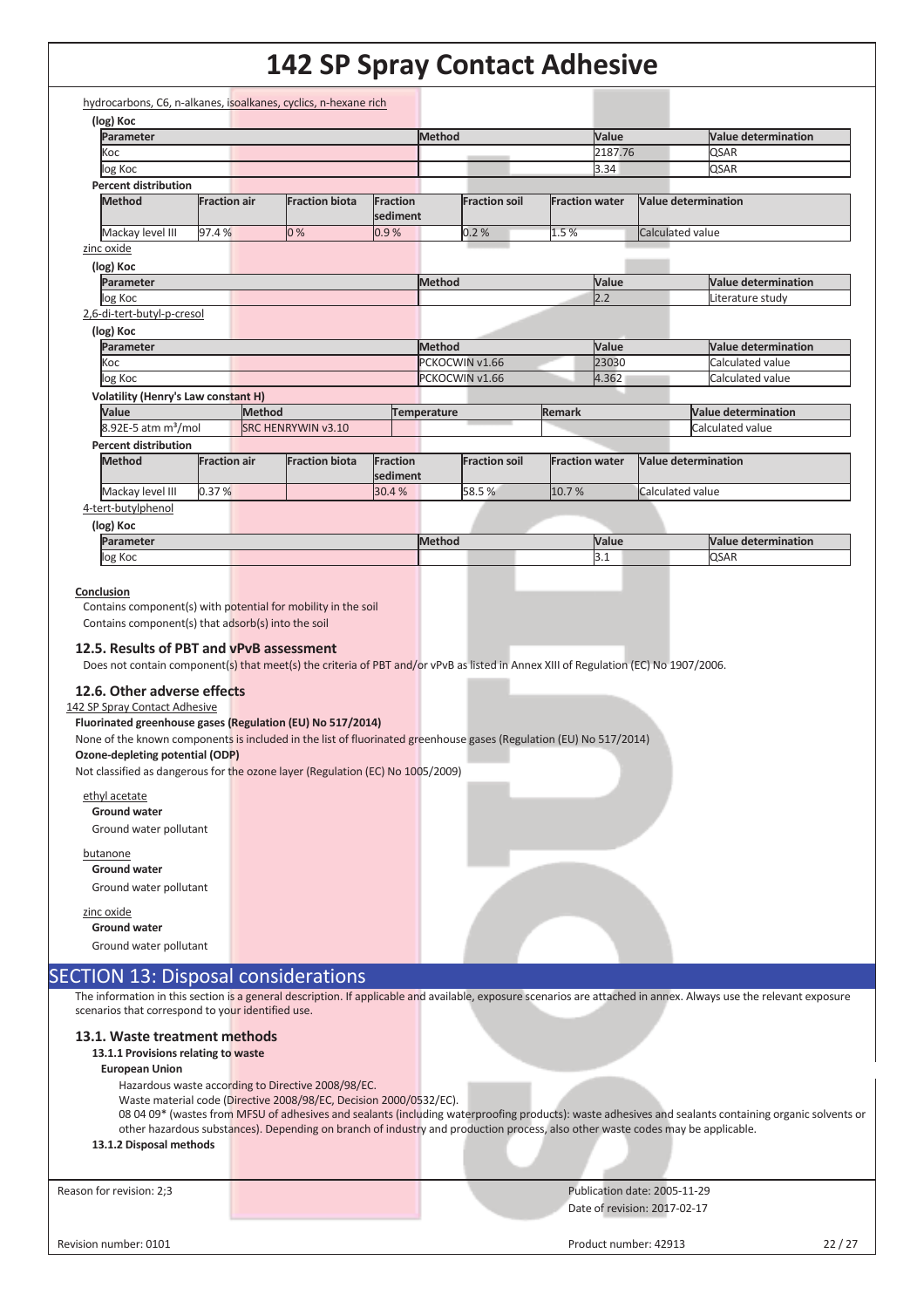Incinerate under surveillance with energy recovery. Remove waste in accordance with local and/or national regulations. Hazardous waste shall not be mixed together with other waste. Different types of hazardous waste shall not be mixed together if this may entail a risk of pollution or create problems for the further management of the waste. Hazardous waste shall be managed responsibly. All entities that store, transport or handle hazardous waste shall take the necessary measures to prevent risks of pollution or damage to people or animals. Do not discharge into drains or the environment.

#### **13.1.3 Packaging/Container European Union**

Waste material code packaging (Directive 2008/98/EC).

15 01 10\* (packaging containing residues of or contaminated by dangerous substances).

| <b>SECTION 14: Transport information</b>                 |                                                                                                                                            |  |  |  |  |  |
|----------------------------------------------------------|--------------------------------------------------------------------------------------------------------------------------------------------|--|--|--|--|--|
| Road (ADR)                                               |                                                                                                                                            |  |  |  |  |  |
| 14.1. UN number                                          |                                                                                                                                            |  |  |  |  |  |
| UN number                                                | 1133                                                                                                                                       |  |  |  |  |  |
| 14.2. UN proper shipping name                            |                                                                                                                                            |  |  |  |  |  |
| Proper shipping name                                     | Adhesives                                                                                                                                  |  |  |  |  |  |
| 14.3. Transport hazard class(es)                         |                                                                                                                                            |  |  |  |  |  |
| Hazard identification number                             | 33                                                                                                                                         |  |  |  |  |  |
| <b>Class</b>                                             | 3                                                                                                                                          |  |  |  |  |  |
| Classification code                                      | F1                                                                                                                                         |  |  |  |  |  |
| 14.4. Packing group                                      |                                                                                                                                            |  |  |  |  |  |
|                                                          |                                                                                                                                            |  |  |  |  |  |
| Packing group                                            | Ш                                                                                                                                          |  |  |  |  |  |
| Labels                                                   | 3                                                                                                                                          |  |  |  |  |  |
| 14.5. Environmental hazards                              |                                                                                                                                            |  |  |  |  |  |
| Environmentally hazardous substance mark                 | yes                                                                                                                                        |  |  |  |  |  |
| 14.6. Special precautions for user                       |                                                                                                                                            |  |  |  |  |  |
| Special provisions                                       | 640D                                                                                                                                       |  |  |  |  |  |
| Limited quantities                                       | Combination packagings: not more than 5 liters per inner packaging for<br>liquids. A package shall not weigh more than 30 kg. (gross mass) |  |  |  |  |  |
| Rail (RID)                                               |                                                                                                                                            |  |  |  |  |  |
| 14.1. UN number                                          |                                                                                                                                            |  |  |  |  |  |
|                                                          |                                                                                                                                            |  |  |  |  |  |
| UN number                                                | 1133                                                                                                                                       |  |  |  |  |  |
| 14.2. UN proper shipping name                            |                                                                                                                                            |  |  |  |  |  |
| Proper shipping name                                     | <b>Adhesives</b>                                                                                                                           |  |  |  |  |  |
| 14.3. Transport hazard class(es)                         |                                                                                                                                            |  |  |  |  |  |
| Hazard identification number                             | 33                                                                                                                                         |  |  |  |  |  |
| Class                                                    | l3                                                                                                                                         |  |  |  |  |  |
| Classification code                                      | F1                                                                                                                                         |  |  |  |  |  |
| 14.4. Packing group                                      |                                                                                                                                            |  |  |  |  |  |
| Packing group                                            |                                                                                                                                            |  |  |  |  |  |
| Labels                                                   | 3                                                                                                                                          |  |  |  |  |  |
| 14.5. Environmental hazards                              |                                                                                                                                            |  |  |  |  |  |
| Environmentally hazardous substance mark                 | yes                                                                                                                                        |  |  |  |  |  |
| 14.6. Special precautions for user                       |                                                                                                                                            |  |  |  |  |  |
| Special provisions                                       | 640D                                                                                                                                       |  |  |  |  |  |
| Limited quantities                                       | Combination packagings: not more than 5 liters per inner packaging for                                                                     |  |  |  |  |  |
|                                                          | liquids. A package shall not weigh more than 30 kg. (gross mass)                                                                           |  |  |  |  |  |
|                                                          |                                                                                                                                            |  |  |  |  |  |
| <b>Inland waterways (ADN)</b>                            |                                                                                                                                            |  |  |  |  |  |
| 14.1. UN number                                          |                                                                                                                                            |  |  |  |  |  |
| UN number                                                | 1133                                                                                                                                       |  |  |  |  |  |
| 14.2. UN proper shipping name                            |                                                                                                                                            |  |  |  |  |  |
|                                                          | <b>Adhesives</b>                                                                                                                           |  |  |  |  |  |
| Proper shipping name<br>14.3. Transport hazard class(es) |                                                                                                                                            |  |  |  |  |  |
|                                                          |                                                                                                                                            |  |  |  |  |  |
| Class                                                    | 3                                                                                                                                          |  |  |  |  |  |
| Classification code                                      | F1                                                                                                                                         |  |  |  |  |  |
| 14.4. Packing group                                      |                                                                                                                                            |  |  |  |  |  |
| Packing group                                            | Ш                                                                                                                                          |  |  |  |  |  |
| Labels                                                   | $\overline{3}$                                                                                                                             |  |  |  |  |  |
| 14.5. Environmental hazards                              |                                                                                                                                            |  |  |  |  |  |
| Environmentally hazardous substance mark                 | yes                                                                                                                                        |  |  |  |  |  |
| 14.6. Special precautions for user                       |                                                                                                                                            |  |  |  |  |  |
| Special provisions                                       | 640D                                                                                                                                       |  |  |  |  |  |
| Limited quantities                                       | Combination packagings: not more than 5 liters per inner packaging for<br>liquids. A package shall not weigh more than 30 kg. (gross mass) |  |  |  |  |  |
| Sea (IMDG/IMSBC)                                         |                                                                                                                                            |  |  |  |  |  |
| 14.1. UN number                                          |                                                                                                                                            |  |  |  |  |  |
| UN number                                                | 1133                                                                                                                                       |  |  |  |  |  |
|                                                          | Publication date: 2005-11-29                                                                                                               |  |  |  |  |  |
| Reason for revision: 2;3                                 |                                                                                                                                            |  |  |  |  |  |
|                                                          | Date of revision: 2017-02-17                                                                                                               |  |  |  |  |  |
|                                                          |                                                                                                                                            |  |  |  |  |  |
| Revision number: 0101                                    | Product number: 42913<br>23/27                                                                                                             |  |  |  |  |  |
|                                                          |                                                                                                                                            |  |  |  |  |  |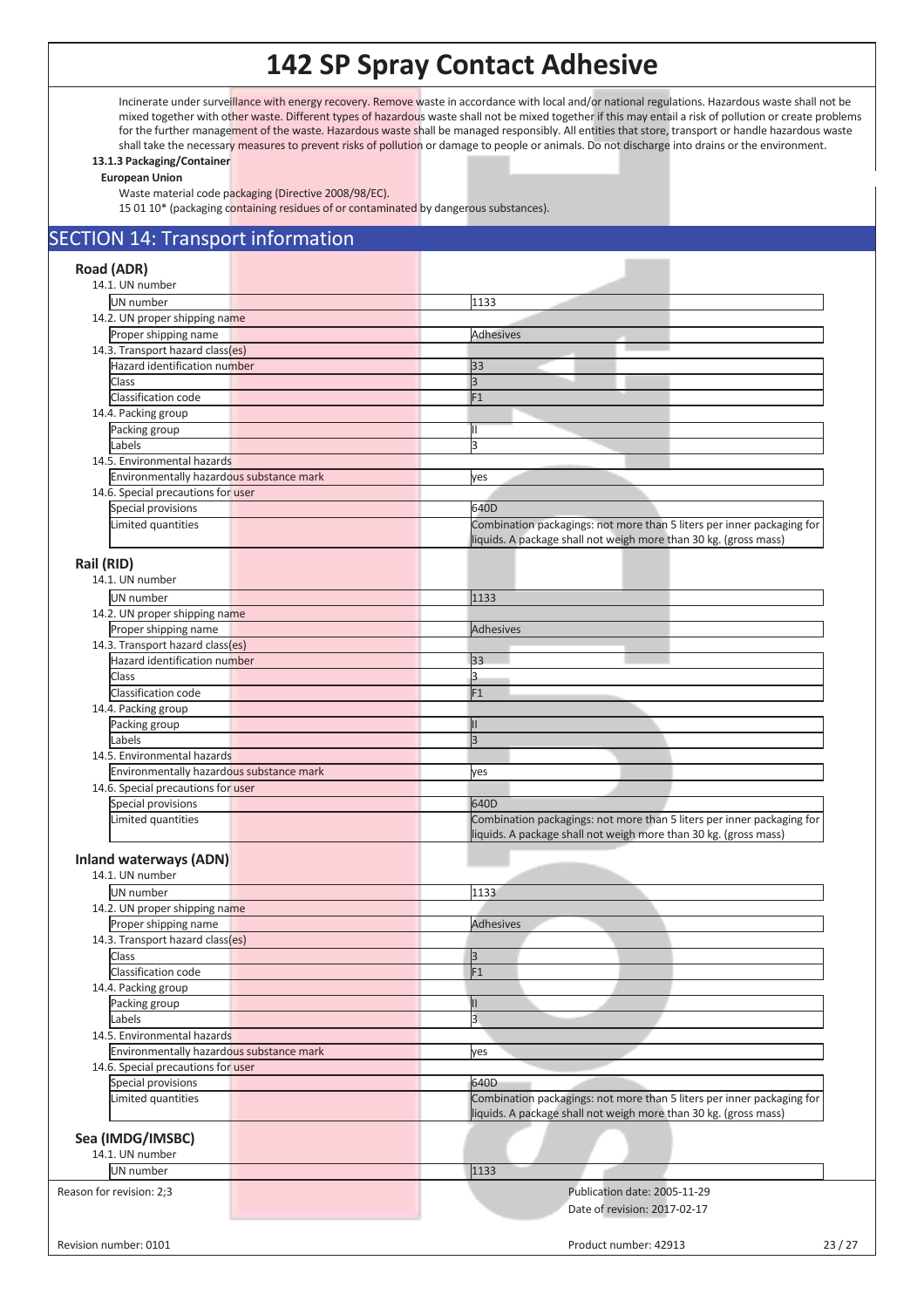| 14.2. UN proper shipping name                                            |                                                                                                                                            |
|--------------------------------------------------------------------------|--------------------------------------------------------------------------------------------------------------------------------------------|
| Proper shipping name                                                     | <b>Adhesives</b>                                                                                                                           |
| 14.3. Transport hazard class(es)                                         |                                                                                                                                            |
| Class                                                                    | 3                                                                                                                                          |
| 14.4. Packing group                                                      |                                                                                                                                            |
| Packing group                                                            |                                                                                                                                            |
| Labels                                                                   | 3                                                                                                                                          |
| 14.5. Environmental hazards                                              |                                                                                                                                            |
| Marine pollutant                                                         | Þ                                                                                                                                          |
| Environmentally hazardous substance mark                                 | ves                                                                                                                                        |
| 14.6. Special precautions for user                                       |                                                                                                                                            |
| Special provisions                                                       |                                                                                                                                            |
| Limited quantities                                                       | Combination packagings: not more than 5 liters per inner packaging for<br>liquids. A package shall not weigh more than 30 kg. (gross mass) |
| 14.7. Transport in bulk according to Annex II of Marpol and the IBC Code |                                                                                                                                            |
| Annex II of MARPOL 73/78                                                 | Not applicable, based on available data                                                                                                    |
| Air (ICAO-TI/IATA-DGR)                                                   |                                                                                                                                            |
| 14.1. UN number                                                          |                                                                                                                                            |
|                                                                          |                                                                                                                                            |
| UN number                                                                | 1133                                                                                                                                       |
| 14.2. UN proper shipping name<br>Proper shipping name                    | Adhesives                                                                                                                                  |
| 14.3. Transport hazard class(es)                                         |                                                                                                                                            |
| <b>Class</b>                                                             | ß                                                                                                                                          |
| 14.4. Packing group                                                      |                                                                                                                                            |
| Packing group                                                            | н                                                                                                                                          |
| Labels                                                                   | 3                                                                                                                                          |
| 14.5. Environmental hazards                                              |                                                                                                                                            |
| Environmentally hazardous substance mark                                 | ves                                                                                                                                        |
| 14.6. Special precautions for user                                       |                                                                                                                                            |
| Special provisions                                                       | A3                                                                                                                                         |
| limited quantities: maximum net quantity per packaging                   | 1 <sub>L</sub>                                                                                                                             |
|                                                                          |                                                                                                                                            |

### SECTION 15: Regulatory information

**15.1. Safety, health and environmental regulations/legislation specific for the substance or mixture**

#### **European legislation:**

VOC content Directive 2010/75/EU

| <b>VOC content</b> |  | <b>Remark</b> |  |  |
|--------------------|--|---------------|--|--|
| 81%                |  |               |  |  |

REACH Annex XVII - Restriction

Contains component(s) subject to restrictions of Annex XVII of Regulation (EC) No 1907/2006: restrictions on the manufacture, placing on the market and use of certain dangerous substances, mixtures and articles.

|                                          | Designation of the substance, of the group of    | Conditions of restriction                                                                                    |
|------------------------------------------|--------------------------------------------------|--------------------------------------------------------------------------------------------------------------|
|                                          | substances or of the mixture                     |                                                                                                              |
| acetone                                  | Liquid substances or mixtures which are          | 1. Shall not be used in:                                                                                     |
| ethyl acetate                            | regarded as dangerous in accordance with         | - ornamental articles intended to produce light or colour effects by means of different                      |
| hydrocarbons, C7, n-alkanes, isoalkanes, | Directive 1999/45/EC or are fulfilling the       | phases, for example in ornamental lamps and ashtrays,                                                        |
| cyclics                                  | criteria for any of the following hazard classes | - tricks and jokes,                                                                                          |
| butanone                                 | or categories set out in Annex I to Regulation   | games for one or more participants, or any article intended to be used as such, even with                    |
| hydrocarbons, C6, n-alkanes, isoalkanes, | (EC) No 1272/2008:                               | ornamental aspects, 2. Articles not complying with paragraph 1 shall not be placed on the                    |
| cyclics, n-hexane rich                   | (a) hazard classes 2.1 to 2.4, 2.6 and 2.7, 2.8  | market.3. Shall not be placed on the market if they contain a colouring agent, unless                        |
|                                          |                                                  | types A and B, 2.9, 2.10, 2.12, 2.13 categories 1 required for fiscal reasons, or perfume, or both, if they: |
|                                          | and 2, 2.14 categories 1 and 2, 2.15 types A to  | - can be used as fuel in decorative oil lamps for supply to the general public, and,                         |
|                                          |                                                  | present an aspiration hazard and are labelled with R65 or H304,4. Decorative oil lamps                       |
|                                          | (b) hazard classes 3.1 to 3.6, 3.7 adverse       | for supply to the general public shall not be placed on the market unless they conform to                    |
|                                          | effects on sexual function and fertility or on   | the European Standard on Decorative oil lamps (EN 14059) adopted by the European                             |
|                                          | development, 3.8 effects other than narcotic     | Committee for Standardisation (CEN).5. Without prejudice to the implementation of other                      |
|                                          | effects, 3.9 and 3.10;                           | Community provisions relating to the classification, packaging and labelling of dangerous                    |
|                                          | (c) hazard class 4.1;                            | substances and mixtures, suppliers shall ensure, before the placing on the market, that the                  |
|                                          | (d) hazard class 5.1.                            | following requirements are met:                                                                              |
|                                          |                                                  | a) lamp oils, labelled with R65 or H304, intended for supply to the general public are visibly,              |
|                                          |                                                  | legibly and indelibly marked as follows: "Keep lamps filled with this liquid out of the reach of             |
|                                          |                                                  | children"; and, by 1 December 2010, "Just a sip of lamp oil $-$ or even sucking the wick of                  |
|                                          |                                                  | lamps - may lead to life-threatening lung damage";                                                           |
|                                          |                                                  | b) grill lighter fluids, labelled with R65 or H304, intended for supply to the general public are            |
|                                          |                                                  | legibly and indelibly marked by 1 December 2010 as follows: "Just a sip of grill lighter may                 |
|                                          |                                                  | lead to life threatening lung damage";                                                                       |
|                                          |                                                  | c) lamp oils and grill lighters, labelled with R65 or H304, intended for supply to the general               |
|                                          |                                                  | public are packaged in black opaque containers not exceeding 1 litre by 1 December 2010.6.                   |
|                                          |                                                  | No later than 1 June 2014, the Commission shall request the European Chemicals Agency to                     |
|                                          |                                                  | prepare a dossier, in accordance with Article 69 of the present Regulation with a view to                    |
|                                          |                                                  | ban, if appropriate, grill lighter fluids and fuel for decorative                                            |
| Reason for revision: 2:3                 |                                                  | Publication date: 2005-11-29                                                                                 |
|                                          |                                                  |                                                                                                              |
|                                          |                                                  | Date of revision: 2017-02-17                                                                                 |
|                                          |                                                  |                                                                                                              |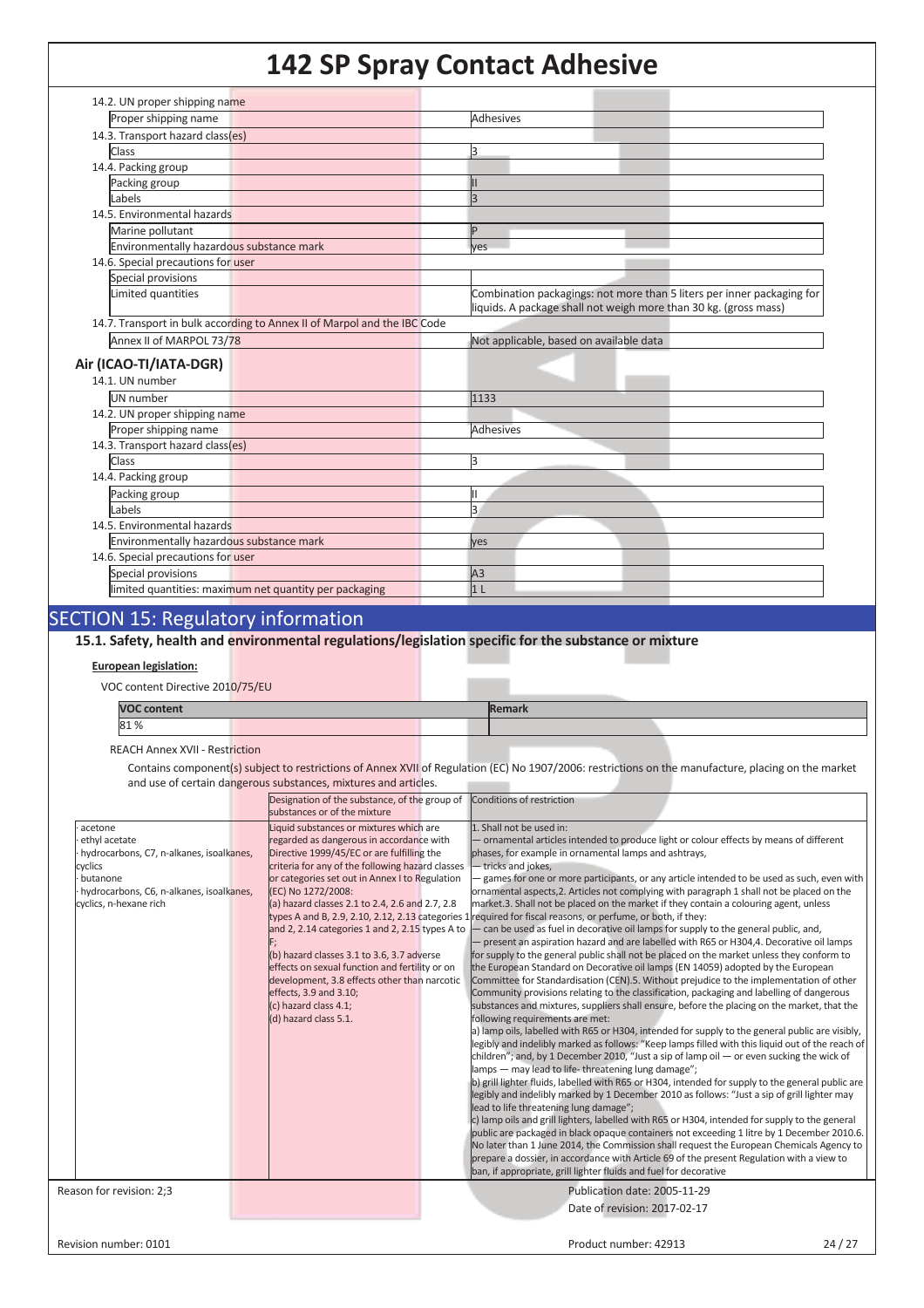| acetone<br>ethyl acetate<br>hydrocarbons, C7, n-alkanes, isoalkanes,<br>cyclics<br>butanone<br>hydrocarbons, C6, n-alkanes, isoalkanes,<br>cyclics, n-hexane rich | Substances classified as flammable gases<br>category 1 or 2, flammable liquids categories<br>1, 2 or 3, flammable solids category 1 or 2,<br>substances and mixtures which, in contact<br>with water, emit flammable gases, category 1,<br>2 or 3, pyrophoric liquids category 1 or<br>pyrophoric solids category 1, regardless of<br>whether they appear in Part 3 of Annex VI to<br>that Regulation or not. | lamps, labelled R65 or H304, intended for supply to the general public.7. Natural or legal<br>persons placing on the market for the first time lamp oils and grill lighter fluids, labelled with<br>R65 or H304, shall by 1 December 2011, and annually thereafter, provide data on<br>alternatives to lamp oils and grill lighter fluids labelled R65 or H304 to the competent<br>authority in the Member State concerned. Member States shall make those data available<br>to the Commission.'<br>1. Shall not be used, as substance or as mixtures in aerosol dispensers where these aerosol<br>dispensers are intended for supply to the general public for entertainment and decorative<br>purposes such as the following:<br>- metallic glitter intended mainly for decoration,<br>- artificial snow and frost,<br>- "whoopee" cushions,<br>- silly string aerosols,<br>- imitation excrement,<br>- horns for parties,<br>- decorative flakes and foams,<br>- artificial cobwebs,<br>- stink bombs.2. Without prejudice to the application of other Community provisions on<br>the classification, packaging and labelling of substances, suppliers shall ensure before the<br>placing on the market that the packaging of aerosol dispensers referred to above is marked<br>visibly, legibly and indelibly with:<br>"For professional users only".3. By way of derogation, paragraphs 1 and 2 shall not apply to<br>the aerosol dispensers referred to Article 8 (1a) of Council Directive 75/324/EEC.4. The<br>aerosol dispensers referred to in paragraphs 1 and 2 shall not be placed on the market<br>unless they conform to the requirements indicated. |
|-------------------------------------------------------------------------------------------------------------------------------------------------------------------|---------------------------------------------------------------------------------------------------------------------------------------------------------------------------------------------------------------------------------------------------------------------------------------------------------------------------------------------------------------------------------------------------------------|---------------------------------------------------------------------------------------------------------------------------------------------------------------------------------------------------------------------------------------------------------------------------------------------------------------------------------------------------------------------------------------------------------------------------------------------------------------------------------------------------------------------------------------------------------------------------------------------------------------------------------------------------------------------------------------------------------------------------------------------------------------------------------------------------------------------------------------------------------------------------------------------------------------------------------------------------------------------------------------------------------------------------------------------------------------------------------------------------------------------------------------------------------------------------------------------------------------------------------------------------------------------------------------------------------------------------------------------------------------------------------------------------------------------------------------------------------------------------------------------------------------------------------------------------------------------------------------------------------------------------------------------------------------------|
|                                                                                                                                                                   |                                                                                                                                                                                                                                                                                                                                                                                                               |                                                                                                                                                                                                                                                                                                                                                                                                                                                                                                                                                                                                                                                                                                                                                                                                                                                                                                                                                                                                                                                                                                                                                                                                                                                                                                                                                                                                                                                                                                                                                                                                                                                                     |
| <b>National legislation Belgium</b>                                                                                                                               |                                                                                                                                                                                                                                                                                                                                                                                                               |                                                                                                                                                                                                                                                                                                                                                                                                                                                                                                                                                                                                                                                                                                                                                                                                                                                                                                                                                                                                                                                                                                                                                                                                                                                                                                                                                                                                                                                                                                                                                                                                                                                                     |
| 142 SP Spray Contact Adhesive                                                                                                                                     |                                                                                                                                                                                                                                                                                                                                                                                                               |                                                                                                                                                                                                                                                                                                                                                                                                                                                                                                                                                                                                                                                                                                                                                                                                                                                                                                                                                                                                                                                                                                                                                                                                                                                                                                                                                                                                                                                                                                                                                                                                                                                                     |
| No data available                                                                                                                                                 |                                                                                                                                                                                                                                                                                                                                                                                                               |                                                                                                                                                                                                                                                                                                                                                                                                                                                                                                                                                                                                                                                                                                                                                                                                                                                                                                                                                                                                                                                                                                                                                                                                                                                                                                                                                                                                                                                                                                                                                                                                                                                                     |
|                                                                                                                                                                   |                                                                                                                                                                                                                                                                                                                                                                                                               |                                                                                                                                                                                                                                                                                                                                                                                                                                                                                                                                                                                                                                                                                                                                                                                                                                                                                                                                                                                                                                                                                                                                                                                                                                                                                                                                                                                                                                                                                                                                                                                                                                                                     |
| <b>National legislation The Netherlands</b>                                                                                                                       |                                                                                                                                                                                                                                                                                                                                                                                                               |                                                                                                                                                                                                                                                                                                                                                                                                                                                                                                                                                                                                                                                                                                                                                                                                                                                                                                                                                                                                                                                                                                                                                                                                                                                                                                                                                                                                                                                                                                                                                                                                                                                                     |
| 142 SP Spray Contact Adhesive                                                                                                                                     |                                                                                                                                                                                                                                                                                                                                                                                                               |                                                                                                                                                                                                                                                                                                                                                                                                                                                                                                                                                                                                                                                                                                                                                                                                                                                                                                                                                                                                                                                                                                                                                                                                                                                                                                                                                                                                                                                                                                                                                                                                                                                                     |
| Waste identification (the                                                                                                                                         | LWCA (the Netherlands): KGA category 04                                                                                                                                                                                                                                                                                                                                                                       |                                                                                                                                                                                                                                                                                                                                                                                                                                                                                                                                                                                                                                                                                                                                                                                                                                                                                                                                                                                                                                                                                                                                                                                                                                                                                                                                                                                                                                                                                                                                                                                                                                                                     |
| Netherlands)                                                                                                                                                      |                                                                                                                                                                                                                                                                                                                                                                                                               |                                                                                                                                                                                                                                                                                                                                                                                                                                                                                                                                                                                                                                                                                                                                                                                                                                                                                                                                                                                                                                                                                                                                                                                                                                                                                                                                                                                                                                                                                                                                                                                                                                                                     |
| butanone                                                                                                                                                          |                                                                                                                                                                                                                                                                                                                                                                                                               |                                                                                                                                                                                                                                                                                                                                                                                                                                                                                                                                                                                                                                                                                                                                                                                                                                                                                                                                                                                                                                                                                                                                                                                                                                                                                                                                                                                                                                                                                                                                                                                                                                                                     |
|                                                                                                                                                                   |                                                                                                                                                                                                                                                                                                                                                                                                               |                                                                                                                                                                                                                                                                                                                                                                                                                                                                                                                                                                                                                                                                                                                                                                                                                                                                                                                                                                                                                                                                                                                                                                                                                                                                                                                                                                                                                                                                                                                                                                                                                                                                     |
| Huidopname (wettelijk)                                                                                                                                            | 2-Butanon; H                                                                                                                                                                                                                                                                                                                                                                                                  |                                                                                                                                                                                                                                                                                                                                                                                                                                                                                                                                                                                                                                                                                                                                                                                                                                                                                                                                                                                                                                                                                                                                                                                                                                                                                                                                                                                                                                                                                                                                                                                                                                                                     |
| 4-tert-butylphenol                                                                                                                                                |                                                                                                                                                                                                                                                                                                                                                                                                               |                                                                                                                                                                                                                                                                                                                                                                                                                                                                                                                                                                                                                                                                                                                                                                                                                                                                                                                                                                                                                                                                                                                                                                                                                                                                                                                                                                                                                                                                                                                                                                                                                                                                     |
| SZW - Lijst van voor de                                                                                                                                           | 4-tert-butylfenol; 2; Suspected of damaging fertility.                                                                                                                                                                                                                                                                                                                                                        |                                                                                                                                                                                                                                                                                                                                                                                                                                                                                                                                                                                                                                                                                                                                                                                                                                                                                                                                                                                                                                                                                                                                                                                                                                                                                                                                                                                                                                                                                                                                                                                                                                                                     |
| voortplanting giftige stoffen                                                                                                                                     |                                                                                                                                                                                                                                                                                                                                                                                                               |                                                                                                                                                                                                                                                                                                                                                                                                                                                                                                                                                                                                                                                                                                                                                                                                                                                                                                                                                                                                                                                                                                                                                                                                                                                                                                                                                                                                                                                                                                                                                                                                                                                                     |
| (vruchtbaarheid)                                                                                                                                                  |                                                                                                                                                                                                                                                                                                                                                                                                               |                                                                                                                                                                                                                                                                                                                                                                                                                                                                                                                                                                                                                                                                                                                                                                                                                                                                                                                                                                                                                                                                                                                                                                                                                                                                                                                                                                                                                                                                                                                                                                                                                                                                     |
|                                                                                                                                                                   |                                                                                                                                                                                                                                                                                                                                                                                                               |                                                                                                                                                                                                                                                                                                                                                                                                                                                                                                                                                                                                                                                                                                                                                                                                                                                                                                                                                                                                                                                                                                                                                                                                                                                                                                                                                                                                                                                                                                                                                                                                                                                                     |
| <b>National legislation France</b>                                                                                                                                |                                                                                                                                                                                                                                                                                                                                                                                                               |                                                                                                                                                                                                                                                                                                                                                                                                                                                                                                                                                                                                                                                                                                                                                                                                                                                                                                                                                                                                                                                                                                                                                                                                                                                                                                                                                                                                                                                                                                                                                                                                                                                                     |
| 142 SP Spray Contact Adhesive                                                                                                                                     |                                                                                                                                                                                                                                                                                                                                                                                                               |                                                                                                                                                                                                                                                                                                                                                                                                                                                                                                                                                                                                                                                                                                                                                                                                                                                                                                                                                                                                                                                                                                                                                                                                                                                                                                                                                                                                                                                                                                                                                                                                                                                                     |
| No data available                                                                                                                                                 |                                                                                                                                                                                                                                                                                                                                                                                                               |                                                                                                                                                                                                                                                                                                                                                                                                                                                                                                                                                                                                                                                                                                                                                                                                                                                                                                                                                                                                                                                                                                                                                                                                                                                                                                                                                                                                                                                                                                                                                                                                                                                                     |
| butanone                                                                                                                                                          |                                                                                                                                                                                                                                                                                                                                                                                                               |                                                                                                                                                                                                                                                                                                                                                                                                                                                                                                                                                                                                                                                                                                                                                                                                                                                                                                                                                                                                                                                                                                                                                                                                                                                                                                                                                                                                                                                                                                                                                                                                                                                                     |
| VME - Risque de pénétration                                                                                                                                       | Méthyléthylcétone; PP                                                                                                                                                                                                                                                                                                                                                                                         |                                                                                                                                                                                                                                                                                                                                                                                                                                                                                                                                                                                                                                                                                                                                                                                                                                                                                                                                                                                                                                                                                                                                                                                                                                                                                                                                                                                                                                                                                                                                                                                                                                                                     |
| percutanée                                                                                                                                                        |                                                                                                                                                                                                                                                                                                                                                                                                               |                                                                                                                                                                                                                                                                                                                                                                                                                                                                                                                                                                                                                                                                                                                                                                                                                                                                                                                                                                                                                                                                                                                                                                                                                                                                                                                                                                                                                                                                                                                                                                                                                                                                     |
|                                                                                                                                                                   |                                                                                                                                                                                                                                                                                                                                                                                                               |                                                                                                                                                                                                                                                                                                                                                                                                                                                                                                                                                                                                                                                                                                                                                                                                                                                                                                                                                                                                                                                                                                                                                                                                                                                                                                                                                                                                                                                                                                                                                                                                                                                                     |
| <b>National legislation Germany</b>                                                                                                                               |                                                                                                                                                                                                                                                                                                                                                                                                               |                                                                                                                                                                                                                                                                                                                                                                                                                                                                                                                                                                                                                                                                                                                                                                                                                                                                                                                                                                                                                                                                                                                                                                                                                                                                                                                                                                                                                                                                                                                                                                                                                                                                     |
| 142 SP Spray Contact Adhesive                                                                                                                                     |                                                                                                                                                                                                                                                                                                                                                                                                               |                                                                                                                                                                                                                                                                                                                                                                                                                                                                                                                                                                                                                                                                                                                                                                                                                                                                                                                                                                                                                                                                                                                                                                                                                                                                                                                                                                                                                                                                                                                                                                                                                                                                     |
| WGK                                                                                                                                                               |                                                                                                                                                                                                                                                                                                                                                                                                               | 3; Classification water polluting based on the components in compliance with Verwaltungsvorschrift wassergefährdender                                                                                                                                                                                                                                                                                                                                                                                                                                                                                                                                                                                                                                                                                                                                                                                                                                                                                                                                                                                                                                                                                                                                                                                                                                                                                                                                                                                                                                                                                                                                               |
|                                                                                                                                                                   | Stoffe (VwVwS) of 27 July 2005 (Anhang 4)                                                                                                                                                                                                                                                                                                                                                                     |                                                                                                                                                                                                                                                                                                                                                                                                                                                                                                                                                                                                                                                                                                                                                                                                                                                                                                                                                                                                                                                                                                                                                                                                                                                                                                                                                                                                                                                                                                                                                                                                                                                                     |
| acetone                                                                                                                                                           |                                                                                                                                                                                                                                                                                                                                                                                                               |                                                                                                                                                                                                                                                                                                                                                                                                                                                                                                                                                                                                                                                                                                                                                                                                                                                                                                                                                                                                                                                                                                                                                                                                                                                                                                                                                                                                                                                                                                                                                                                                                                                                     |
|                                                                                                                                                                   |                                                                                                                                                                                                                                                                                                                                                                                                               |                                                                                                                                                                                                                                                                                                                                                                                                                                                                                                                                                                                                                                                                                                                                                                                                                                                                                                                                                                                                                                                                                                                                                                                                                                                                                                                                                                                                                                                                                                                                                                                                                                                                     |
| TA-Luft                                                                                                                                                           | 5.2.5                                                                                                                                                                                                                                                                                                                                                                                                         |                                                                                                                                                                                                                                                                                                                                                                                                                                                                                                                                                                                                                                                                                                                                                                                                                                                                                                                                                                                                                                                                                                                                                                                                                                                                                                                                                                                                                                                                                                                                                                                                                                                                     |
| TRGS900 - Risiko der                                                                                                                                              | Grenzwertes nicht befürchtet zu werden                                                                                                                                                                                                                                                                                                                                                                        | Aceton; Y; Risiko der Fruchtschädigung braucht bei Einhaltung des Arbeitsplatzgrenzwertes und des biologischen                                                                                                                                                                                                                                                                                                                                                                                                                                                                                                                                                                                                                                                                                                                                                                                                                                                                                                                                                                                                                                                                                                                                                                                                                                                                                                                                                                                                                                                                                                                                                      |
| Fruchtschädigung                                                                                                                                                  |                                                                                                                                                                                                                                                                                                                                                                                                               |                                                                                                                                                                                                                                                                                                                                                                                                                                                                                                                                                                                                                                                                                                                                                                                                                                                                                                                                                                                                                                                                                                                                                                                                                                                                                                                                                                                                                                                                                                                                                                                                                                                                     |
| ethyl acetate                                                                                                                                                     |                                                                                                                                                                                                                                                                                                                                                                                                               |                                                                                                                                                                                                                                                                                                                                                                                                                                                                                                                                                                                                                                                                                                                                                                                                                                                                                                                                                                                                                                                                                                                                                                                                                                                                                                                                                                                                                                                                                                                                                                                                                                                                     |
| TA-Luft                                                                                                                                                           | 5.2.5                                                                                                                                                                                                                                                                                                                                                                                                         |                                                                                                                                                                                                                                                                                                                                                                                                                                                                                                                                                                                                                                                                                                                                                                                                                                                                                                                                                                                                                                                                                                                                                                                                                                                                                                                                                                                                                                                                                                                                                                                                                                                                     |
| TRGS900 - Risiko der                                                                                                                                              |                                                                                                                                                                                                                                                                                                                                                                                                               | Ethylacetat; Y; Risiko der Fruchtschädigung braucht bei Einhaltung des Arbeitsplatzgrenzwertes und des biologischen                                                                                                                                                                                                                                                                                                                                                                                                                                                                                                                                                                                                                                                                                                                                                                                                                                                                                                                                                                                                                                                                                                                                                                                                                                                                                                                                                                                                                                                                                                                                                 |
| Fruchtschädigung                                                                                                                                                  | Grenzwertes nicht befürchtet zu werden                                                                                                                                                                                                                                                                                                                                                                        |                                                                                                                                                                                                                                                                                                                                                                                                                                                                                                                                                                                                                                                                                                                                                                                                                                                                                                                                                                                                                                                                                                                                                                                                                                                                                                                                                                                                                                                                                                                                                                                                                                                                     |
| hydrocarbons, C7, n-alkanes, isoalkanes, cyclics                                                                                                                  |                                                                                                                                                                                                                                                                                                                                                                                                               |                                                                                                                                                                                                                                                                                                                                                                                                                                                                                                                                                                                                                                                                                                                                                                                                                                                                                                                                                                                                                                                                                                                                                                                                                                                                                                                                                                                                                                                                                                                                                                                                                                                                     |
| TA-Luft                                                                                                                                                           | 5.2.5;                                                                                                                                                                                                                                                                                                                                                                                                        |                                                                                                                                                                                                                                                                                                                                                                                                                                                                                                                                                                                                                                                                                                                                                                                                                                                                                                                                                                                                                                                                                                                                                                                                                                                                                                                                                                                                                                                                                                                                                                                                                                                                     |
| butanone                                                                                                                                                          |                                                                                                                                                                                                                                                                                                                                                                                                               |                                                                                                                                                                                                                                                                                                                                                                                                                                                                                                                                                                                                                                                                                                                                                                                                                                                                                                                                                                                                                                                                                                                                                                                                                                                                                                                                                                                                                                                                                                                                                                                                                                                                     |
| TA-Luft                                                                                                                                                           | 5.2.5                                                                                                                                                                                                                                                                                                                                                                                                         |                                                                                                                                                                                                                                                                                                                                                                                                                                                                                                                                                                                                                                                                                                                                                                                                                                                                                                                                                                                                                                                                                                                                                                                                                                                                                                                                                                                                                                                                                                                                                                                                                                                                     |
| TRGS900 - Risiko der                                                                                                                                              |                                                                                                                                                                                                                                                                                                                                                                                                               | Butanon; Y; Risiko der Fruchtschädigung braucht bei Einhaltung des Arbeitsplatzgrenzwertes und des biologischen                                                                                                                                                                                                                                                                                                                                                                                                                                                                                                                                                                                                                                                                                                                                                                                                                                                                                                                                                                                                                                                                                                                                                                                                                                                                                                                                                                                                                                                                                                                                                     |
| Fruchtschädigung                                                                                                                                                  | Grenzwertes nicht befürchtet zu werden                                                                                                                                                                                                                                                                                                                                                                        |                                                                                                                                                                                                                                                                                                                                                                                                                                                                                                                                                                                                                                                                                                                                                                                                                                                                                                                                                                                                                                                                                                                                                                                                                                                                                                                                                                                                                                                                                                                                                                                                                                                                     |
| Hautresorptive Stoffe                                                                                                                                             | Butanon; H; Hautresorptiv                                                                                                                                                                                                                                                                                                                                                                                     |                                                                                                                                                                                                                                                                                                                                                                                                                                                                                                                                                                                                                                                                                                                                                                                                                                                                                                                                                                                                                                                                                                                                                                                                                                                                                                                                                                                                                                                                                                                                                                                                                                                                     |
| hydrocarbons, C6, n-alkanes, isoalkanes, cyclics, n-hexane rich                                                                                                   |                                                                                                                                                                                                                                                                                                                                                                                                               |                                                                                                                                                                                                                                                                                                                                                                                                                                                                                                                                                                                                                                                                                                                                                                                                                                                                                                                                                                                                                                                                                                                                                                                                                                                                                                                                                                                                                                                                                                                                                                                                                                                                     |
|                                                                                                                                                                   |                                                                                                                                                                                                                                                                                                                                                                                                               |                                                                                                                                                                                                                                                                                                                                                                                                                                                                                                                                                                                                                                                                                                                                                                                                                                                                                                                                                                                                                                                                                                                                                                                                                                                                                                                                                                                                                                                                                                                                                                                                                                                                     |
| TA-Luft                                                                                                                                                           | 5.2.5;                                                                                                                                                                                                                                                                                                                                                                                                        |                                                                                                                                                                                                                                                                                                                                                                                                                                                                                                                                                                                                                                                                                                                                                                                                                                                                                                                                                                                                                                                                                                                                                                                                                                                                                                                                                                                                                                                                                                                                                                                                                                                                     |
| zinc oxide                                                                                                                                                        |                                                                                                                                                                                                                                                                                                                                                                                                               |                                                                                                                                                                                                                                                                                                                                                                                                                                                                                                                                                                                                                                                                                                                                                                                                                                                                                                                                                                                                                                                                                                                                                                                                                                                                                                                                                                                                                                                                                                                                                                                                                                                                     |
| TA-Luft                                                                                                                                                           | 5.2.1                                                                                                                                                                                                                                                                                                                                                                                                         |                                                                                                                                                                                                                                                                                                                                                                                                                                                                                                                                                                                                                                                                                                                                                                                                                                                                                                                                                                                                                                                                                                                                                                                                                                                                                                                                                                                                                                                                                                                                                                                                                                                                     |
| 2,6-di-tert-butyl-p-cresol                                                                                                                                        |                                                                                                                                                                                                                                                                                                                                                                                                               |                                                                                                                                                                                                                                                                                                                                                                                                                                                                                                                                                                                                                                                                                                                                                                                                                                                                                                                                                                                                                                                                                                                                                                                                                                                                                                                                                                                                                                                                                                                                                                                                                                                                     |
| TA-Luft                                                                                                                                                           | 5.2.5;                                                                                                                                                                                                                                                                                                                                                                                                        |                                                                                                                                                                                                                                                                                                                                                                                                                                                                                                                                                                                                                                                                                                                                                                                                                                                                                                                                                                                                                                                                                                                                                                                                                                                                                                                                                                                                                                                                                                                                                                                                                                                                     |
| TRGS900 - Risiko der                                                                                                                                              |                                                                                                                                                                                                                                                                                                                                                                                                               | 2,6-Di-tert-butyl-p-kresol; Y; Risiko der Fruchtschädigung braucht bei Einhaltung des Arbeitsplatzgrenzwertes und des                                                                                                                                                                                                                                                                                                                                                                                                                                                                                                                                                                                                                                                                                                                                                                                                                                                                                                                                                                                                                                                                                                                                                                                                                                                                                                                                                                                                                                                                                                                                               |
| Fruchtschädigung                                                                                                                                                  | biologischen Grenzwertes nicht befürchtet zu werden                                                                                                                                                                                                                                                                                                                                                           |                                                                                                                                                                                                                                                                                                                                                                                                                                                                                                                                                                                                                                                                                                                                                                                                                                                                                                                                                                                                                                                                                                                                                                                                                                                                                                                                                                                                                                                                                                                                                                                                                                                                     |
|                                                                                                                                                                   |                                                                                                                                                                                                                                                                                                                                                                                                               |                                                                                                                                                                                                                                                                                                                                                                                                                                                                                                                                                                                                                                                                                                                                                                                                                                                                                                                                                                                                                                                                                                                                                                                                                                                                                                                                                                                                                                                                                                                                                                                                                                                                     |
| Reason for revision: 2;3                                                                                                                                          |                                                                                                                                                                                                                                                                                                                                                                                                               | Publication date: 2005-11-29                                                                                                                                                                                                                                                                                                                                                                                                                                                                                                                                                                                                                                                                                                                                                                                                                                                                                                                                                                                                                                                                                                                                                                                                                                                                                                                                                                                                                                                                                                                                                                                                                                        |
|                                                                                                                                                                   |                                                                                                                                                                                                                                                                                                                                                                                                               | Date of revision: 2017-02-17                                                                                                                                                                                                                                                                                                                                                                                                                                                                                                                                                                                                                                                                                                                                                                                                                                                                                                                                                                                                                                                                                                                                                                                                                                                                                                                                                                                                                                                                                                                                                                                                                                        |
|                                                                                                                                                                   |                                                                                                                                                                                                                                                                                                                                                                                                               |                                                                                                                                                                                                                                                                                                                                                                                                                                                                                                                                                                                                                                                                                                                                                                                                                                                                                                                                                                                                                                                                                                                                                                                                                                                                                                                                                                                                                                                                                                                                                                                                                                                                     |
|                                                                                                                                                                   |                                                                                                                                                                                                                                                                                                                                                                                                               |                                                                                                                                                                                                                                                                                                                                                                                                                                                                                                                                                                                                                                                                                                                                                                                                                                                                                                                                                                                                                                                                                                                                                                                                                                                                                                                                                                                                                                                                                                                                                                                                                                                                     |
| Revision number: 0101                                                                                                                                             |                                                                                                                                                                                                                                                                                                                                                                                                               | Product number: 42913<br>25/27                                                                                                                                                                                                                                                                                                                                                                                                                                                                                                                                                                                                                                                                                                                                                                                                                                                                                                                                                                                                                                                                                                                                                                                                                                                                                                                                                                                                                                                                                                                                                                                                                                      |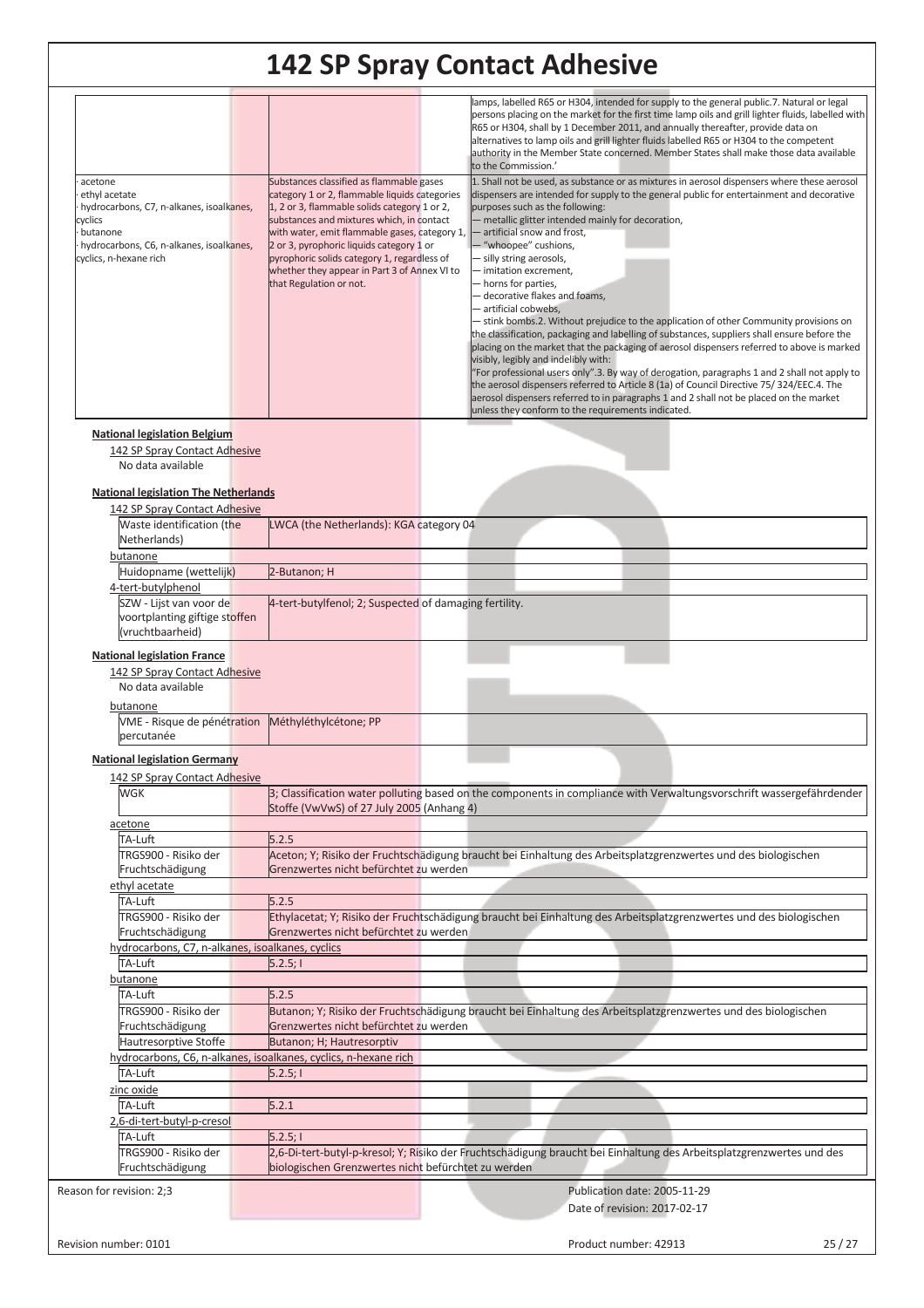|                                                                        | I42 SP Spray Contact Adilesive                                                     |                  |                     |
|------------------------------------------------------------------------|------------------------------------------------------------------------------------|------------------|---------------------|
| 4-tert-butylphenol                                                     |                                                                                    |                  |                     |
| TA-Luft                                                                | 5.2.5;                                                                             |                  |                     |
| Hautresorptive Stoffe                                                  | 4-tert-Butylphenol; H; Hautresorptiv                                               |                  |                     |
|                                                                        |                                                                                    |                  |                     |
| <b>National legislation United Kingdom</b>                             |                                                                                    |                  |                     |
| 142 SP Spray Contact Adhesive<br>No data available                     |                                                                                    |                  |                     |
|                                                                        |                                                                                    |                  |                     |
| butanone                                                               |                                                                                    |                  |                     |
| Skin absorption                                                        | Butan-2-one (methyl ethyl ketone); Sk                                              |                  |                     |
| Other relevant data                                                    |                                                                                    |                  |                     |
| 142 SP Spray Contact Adhesive                                          |                                                                                    |                  |                     |
| No data available                                                      |                                                                                    |                  |                     |
| acetone                                                                |                                                                                    |                  |                     |
| TLV - Carcinogen                                                       | Acetone; A4                                                                        |                  |                     |
| 2,6-di-tert-butyl-p-cresol                                             |                                                                                    |                  |                     |
| <b>IARC</b> - classification                                           | 3; Butylated hydroxytoluene (bht)                                                  |                  |                     |
| TLV - Carcinogen                                                       | Butylated hydroxytoluene (BHT); A4                                                 |                  |                     |
|                                                                        |                                                                                    |                  |                     |
| 15.2. Chemical safety assessment                                       |                                                                                    |                  |                     |
|                                                                        | No chemical safety assessment has been conducted for the mixture.                  |                  |                     |
|                                                                        |                                                                                    |                  |                     |
| <b>SECTION 16: Other information</b>                                   |                                                                                    |                  |                     |
|                                                                        | Full text of any H-statements referred to under headings 2 and 3:                  |                  |                     |
| H225 Highly flammable liquid and vapour.                               |                                                                                    |                  |                     |
|                                                                        | H304 May be fatal if swallowed and enters airways.                                 |                  |                     |
| H315 Causes skin irritation.                                           |                                                                                    |                  |                     |
| H318 Causes serious eye damage.<br>H319 Causes serious eye irritation. |                                                                                    |                  |                     |
| H336 May cause drowsiness or dizziness.                                |                                                                                    |                  |                     |
| H361f Suspected of damaging fertility.                                 |                                                                                    |                  |                     |
|                                                                        | H373 May cause damage to organs through prolonged or repeated exposure if inhaled. |                  |                     |
| H400 Very toxic to aquatic life.                                       |                                                                                    |                  |                     |
|                                                                        | H410 Very toxic to aquatic life with long lasting effects.                         |                  |                     |
|                                                                        | H411 Toxic to aquatic life with long lasting effects.                              |                  |                     |
|                                                                        |                                                                                    |                  |                     |
| $(*)$                                                                  | <b>INTERNAL CLASSIFICATION BY BIG</b>                                              |                  |                     |
| CLP (EU-GHS)                                                           | Classification, labelling and packaging (Globally Harmonised System in Europe)     |                  |                     |
| <b>DMEL</b>                                                            | <b>Derived Minimal Effect Level</b>                                                |                  |                     |
| <b>DNEL</b>                                                            | Derived No Effect Level                                                            |                  |                     |
| EC50                                                                   | <b>Effect Concentration 50 %</b>                                                   |                  |                     |
| ErC50                                                                  | EC50 in terms of reduction of growth rate                                          |                  |                     |
| LC50                                                                   | Lethal Concentration 50 %                                                          |                  |                     |
| LD50                                                                   | Lethal Dose 50 %                                                                   |                  |                     |
| <b>NOAEL</b>                                                           | No Observed Adverse Effect Level                                                   |                  |                     |
| <b>NOEC</b>                                                            | No Observed Effect Concentration                                                   |                  |                     |
| OECD                                                                   | Organisation for Economic Co-operation and Development                             |                  |                     |
| PBT                                                                    | Persistent, Bioaccumulative & Toxic                                                |                  |                     |
| PNEC                                                                   | <b>Predicted No Effect Concentration</b>                                           |                  |                     |
| <b>STP</b>                                                             | <b>Sludge Treatment Process</b>                                                    |                  |                     |
| vPvB                                                                   | very Persistent & very Bioaccumulative                                             |                  |                     |
| M-factor                                                               |                                                                                    |                  |                     |
|                                                                        |                                                                                    |                  |                     |
| zinc oxide<br>zinc oxide                                               |                                                                                    | Acute<br>Chronic | <b>ECHA</b><br>ECHA |
| 2,6-di-tert-butyl-p-cresol                                             |                                                                                    | Acute            | <b>BIG</b>          |
|                                                                        |                                                                                    |                  |                     |

The information in this safety data sheet is based on data and samples provided to BIG. The sheet was written to the best of our ability and according to the state of knowledge at that time. The safety data sheet only constitutes a guideline for the safe handling, use, consumption, storage, transport and disposal of the substances/preparations/mixtures mentioned under point 1. New safety data sheets are written from time to time. Only the most recent versions may be used. Old versions must be destroyed. Unless indicated otherwise word for word on the safety data sheet, the information does not apply to substances/preparations/mixtures in purer form, mixed with other substances or in processes. The safety data sheet offers no quality specification for the substances/preparations/mixtures in question. Compliance with the instructions in this safety data sheet does not release the user from the obligation to take all measures dictated by common sense, regulations and recommendations or which are necessary and/or useful based on the real applicable circumstances. BIG does not guarantee the accuracy or exhaustiveness of the information provided and cannot be held liable for any changes by third parties. This safety data sheet has been elaborated for use within the European Union, Switzerland, Iceland, Norway and Lichtenstein. It may be consulted in other countries, where local legislation with regards to the set-up of safety data sheets will take precedence. It is your obligation to verify and

4-tert-butylphenol **ECHA** Chronic **Chronic ECHA** 

Reason for revision: 2;3 Publication date: 2005-11-29 Date of revision: 2017-02-17